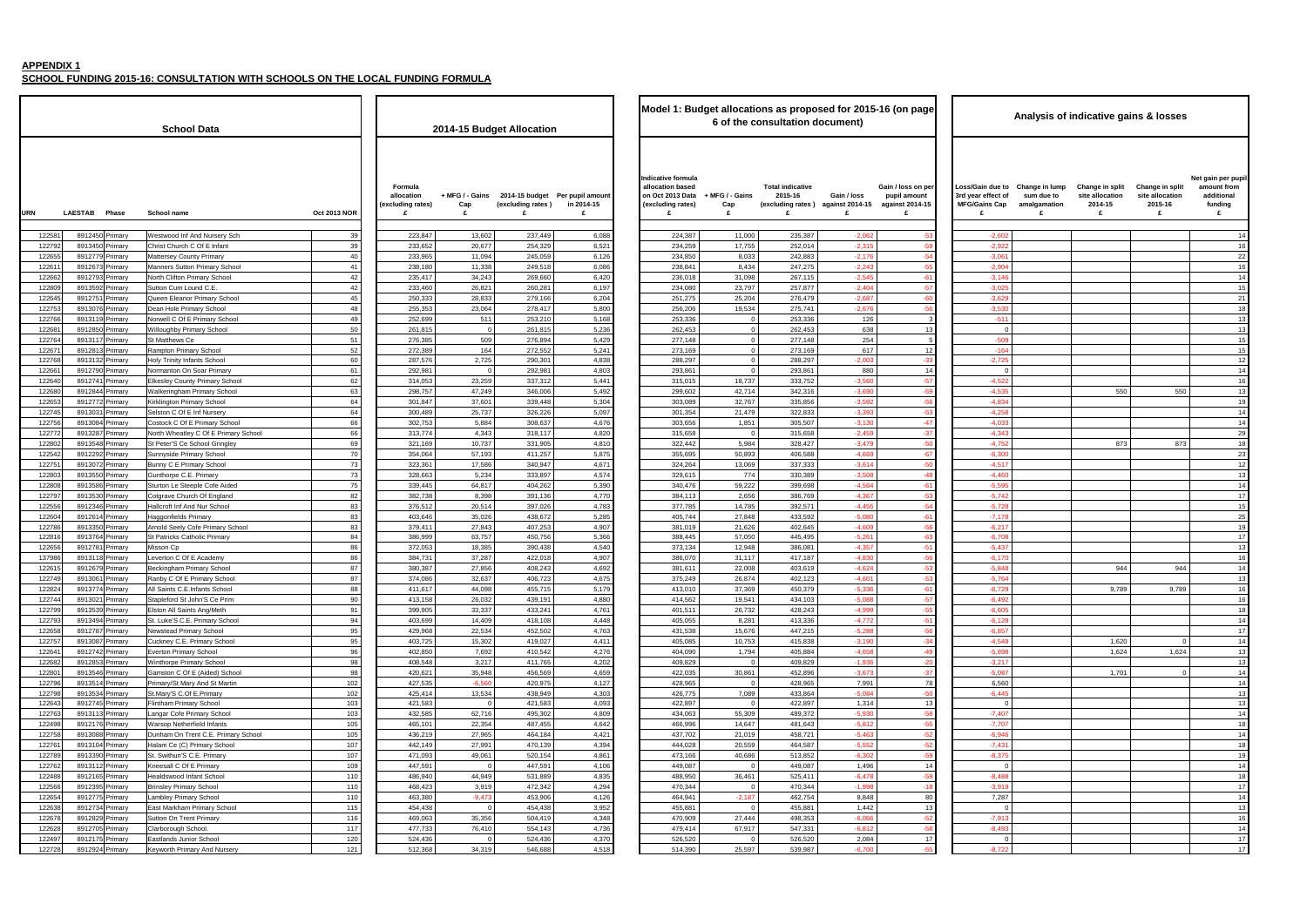**SCHOOL FUNDING 2015-16: CONSULTATION WITH SCHOOLS ON THE LOCAL FUNDING FORMULA**

 $\blacksquare$ 

|                                            |                     |                                                |                             |                           |                                                    |                                                                                      |                             |                                                                         |                       | Model 1: Budget allocations as proposed for 2015-16 (on page |                                                                     |                                                   | Analysis of indicative gains & losses              |                                                           |                                                                |
|--------------------------------------------|---------------------|------------------------------------------------|-----------------------------|---------------------------|----------------------------------------------------|--------------------------------------------------------------------------------------|-----------------------------|-------------------------------------------------------------------------|-----------------------|--------------------------------------------------------------|---------------------------------------------------------------------|---------------------------------------------------|----------------------------------------------------|-----------------------------------------------------------|----------------------------------------------------------------|
| l Data                                     |                     |                                                |                             | 2014-15 Budget Allocation |                                                    |                                                                                      |                             | 6 of the consultation document)                                         |                       |                                                              |                                                                     |                                                   |                                                    |                                                           |                                                                |
|                                            | <b>Oct 2013 NOR</b> | Formula<br>allocation<br>(excluding rates<br>£ | + MFG / - Gains<br>Cap<br>£ | (excluding rates)<br>£    | 2014-15 budget Per pupil amount<br>in 2014-15<br>£ | Indicative formula<br>allocation based<br>on Oct 2013 Data<br>(excluding rates)<br>£ | + MFG / - Gains<br>Cap<br>£ | <b>Total indicative</b><br>2015-16<br>(excluding rates) against 2014-15 | Gain / loss<br>£      | Gain / loss on per<br>pupil amount<br>against 2014-15<br>£   | Loss/Gain due to<br>3rd year effect of<br><b>MFG/Gains Cap</b><br>£ | Change in lump<br>sum due to<br>amalgamation<br>£ | Change in split<br>site allocation<br>2014-15<br>£ | <b>Change in split</b><br>site allocation<br>2015-16<br>£ | Net gain per pupi<br>amount from<br>additional<br>funding<br>£ |
| pplewick                                   | 121                 | 473,101                                        | $\Omega$                    | 473,101                   | 3,910                                              | 474,660                                                                              | $\Omega$                    | 474,660                                                                 | 1,559                 | 13                                                           | $\Omega$                                                            |                                                   |                                                    |                                                           | 13                                                             |
| <b>iry School</b>                          | 123                 | 476,455                                        | 25,648                      | 502,103                   | 4,082                                              | 477,975                                                                              | 18,096                      | 496,072                                                                 | $-6,032$              | $-49$                                                        | $-7,552$                                                            |                                                   |                                                    |                                                           | 12                                                             |
| fants School                               | 129                 | 526,253                                        | 74,813                      | 601,066                   | 4,659                                              | 528,220                                                                              | 65,330                      | 593,550                                                                 | $-7,516$              | $-58$                                                        | $-9,482$                                                            |                                                   |                                                    |                                                           | 15                                                             |
| ary School                                 | 129                 | 513,655                                        | $-14,957$                   | 498,698                   | 3,866                                              | 515,441                                                                              | $-6,776$                    | 508,665                                                                 | 9,967                 | 77                                                           | 8,182                                                               |                                                   |                                                    |                                                           | 14                                                             |
| nfant And Nursery                          | 130<br>133          | 537,647<br>545,447                             | 7,799<br>$\Omega$           | 545,446<br>545,447        | 4,196                                              | 539,728                                                                              |                             | 539,728<br>547,452                                                      | $-5,717$<br>2,005     | $-44$                                                        | $-7,799$                                                            |                                                   |                                                    |                                                           | 16                                                             |
| hill Infs School<br>al Inf And Nurs School | 135                 | 583,309                                        | 15,008                      | 598,318                   | 4,101<br>4,432                                     | 547,452<br>585,624                                                                   | 5,219                       | 590,843                                                                 | $-7,475$              | 15<br>$-55$                                                  | $-9,790$                                                            |                                                   |                                                    |                                                           | 15<br>17                                                       |
| nary                                       | 135                 | 550,594                                        | 39,167                      | 589,761                   | 4,369                                              | 552,653                                                                              | 29,762                      | 582,415                                                                 | $-7,346$              | -54                                                          | $-9,405$                                                            |                                                   |                                                    |                                                           | 15                                                             |
| ry Academy                                 | 137                 | 557,215                                        | $\Omega$                    | 557,215                   | 4,067                                              | 559,667                                                                              |                             | 559,667                                                                 | 2,452                 | 18                                                           |                                                                     |                                                   |                                                    |                                                           | 18                                                             |
| Academy                                    | 138                 | 589,036                                        | 36,684                      | 625,719                   | 4,534                                              | 591,525                                                                              | 26,309                      | 617,833                                                                 | $-7,88$               | $-57$                                                        | $-10,375$                                                           |                                                   |                                                    |                                                           | 18                                                             |
| nd Nursery                                 | 139                 | 596,021                                        |                             | 596,021                   | 4,288                                              | 598,295                                                                              |                             | 598,295                                                                 | 2,274                 | 16                                                           |                                                                     |                                                   |                                                    |                                                           | 16                                                             |
| anmer C.E. Pri                             | 142                 | 546,096                                        | $\Omega$                    | 546,096                   | 3,846                                              | 547,945                                                                              |                             | 547,945                                                                 | 1,849                 | 13                                                           |                                                                     |                                                   |                                                    |                                                           | 13                                                             |
| Int School And Foundation Unit             | 144                 | 604,070                                        | 75,823                      | 679,893                   | 4,721                                              | 606,511                                                                              | 64,683                      | 671,195                                                                 | $-8.698$              | -60                                                          | $-11,140$                                                           |                                                   |                                                    |                                                           | 17                                                             |
| unior School<br>nfant                      | 148<br>148          | 614,105<br>584,109                             | $-14,113$<br>23,452         | 599,992<br>607,561        | 4,054<br>4,105                                     | 616,466<br>586,314                                                                   | $-3,974$<br>13,634          | 612,492<br>599,948                                                      | 12,500<br>$-7,61$     | 84<br>$-51$                                                  | 10,139<br>$-9,818$                                                  |                                                   |                                                    |                                                           | 16<br>15                                                       |
| ant School                                 | 149                 | 596,985                                        | 4,912                       | 601,897                   | 4,040                                              | 599,234                                                                              |                             | 599,234                                                                 | $-2,663$              | $-18$                                                        | $-4,912$                                                            |                                                   |                                                    |                                                           | 15                                                             |
|                                            | 150                 | 558,243                                        | 1,649                       | 559,891                   | 3,733                                              | 560,021                                                                              |                             | 560,021                                                                 | 130                   |                                                              | $-1,649$                                                            |                                                   |                                                    |                                                           | 12                                                             |
| Primary                                    | 150                 | 580,021                                        | $\Omega$                    | 580,021                   | 3,867                                              | 582,033                                                                              | $\Omega$                    | 582,033                                                                 | 2,012                 | 13                                                           |                                                                     |                                                   |                                                    |                                                           | 13                                                             |
| <b>Primary School</b>                      | 151                 | 567,205                                        | $\Omega$                    | 567,205                   | 3,756                                              | 569,124                                                                              | $\Omega$                    | 569,124                                                                 | 1,919                 | 13                                                           | $\Omega$                                                            |                                                   |                                                    |                                                           | 13                                                             |
| <b>Primary School</b>                      | 155                 | 564,442                                        | 21,566                      | 586,008                   | 3,781                                              | 566,248                                                                              | 12,470                      | 578,718                                                                 | $-7,29$               | $-47$                                                        | $-9,096$                                                            |                                                   |                                                    |                                                           | 12                                                             |
| mary And Nursery                           | 156                 | 631,546                                        | 97                          | 631,643                   | 4,049                                              | 634,210                                                                              | $\Omega$                    | 634,210                                                                 | 2,567                 | 16                                                           | $-97$                                                               |                                                   |                                                    |                                                           | 17                                                             |
| brooke Junior                              | 156<br>157          | 614,490<br>629,326                             | 6,514<br>27,490             | 621,005<br>656,816        | 3,981<br>4,184                                     | 616,842<br>631,763                                                                   | $\Omega$<br>16,702          | 616,842<br>648,464                                                      | $-4,162$<br>$-8,35$   | $-27$<br>$-53$                                               | $-6,514$<br>$-10,78$                                                |                                                   |                                                    |                                                           | 15<br>16                                                       |
| School<br>ary And Nursery                  | 158                 | 664,844                                        | 14,428                      | 679,272                   | 4,299                                              | 667,767                                                                              | 2,816                       | 670,583                                                                 | $-8,689$              | $-55$                                                        | $-11,613$                                                           |                                                   |                                                    |                                                           | 15                                                             |
| Academy                                    | 160                 | 767,896                                        | $\Omega$                    | 767,896                   | 4,799                                              | 770,698                                                                              | $\mathbf{0}$                | 770,698                                                                 | 2,802                 | 18                                                           |                                                                     |                                                   |                                                    |                                                           | 18                                                             |
| rimary School                              | 160                 | 713,058                                        | 83,466                      | 796,524                   | 4,978                                              | 717,420                                                                              | 68,656                      | 786,076                                                                 | $-10,448$             | $-65$                                                        | $-14,810$                                                           |                                                   |                                                    |                                                           | 27                                                             |
| nior School                                | 162                 | 626,048                                        | $\Omega$                    | 626,048                   | 3,864                                              | 628,390                                                                              |                             | 628,390                                                                 | 2,342                 | 14                                                           |                                                                     |                                                   |                                                    |                                                           | 14                                                             |
| fant School                                | 162                 | 669,257                                        | 60,376                      | 729,633                   | 4,504                                              | 672,020                                                                              | 48,169                      | 720,188                                                                 | $-9,444$              | $-58$                                                        | $-12,20$                                                            |                                                   |                                                    |                                                           | 17                                                             |
| ant Nursery                                | 163                 | 674,299                                        |                             | 674,299                   | 4,137                                              | 677,288                                                                              |                             | 677,288                                                                 | 2,989                 | 18                                                           |                                                                     |                                                   |                                                    |                                                           | 18                                                             |
| nds Junior School                          | 164                 | 657,719                                        | $-13,737$                   | 643,982                   | 3,927                                              | 660,274                                                                              | $-2,693$                    | 657,582                                                                 | 13,600                | 83                                                           | 11,044                                                              |                                                   |                                                    |                                                           | 16                                                             |
| School<br>ior School                       | 167<br>169          | 645,216<br>669,718                             | $\Omega$<br>7,751           | 645,216<br>677,469        | 3,864<br>4,009                                     | 647,665<br>672,327                                                                   | $\Omega$<br>$\Omega$        | 647,665<br>672,327                                                      | 2,449<br>$-5,142$     | 15<br>$-30$                                                  | $-7,751$                                                            |                                                   |                                                    |                                                           | 15<br>15                                                       |
| mary School                                | 169                 | 637,805                                        | $\Omega$                    | 637,805                   | 3,774                                              | 640,089                                                                              | $\Omega$                    | 640,089                                                                 | 2,284                 | 14                                                           |                                                                     |                                                   |                                                    |                                                           | 14                                                             |
| t And Nursery Sch                          | 171                 | 675,278                                        | $\Omega$                    | 675,278                   | 3,949                                              | 677,896                                                                              |                             | 677,896                                                                 | 2,618                 | 15                                                           |                                                                     |                                                   |                                                    |                                                           | 15                                                             |
| eter'S C Of E Primary                      | 171                 | 656,229                                        | 2,894                       | 659,123                   | 3,855                                              | 658,823                                                                              |                             | 658,823                                                                 | $-300$                |                                                              | $-2,89$                                                             |                                                   |                                                    |                                                           | 15                                                             |
| ry School And Nursery                      | 171                 | 724,297                                        |                             | 724,297                   | 4,236                                              | 727,042                                                                              |                             | 727,042                                                                 | 2,745                 | 16                                                           |                                                                     |                                                   |                                                    |                                                           | 16                                                             |
| rimary School                              | 172                 | 715,935                                        | 22,088                      | 738,024                   | 4,291                                              | 719,046                                                                              | 9,407                       | 728,453                                                                 | $-9,570$              |                                                              | $-12,68$                                                            |                                                   |                                                    |                                                           |                                                                |
| mary                                       | 173                 | 669,338                                        | $\Omega$                    | 669,338                   | 3,869                                              | 671,605                                                                              | $\Omega$                    | 671,605                                                                 | 2,267                 | 13                                                           |                                                                     |                                                   |                                                    |                                                           | 13                                                             |
| ıry School<br>mary & Nursery               | 174<br>175          | 656,421<br>861,362                             | 9,658<br>130,491            | 666,079<br>991,852        | 3,828<br>5,668                                     | 658,816<br>865,147                                                                   | $\Omega$<br>113,327         | 658,816<br>978,475                                                      | $-7,263$<br>$-13,378$ | $-42$<br>$-76$                                               | $-9,658$<br>$-17,163$                                               |                                                   |                                                    |                                                           | 14<br>22                                                       |
| al Junior School                           | 176                 | 701,761                                        | 794                         | 702,556                   | 3,992                                              | 704,575                                                                              | $\Omega$                    | 704,575                                                                 | 2,020                 | 11                                                           | $-794$                                                              |                                                   |                                                    |                                                           | 16                                                             |
| ary School                                 | 176                 | 689,064                                        | 29,453                      | 718,517                   | 4,082                                              | 691,975                                                                              | 17,265                      | 709,240                                                                 | $-9,278$              | $-53$                                                        | $-12,189$                                                           |                                                   |                                                    |                                                           | 17                                                             |
| ary                                        | 176                 | 674,437                                        | 19,419                      | 693,855                   | 3,942                                              | 677,034                                                                              | 7,914                       | 684,948                                                                 | $-8,908$              | $-51$                                                        | $-11,505$                                                           |                                                   |                                                    |                                                           | 15                                                             |
| nfants School                              | 177                 | 645,337                                        | $\Omega$                    | 645,337                   | 3,646                                              | 647,532                                                                              | $\overline{0}$              | 647,532                                                                 | 2,196                 | 12                                                           | $\Omega$                                                            |                                                   |                                                    |                                                           | 12                                                             |
| nary School                                | 177                 | 732,223                                        | $-6,722$                    | 725,501                   | 4,099                                              | 734,878                                                                              | $\Omega$                    | 734,878                                                                 | 9,377                 | 53                                                           | 6,722                                                               |                                                   |                                                    |                                                           | 15                                                             |
| nary Academy                               | 178                 | 855,490                                        | $\overline{0}$              | 855,490                   | 4,806                                              | 858,668                                                                              | $\overline{0}$              | 858,668                                                                 | 3,179                 | 18                                                           | $\overline{0}$                                                      |                                                   |                                                    |                                                           | 18                                                             |
| School<br>Inf Nsry School                  | 178<br>178          | 705,584<br>676,698                             | $\Omega$<br>$\mathbf 0$     | 705,584<br>676,698        | 3,964<br>3,802                                     | 708,527<br>679,228                                                                   | $\circ$                     | 708,527<br>679,228                                                      | 2,943<br>2,530        | 17<br>14 <sup>1</sup>                                        | $\overline{0}$<br>$\Omega$                                          |                                                   |                                                    |                                                           | 17<br>14                                                       |
| ants' School                               | 179                 | 671,380                                        | $\overline{0}$              | 671,380                   | 3,751                                              | 673,882                                                                              | $\mathbf{0}$                | 673,882                                                                 | 2,502                 | 14                                                           | $\Omega$                                                            |                                                   |                                                    |                                                           | 14                                                             |
| रेoad Infants                              | 180                 | 685,875                                        | $-24,198$                   | 661,678                   | 3,676                                              | 688,470                                                                              | $-12,750$                   | 675,719                                                                 | 14,042                | 78                                                           | 11,447                                                              |                                                   |                                                    |                                                           | 14                                                             |
| nt School                                  | 180                 | 676,919                                        | $-8,058$                    | 668,862                   | 3,716                                              | 679,411                                                                              | $\Omega$                    | 679,411                                                                 | 10,549                | 59                                                           | 8,058                                                               |                                                   |                                                    |                                                           | 14                                                             |
| ary School                                 | 180                 | 652,196                                        | $\overline{0}$              | 652,196                   | 3,623                                              | 654,429                                                                              | $\overline{0}$              | 654,429                                                                 | 2,233                 | 12                                                           | $\overline{0}$                                                      |                                                   |                                                    |                                                           | 12                                                             |
| Infant School                              | 181                 | 692,317                                        | $\overline{0}$              | 692,317                   | 3,825                                              | 695,010                                                                              | $\circ$                     | 695,010                                                                 | 2,693                 | 15                                                           | $\overline{0}$                                                      |                                                   |                                                    |                                                           | 15                                                             |
| School                                     | 183                 | 703,111                                        | $-2,047$                    | 701,064                   | 3,831                                              | 705,871                                                                              | $\Omega$                    | 705,871                                                                 | 4,807                 | 26                                                           | 2,047                                                               |                                                   |                                                    |                                                           | 15                                                             |
| imary And Nursery                          | 183<br>184          | 707,219                                        | 47,518                      | 754,737                   | 4,124<br>4,307                                     | 710,028                                                                              | 34,888<br>48,349            | 744,916                                                                 | $-9,821$<br>$-10,386$ | -54<br>$-56$                                                 | $-12,630$<br>$-13,158$                                              |                                                   | 16,350                                             | 16,350                                                    | 15<br>15                                                       |
| age Hawthorne<br>Primary School            | 185                 | 730,906<br>703,312                             | 61,507<br>$\overline{0}$    | 792,414<br>703,312        | 3,802                                              | 733,678<br>705,884                                                                   | $\overline{0}$              | 782,027<br>705,884                                                      | 2,572                 | 14                                                           | $\Omega$                                                            |                                                   |                                                    |                                                           | 14                                                             |
| ary School                                 | 185                 | 709,549                                        | $\overline{0}$              | 709,549                   | 3,835                                              | 712,296                                                                              | $\Omega$                    | 712,296                                                                 | 2,747                 | 15                                                           | $\Omega$                                                            |                                                   |                                                    |                                                           | 15                                                             |
| ary And Nursery                            | 186                 | 713,857                                        | 123,242                     | 837,098                   | 4,501                                              | 716,600                                                                              | 109,442                     | 826,042                                                                 | $-11,056$             | $-59$                                                        | $-13,800$                                                           |                                                   |                                                    |                                                           | 15                                                             |
| ve Primary School                          | 186                 | 688,878                                        | $\Omega$                    | 688,878                   | 3,704                                              | 691,335                                                                              |                             | 691,335                                                                 | 2,458                 | 13                                                           | $\Omega$                                                            |                                                   |                                                    |                                                           | 13                                                             |
| nary School                                | 187                 | 674,177                                        | $\mathbf 0$                 | 674,177                   | 3,605                                              | 676,517                                                                              | $\overline{0}$              | 676,517                                                                 | 2,340                 | 13                                                           | $\mathbf 0$                                                         |                                                   |                                                    |                                                           | 13                                                             |
|                                            |                     |                                                |                             |                           |                                                    |                                                                                      |                             |                                                                         |                       |                                                              |                                                                     |                                                   |                                                    |                                                           |                                                                |

|                            | <b>Oct 2013 NOR</b> | Formula<br>allocation<br>(excluding rates)<br>£ | + MFG / - Gains<br>Cap<br>£ | (excluding rates)<br>£ | 2014-15 budget Per pupil amount<br>in 2014-15<br>£ | Indicative formula<br>allocation based<br>on Oct 2013 Data<br>(excluding rates)<br>£ | + MFG / - Gains<br>Cap<br>£ | <b>Total indicative</b><br>2015-16<br>(excluding rates<br>£ |
|----------------------------|---------------------|-------------------------------------------------|-----------------------------|------------------------|----------------------------------------------------|--------------------------------------------------------------------------------------|-----------------------------|-------------------------------------------------------------|
| lewick                     | 121                 | 473,101                                         | $\mathbf 0$                 | 473,101                | 3,910                                              | 474,660                                                                              | $\mathbf 0$                 | 474,660                                                     |
| School                     | 123                 | 476,455                                         | 25,648                      | 502,103                | 4,082                                              | 477,975                                                                              | 18,096                      | 496,072                                                     |
| nts School                 | 129                 | 526,253                                         | 74,813                      | 601,066                | 4,659                                              | 528,220                                                                              | 65,330                      | 593,550                                                     |
| ry School                  | 129                 | 513,655                                         | $-14,957$                   | 498,698                | 3,866                                              | 515,441                                                                              | $-6,776$                    | 508,665                                                     |
| nt And Nursery             | 130                 | 537,647                                         | 7,799                       | 545.446                | 4,196                                              | 539,728                                                                              | 0                           | 539,728                                                     |
| I Infs School              | 133                 | 545,447                                         | $\mathbf 0$                 | 545,447                | 4,101                                              | 547,452                                                                              | $\mathbf 0$                 | 547,452                                                     |
| Inf And Nurs School        | 135                 | 583,309                                         | 15,008                      | 598,318                | 4,432                                              | 585,624                                                                              | 5,219                       | 590,843                                                     |
| ry                         | 135                 | 550,594                                         | 39,167                      | 589,761                | 4,369                                              | 552,653                                                                              | 29,762                      | 582,415                                                     |
| Academy                    | 137                 | 557,215                                         | $\mathbf 0$                 | 557,215                | 4,067                                              | 559,667                                                                              | $\mathbf 0$                 | 559,667                                                     |
| cademy.                    | 138                 | 589,036                                         | 36,684                      | 625,719                | 4,534                                              | 591,525                                                                              | 26,309                      | 617,833                                                     |
| l Nursery                  | 139                 | 596,021                                         | 0                           | 596,021                | 4,288                                              | 598,295                                                                              | 0                           | 598,295                                                     |
| nmer C.E. Pri              | 142                 | 546,096                                         | $\mathbf 0$                 | 546,096                | 3,846                                              | 547,945                                                                              | $\mathbf 0$                 | 547,945                                                     |
| School And Foundation Unit | 144                 | 604,070                                         | 75,823                      | 679,893                | 4,721                                              | 606,511                                                                              | 64,683                      | 671,195                                                     |
| ior School                 | 148                 | 614,105                                         | $-14,113$                   | 599,992                | 4,054                                              | 616,466                                                                              | $-3,974$                    | 612,492                                                     |
| ant                        | 148                 | 584,109                                         | 23,452                      | 607,561                | 4,105                                              | 586,314                                                                              | 13,634                      | 599,948                                                     |
| t School                   | 149                 | 596,985                                         | 4,912                       | 601,897                | 4,040                                              | 599,234                                                                              | 0                           | 599,234                                                     |
|                            | 150                 | 558,243                                         | 1,649                       | 559,891                | 3,733                                              | 560,021                                                                              | $\mathbf 0$                 | 560,021                                                     |
| 'imary                     | 150                 | 580,021                                         | 0                           | 580,021                | 3,867                                              | 582,033                                                                              | $\mathbf 0$                 | 582,033                                                     |
| imary School               | 151                 | 567,205                                         | $\mathbf 0$                 | 567,205                | 3,756                                              | 569,124                                                                              | $\mathbf 0$                 | 569,124                                                     |
| mary School,               | 155                 | 564,442                                         | 21,566                      | 586,008                | 3,781                                              | 566,248                                                                              | 12,470                      | 578,718                                                     |
| ary And Nursery            | 156                 | 631,546                                         | 97                          | 631,643                | 4,049                                              | 634,210                                                                              | 0                           | 634,210                                                     |
| ooke Junior                | 156                 | 614,490                                         | 6,514                       | 621,005                | 3,981                                              | 616,842                                                                              | $\mathbf 0$                 | 616,842                                                     |
| chool                      | 157                 | 629,326                                         | 27,490                      | 656,816                | 4,184                                              | 631,763                                                                              | 16,702                      | 648,464                                                     |
| y And Nursery              | 158                 | 664,844                                         | 14,428                      | 679,272                | 4,299                                              | 667,767                                                                              | 2,816                       | 670,583                                                     |
| cademy                     | 160                 | 767,896                                         | 0                           | 767,896                | 4,799                                              | 770,698                                                                              | 0                           | 770,698                                                     |
| nary School                | 160                 | 713,058                                         | 83,466                      | 796,524                | 4,978                                              | 717,420                                                                              | 68,656                      | 786,076                                                     |
| or School                  | 162                 | 626,048                                         | 0                           | 626,048                | 3,864                                              | 628,390                                                                              | 0                           | 628,390                                                     |
| nt School                  | 162                 | 669,257                                         | 60,376                      | 729,633                | 4,504                                              | 672,020                                                                              | 48,169                      | 720,188                                                     |
| it Nursery                 | 163                 | 674,299                                         | 0                           | 674,299                | 4,137                                              | 677,288                                                                              | 0                           | 677,288                                                     |
| s Junior School            | 164                 | 657,719                                         | $-13,737$                   | 643,982                | 3,927                                              | 660,274                                                                              | $-2,693$                    | 657,582                                                     |
| chool                      | 167                 | 645,216                                         | 0                           | 645,216                | 3,864                                              | 647,665                                                                              | $\mathbf 0$                 | 647,665                                                     |
| r School                   | 169                 | 669,718                                         | 7,751                       | 677,469                | 4,009                                              | 672,327                                                                              | $\mathbf 0$                 | 672,327                                                     |
| ary School                 | 169                 | 637,805                                         | 0                           | 637,805                | 3,774                                              | 640,089                                                                              | $\mathbf 0$                 | 640,089                                                     |
| nd Nursery Sch             | 171                 | 675,278                                         | $\mathbf 0$                 | 675,278                | 3,949                                              | 677,896                                                                              | $\mathbf 0$                 | 677,896                                                     |
| er'S C Of E Primary        | 171                 | 656,229                                         | 2,894                       | 659,123                | 3,855                                              | 658,823                                                                              | $\mathbf 0$                 | 658,823                                                     |
| School And Nursery         | 171                 | 724,297                                         | 0                           | 724,297                | 4,236                                              | 727,042                                                                              | $\mathbf 0$                 | 727,042                                                     |
| nary School                | 172                 | 715,935                                         | 22,088                      | 738,024                | 4,291                                              | 719,046                                                                              | 9,407                       | 728,453                                                     |
| ary                        | 173                 | 669,338                                         | 0                           | 669,338                | 3,869                                              | 671,605                                                                              | $\mathbf 0$                 | 671,605                                                     |
| School                     | 174                 | 656,421                                         | 9,658                       | 666,079                | 3,828                                              | 658,816                                                                              | $\mathbf 0$                 | 658,816                                                     |
| ary & Nursery              | 175                 | 861,362                                         | 130,491                     | 991,852                | 5,668                                              | 865,147                                                                              | 113,327                     | 978,475                                                     |
| Junior School              | 176                 | 701,761                                         | 794                         | 702,556                | 3,992                                              | 704,575                                                                              | $\mathbf 0$                 | 704,575                                                     |
| y School                   | 176                 | 689,064                                         | 29,453                      | 718,517                | 4,082                                              | 691,975                                                                              | 17,265                      | 709,240                                                     |
| y                          | 176                 | 674,437                                         | 19,419                      | 693,855                | 3,942                                              | 677,034                                                                              | 7,914                       | 684,948                                                     |
| ants School                | 177                 | 645,337                                         | 0                           | 645,337                | 3,646                                              | 647,532                                                                              | 0                           | 647,532                                                     |
| ry School                  | 177                 | 732,223                                         | $-6,722$                    | 725,501                | 4,099                                              | 734,878                                                                              | $\mathbf 0$                 | 734,878                                                     |
| ry Academy                 | 178                 | 855,490                                         | 0                           | 855,490                | 4,806                                              | 858,668                                                                              | $\mathbf 0$                 | 858,668                                                     |
| chool                      | 178                 | 705,584                                         | $\mathbf 0$                 | 705,584                | 3,964                                              | 708,527                                                                              | $\mathbf 0$                 | 708,527                                                     |
| Nsry School                | 178                 | 676,698                                         | $\mathbf 0$                 | 676,698                | 3,802                                              | 679,228                                                                              | $\mathbf 0$                 | 679,228                                                     |
| s' School                  | 179                 | 671,380                                         | $\mathbf 0$                 | 671,380                | 3,751                                              | 673,882                                                                              | $\mathbf 0$                 | 673,882                                                     |
| ad Infants                 | 180                 | 685,875                                         | $-24,198$                   | 661,678                | 3,676                                              | 688,470                                                                              | $-12,750$                   | 675,719                                                     |
| School                     | 180                 | 676,919                                         | $-8,058$                    | 668,862                | 3,716                                              | 679,411                                                                              | 0                           | 679,411                                                     |
| y School                   | 180                 | 652,196                                         | 0                           | 652,196                | 3,623                                              | 654,429                                                                              | $\mathbf 0$                 | 654,429                                                     |
| ant School                 | 181                 | 692,317                                         | $\mathbf 0$                 | 692,317                | 3,825                                              | 695,010                                                                              | $\mathbf 0$                 | 695,010                                                     |
| hool                       | 183                 | 703,111                                         | $-2,047$                    | 701,064                | 3,831                                              | 705,871                                                                              | $\mathbf 0$                 | 705,871                                                     |
| ary And Nursery            | 183                 | 707,219                                         | 47,518                      | 754,737                | 4,124                                              | 710,028                                                                              | 34,888                      | 744,916                                                     |
| e Hawthorne                | 184                 | 730,906                                         | 61,507                      | 792,414                | 4,307                                              | 733,678                                                                              | 48,349                      | 782,027                                                     |
| rimary School              | 185                 | 703,312                                         | 0                           | 703,312                | 3,802                                              | 705,884                                                                              | 0                           | 705,884                                                     |
| y School                   | 185                 | 709,549                                         | 0                           | 709,549                | 3,835                                              | 712,296                                                                              | $\mathbf 0$                 | 712,296                                                     |
| y And Nursery              | 186                 | 713,857                                         | 123,242                     | 837,098                | 4,501                                              | 716,600                                                                              | 109,442                     | 826,042                                                     |
| <b>Primary School</b>      | 186                 | 688,878                                         | 0                           | 688,878                | 3,704                                              | 691,335                                                                              | 0                           | 691,335                                                     |
| ry School                  | 187                 | 674,177                                         | $\pmb{0}$                   | 674,177                | 3,605                                              | 676,517                                                                              | $\mathbf 0$                 | 676,517                                                     |
|                            |                     |                                                 |                             |                        |                                                    |                                                                                      |                             |                                                             |

|                  |                                    |         |                                                                     |                     |                                                |                               |                           |                                                    | Model 1: Budget allocations as proposed for 2015-16 (on page<br>6 of the consultation document) |                               |                                                         |                                     |                                                            |                                                                     |
|------------------|------------------------------------|---------|---------------------------------------------------------------------|---------------------|------------------------------------------------|-------------------------------|---------------------------|----------------------------------------------------|-------------------------------------------------------------------------------------------------|-------------------------------|---------------------------------------------------------|-------------------------------------|------------------------------------------------------------|---------------------------------------------------------------------|
|                  |                                    |         | <b>School Data</b>                                                  |                     |                                                |                               | 2014-15 Budget Allocation |                                                    |                                                                                                 |                               |                                                         |                                     |                                                            |                                                                     |
| <b>URN</b>       | <b>LAESTAB</b>                     | Phase   | School name                                                         | <b>Oct 2013 NOR</b> | Formula<br>allocation<br>excluding rates)<br>£ | + MFG / - Gains<br>Cap<br>£   | (excluding rates)<br>£    | 2014-15 budget Per pupil amount<br>in 2014-15<br>£ | Indicative formula<br>allocation based<br>on Oct 2013 Data<br>(excluding rates)<br>£            | + MFG / - Gains<br>Cap<br>£   | <b>Total indicative</b><br>2015-16<br>(excluding rates) | Gain / loss<br>against 2014-15<br>£ | Gain / loss on per<br>pupil amount<br>against 2014-15<br>£ | Loss/Gain due to<br>3rd year effect of<br><b>MFG/Gains Cap</b><br>£ |
| 12280            | 8913568 Primary                    |         | Linby Cum Papplewick                                                | 121                 | 473,101                                        | $\overline{0}$                | 473,101                   | 3,910                                              | 474,660                                                                                         | $\overline{0}$                | 474,660                                                 | 1,559                               | 13                                                         | $\overline{0}$                                                      |
| 12268            | 8912876                            | Primary | Ranskill Primary School                                             | 123                 | 476,455                                        | 25,648                        | 502,103                   | 4,082                                              | 477,975                                                                                         | 18,096                        | 496,072                                                 | $-6,03$                             | $-49$                                                      | $-7,552$                                                            |
| 12262            | 8912700 Primary                    |         | Manor Park Infants School                                           | 129                 | 526,253                                        | 74,813                        | 601,066                   | 4,659                                              | 528,220                                                                                         | 65,330                        | 593,550                                                 | $-7,51$                             | -58                                                        | $-9,482$                                                            |
| 12265            | 8912769 Primary                    |         | Kinoulton Primary School                                            | 129                 | 513,655                                        | $-14,957$                     | 498,698                   | 3,866                                              | 515,441                                                                                         | $-6,776$                      | 508,665                                                 | 9,967                               | 77                                                         | 8,182                                                               |
| 122452<br>12253  | 8912107 Primary<br>8912237         | Primary | John T Rice Infant And Nursery<br>Carlton Standhill Infs School     | 130<br>133          | 537,647<br>545,447                             | 7,799<br>$\overline{0}$       | 545,446<br>545,447        | 4,196<br>4,101                                     | 539,728<br>547,452                                                                              | $\overline{0}$<br>$\mathbf 0$ | 539,728<br>547,452                                      | $-5,717$<br>2,005                   | $-44$<br>15                                                | $-7,799$<br>$\overline{0}$                                          |
| 122524           | 8912227                            | Primary | Carlton Central Inf And Nurs School                                 | 135                 | 583,309                                        | 15,008                        | 598,318                   | 4,432                                              | 585,624                                                                                         | 5,219                         | 590,843                                                 | $-7,475$                            | $-55$                                                      | $-9,790$                                                            |
| 12270            | 8912900                            | Primary | <b>Kimberley Primary</b>                                            | 135                 | 550,594                                        | 39,167                        | 589,761                   | 4,369                                              | 552,653                                                                                         | 29,762                        | 582,415                                                 | $-7,346$                            | $-54$                                                      | $-9,405$                                                            |
| 13921            | 8912012                            | Primary | <b>Tuxford Primary Academy</b>                                      | 137                 | 557,215                                        |                               | 557,215                   | 4,067                                              | 559,667                                                                                         | $\Omega$                      | 559,667                                                 | 2,452                               | 18                                                         | $\overline{0}$                                                      |
| 13994            | 8912013 Primary                    |         | Skegby Junior Academy                                               | 138                 | 589,036                                        | 36,684                        | 625,719                   | 4,534                                              | 591,525                                                                                         | 26,309                        | 617,833                                                 | $-7,886$                            | $-57$                                                      | $-10,375$                                                           |
| 12266<br>122795  | 8912802 Primary<br>8913511         | Primary | Maun Infant And Nursery<br>Archbishop Cranmer C.E. Pri              | 139<br>142          | 596,021<br>546,096                             | $\Omega$<br>$\Omega$          | 596,021<br>546,096        | 4,288<br>3,846                                     | 598,295<br>547,945                                                                              | $\mathbf 0$<br>$\circ$        | 598,295<br>547,945                                      | 2,274<br>1,849                      | 16<br>13                                                   | $\overline{0}$<br>$\overline{0}$                                    |
| 12252            | 8912223                            | Primary | Pinewood Infant School And Foundation Unit                          | 144                 | 604,070                                        | 75,823                        | 679,893                   | 4,721                                              | 606,51                                                                                          | 64,683                        | 671,195                                                 | $-8,698$                            | $-60$                                                      | $-11,140$                                                           |
| 12266            | 8912801                            | Primary | Forest View Junior School                                           | 148                 | 614,105                                        | $-14,113$                     | 599,992                   | 4,054                                              | 616,466                                                                                         | $-3,974$                      | 612,492                                                 | 12,500                              | 84                                                         | 10,139                                                              |
| 12272            | 8912925                            | Primary | <b>Prospect Hill Infant</b>                                         | 148                 | 584,109                                        | 23,452                        | 607,561                   | 4,105                                              | 586,314                                                                                         | 13,634                        | 599,948                                                 | $-7,613$                            | $-51$                                                      | $-9,818$                                                            |
| 12254            | 8912286 Primary                    |         | Trent Vale Infant School                                            | 149                 | 596,985                                        | 4,912                         | 601,897                   | 4,040                                              | 599,234                                                                                         | $\Omega$<br>$\circ$           | 599,234                                                 | $-2,663$                            | $-18$                                                      | $-4,912$                                                            |
| 122668<br>12277  | 8912806 Primary<br>8913145 Primary |         | <b>Orston Primary</b><br>Walesby C.E. Primary                       | 150<br>150          | 558,243<br>580,021                             | 1,649<br>$\Omega$             | 559,891<br>580,021        | 3,733<br>3,867                                     | 560,021<br>582,033                                                                              | $\circ$                       | 560,021<br>582,033                                      | 130<br>2,012                        | 13                                                         | $-1,649$<br>$\overline{0}$                                          |
| 12265            | 8912768 Primary                    |         | Willow Brook Primary School                                         | 151                 | 567,205                                        | $\overline{0}$                | 567,205                   | 3,756                                              | 569,124                                                                                         | $\overline{0}$                | 569,124                                                 | 1,919                               | 13                                                         | $\overline{0}$                                                      |
| 122750           | 8913065                            | Primary | Bleasby C.E. Primary School,                                        | 155                 | 564,442                                        | 21,566                        | 586,008                   | 3,781                                              | 566,248                                                                                         | 12,470                        | 578,718                                                 | $-7,290$                            | $-47$                                                      | $-9,096$                                                            |
| 12267            | 8912821                            | Primary | Lake View Primary And Nursery                                       | 156                 | 631,546                                        | 97                            | 631,643                   | 4,049                                              | 634,210                                                                                         | $\Omega$                      | 634,210                                                 | 2,567                               | 16                                                         | $-97$                                                               |
| 122684           | 8912860                            | Primary | Sir John Sherbrooke Junior                                          | 156                 | 614,490                                        | 6,514                         | 621,005                   | 3,981                                              | 616,842                                                                                         | $\Omega$                      | 616,842                                                 | $-4,162$                            | $-27$                                                      | $-6,514$                                                            |
| 12254<br>122495  | 8912301<br>8912173 Primary         | Primary | Albany Infants School<br><b>Birklands Primary And Nursery</b>       | 157<br>158          | 629,326<br>664,844                             | 27,490<br>14,428              | 656,816<br>679,272        | 4,184<br>4,299                                     | 631,763<br>667,767                                                                              | 16,702<br>2,816               | 648,464<br>670,583                                      | $-8,352$<br>$-8,689$                | $-53$<br>$-55$                                             | $-10,789$                                                           |
| 138997           | 8912008 Primary                    |         | Kingston Park Academy                                               | 160                 | 767,896                                        | $\Omega$                      | 767,896                   | 4,799                                              | 770,698                                                                                         | $\mathbf 0$                   | 770,698                                                 | 2,802                               | 18                                                         | $-11,613$<br>$\overline{0}$                                         |
| 13214            | 8912945                            | Primary | Robin Hood Primary School                                           | 160                 | 713,058                                        | 83,466                        | 796,524                   | 4,978                                              | 717,420                                                                                         | 68,656                        | 786,076                                                 | $-10,44i$                           | $-65$                                                      | $-14,810$                                                           |
| 12252            | 8912236                            | Primary | Porchester Junior School                                            | 162                 | 626,048                                        |                               | 626,048                   | 3,864                                              | 628,390                                                                                         | $\Omega$                      | 628,390                                                 | 2,342                               | 14                                                         | $\overline{0}$                                                      |
| 122586           | 8912470 Primary                    |         | Butler'S Hill Infant School                                         | 162                 | 669,257                                        | 60,376                        | 729,633                   | 4,504                                              | 672,020                                                                                         | 48,169                        | 720,188                                                 | $-9,444$                            | $-58$                                                      | $-12,207$                                                           |
| 122496           | 8912174 Primary                    |         | Hetts Lane Infant Nursery                                           | 163                 | 674,299                                        | $\Omega$                      | 674,299                   | 4,137                                              | 677,288                                                                                         | $\Omega$                      | 677,288                                                 | 2,989                               | 18                                                         | $\overline{0}$                                                      |
| 12254<br>122546  | 8912282 Primary<br>8912300 Primary |         | Beeston Rylands Junior School<br>Albany Junior School               | 164<br>167          | 657,719<br>645,216                             | $-13,737$<br>$\overline{0}$   | 643,982<br>645,216        | 3,927<br>3,864                                     | 660,274<br>647,665                                                                              | $-2.693$<br>$\Omega$          | 657,582<br>647,665                                      | 13,600<br>2,449                     | 83<br>15                                                   | 11,044<br>$\mathbf 0$                                               |
| 122453           | 8912108 Primary                    |         | Newlands Junior School                                              | 169                 | 669,718                                        | 7,751                         | 677,469                   | 4,009                                              | 672,327                                                                                         | $\overline{0}$                | 672,327                                                 | $-5,142$                            | $-30$                                                      | $-7,751$                                                            |
| 12263            | 8912718                            | Primary | John Blow Primary School                                            | 169                 | 637,805                                        | $\Omega$                      | 637,805                   | 3,774                                              | 640,089                                                                                         | $\circ$                       | 640,089                                                 | 2,284                               | 14                                                         | $\overline{0}$                                                      |
| 12253            | 8912239 Primary                    |         | Phoenix Infant And Nursery Sch                                      | 171                 | 675,278                                        | $\Omega$                      | 675,278                   | 3,949                                              | 677,896                                                                                         | $\Omega$                      | 677,896                                                 | 2,618                               | 15                                                         | $\overline{0}$                                                      |
| 122760           | 8913097 Primary                    |         | Farndon St. Peter'S C Of E Primary                                  | 171                 | 656,229                                        | 2,894                         | 659,123                   | 3,855                                              | 658,823                                                                                         | $\Omega$                      | 658,823                                                 | $-300$                              |                                                            | $-2,894$                                                            |
| 133272<br>122731 | 8913781 Primary<br>8912927 Primary |         | Farmilo Primary School And Nursery<br>Church Vale Primary School    | 171<br>172          | 724,297<br>715,935                             | $\mathbf 0$<br>22,088         | 724,297<br>738,024        | 4,236<br>4,291                                     | 727,042<br>719,046                                                                              | $\circ$<br>9,407              | 727,042<br>728,453                                      | 2,745<br>$-9,570$                   | 16<br>$-56$                                                | $\mathbf 0$<br>$-12,681$                                            |
| 122578           | 8912436 Primary                    |         | <b>Bagthorpe Primary</b>                                            | 173                 | 669,338                                        | $\overline{0}$                | 669,338                   | 3,869                                              | 671,605                                                                                         | $\overline{0}$                | 671,605                                                 | 2,267                               | 13                                                         | $\overline{0}$                                                      |
| 12264            | 8912748 Primary                    |         | Gotham Primary School                                               | 174                 | 656,421                                        | 9,658                         | 666,079                   | 3,828                                              | 658,816                                                                                         | $\overline{0}$                | 658,816                                                 | $-7,263$                            | $-42$                                                      | $-9,658$                                                            |
| 136006           | 8913797 Primary                    |         | Abbey Hill Primary & Nursery                                        | 175                 | 861,362                                        | 130,491                       | 991,852                   | 5,668                                              | 865,147                                                                                         | 113,327                       | 978,475                                                 | $-13,37$                            | $-76$                                                      | $-17,163$                                                           |
| 122523           | 8912226 Primary                    |         | Carlton Central Junior School                                       | 176                 | 701,761                                        | 794                           | 702,556                   | 3,992                                              | 704,575                                                                                         | $\mathbf 0$                   | 704,575                                                 | 2,020                               | 11                                                         | $-794$                                                              |
| 122657<br>122714 | 8912784 Primary<br>8912910 Primary |         | Misterton Primary School<br><b>Hollywell Primary</b>                | 176<br>176          | 689,064<br>674,437                             | 29,453<br>19,419              | 718,517<br>693,855        | 4,082<br>3,942                                     | 691,975<br>677,034                                                                              | 17,265<br>7,914               | 709,240<br>684,948                                      | $-9,278$<br>$-8,908$                | $-53$<br>$-51$                                             | $-12,189$<br>$-11,505$                                              |
| 12251            | 8912202 Primary                    |         | Woodthorpe Infants School                                           | 177                 | 645,337                                        | $\overline{0}$                | 645,337                   | 3,646                                              | 647,532                                                                                         | $\overline{0}$                | 647,532                                                 | 2,196                               | 12                                                         | $\overline{0}$                                                      |
| 122627           | 8912704 Primary                    |         | Ramsden Primary School                                              | 177                 | 732,223                                        | $-6,722$                      | 725,501                   | 4,099                                              | 734,878                                                                                         | $\overline{0}$                | 734,878                                                 | 9,377                               | 53                                                         | 6,722                                                               |
| 13857            | 8912003 Primary                    |         | Mansfield Primary Academy                                           | 178                 | 855,490                                        | $\overline{0}$                | 855,490                   | 4,806                                              | 858,668                                                                                         | $\circ$                       | 858,668                                                 | 3,179                               | 18                                                         | $\mathbf 0$                                                         |
| 12251            | 8912222 Primary                    |         | Killisick Junior School                                             | 178                 | 705,584                                        | $\mathbf 0$                   | 705,584                   | 3,964                                              | 708,527                                                                                         | $\overline{0}$                | 708,527                                                 | 2,943                               | 17                                                         | $\overline{0}$                                                      |
| 12255<br>122535  | 8912308 Primary<br>8912248 Primary |         | William Lilley Inf Nsry School<br>Westdale Infants' School          | 178<br>179          | 676,698<br>671,380                             | $\mathbf 0$<br>$\overline{0}$ | 676,698<br>671,380        | 3,802<br>3,751                                     | 679,228<br>673,882                                                                              | $\circ$<br>$\circ$            | 679,228<br>673,882                                      | 2,530<br>2,502                      | 14<br>14                                                   | $\mathbf 0$<br>$\mathbf 0$                                          |
| 122555           | 8912317 Primary                    |         | Toton Banks Road Infants                                            | 180                 | 685,875                                        | $-24,198$                     | 661,678                   | 3,676                                              | 688,470                                                                                         | $-12,750$                     | 675,719                                                 | 14,042                              | 78                                                         | 11,447                                                              |
| 122577           | 8912418 Primary                    |         | Larkfields Infant School                                            | 180                 | 676,919                                        | $-8,058$                      | 668,862                   | 3,716                                              | 679,411                                                                                         | $\overline{0}$                | 679,411                                                 | 10,549                              | 59                                                         | 8,058                                                               |
| 122683           | 8912858 Primary                    |         | <b>Tollerton Primary School</b>                                     | 180                 | 652,196                                        | $\overline{0}$                | 652,196                   | 3,623                                              | 654,429                                                                                         | $\circ$                       | 654,429                                                 | 2,233                               | 12                                                         | $\overline{0}$                                                      |
| 122620           | 8912692 Primary                    |         | Robert Miles Infant School                                          | 181                 | 692,317                                        | $\Omega$                      | 692,317                   | 3,825                                              | 695,010                                                                                         | $\Omega$                      | 695,010                                                 | 2,693                               | 15                                                         | $\overline{0}$                                                      |
| 12253            | 8912238 Primary                    |         | Priory Junior School                                                | 183                 | 703,111                                        | $-2,047$                      | 701,064                   | 3,831                                              | 705,871                                                                                         | $\circ$                       | 705,871                                                 | 4,807                               | 26                                                         | 2,047                                                               |
| 133268<br>12261  | 8913295 Primary<br>8912685 Primary |         | <b>Heathlands Primary And Nursery</b><br>Bestwood Village Hawthorne | 183<br>184          | 707,219<br>730,906                             | 47,518<br>61,507              | 754,737<br>792,414        | 4,124<br>4,307                                     | 710,028<br>733,678                                                                              | 34,888<br>48,349              | 744,916<br>782,027                                      | $-9,821$<br>$-10,386$               | $-54$<br>$-56$                                             | $-12,630$<br>$-13,158$                                              |
| 12251            | 8912213 Primary                    |         | Coppice Farm Primary School                                         | 185                 | 703,312                                        | $\mathbf 0$                   | 703,312                   | 3,802                                              | 705,884                                                                                         | $\mathbf{0}$                  | 705,884                                                 | 2,572                               | 14                                                         | $\overline{0}$                                                      |
| 12257            | 8912406 Primary                    |         | Lynncroft Primary School                                            | 185                 | 709,549                                        | $\overline{0}$                | 709,549                   | 3,835                                              | 712,296                                                                                         | $\overline{0}$                | 712,296                                                 | 2,747                               | 15                                                         | $\mathbf 0$                                                         |
| 122404           | 8912010 Primary                    |         | Annesley Primary And Nursery                                        | 186                 | 713,857                                        | 123,242                       | 837,098                   | 4,501                                              | 716,600                                                                                         | 109,442                       | 826,042                                                 | $-11,056$                           | -59                                                        | $-13,800$                                                           |
| 122652           | 8912770 Primary                    |         | Crossdale Drive Primary School                                      | 186                 | 688,878                                        | $\mathbf 0$                   | 688,878                   | 3,704                                              | 691,335                                                                                         | $\overline{0}$                | 691,335                                                 | 2,458                               | 13                                                         | $\overline{0}$                                                      |
| 122663           | 8912796 Primary                    |         | Muskham Primary School                                              | 187                 | 674,177                                        | $\mathbf 0$                   | 674,177                   | 3,605                                              | 676,517                                                                                         | $\overline{0}$                | 676,517                                                 | 2,340                               | 13                                                         | $\overline{0}$                                                      |

|                                  | consultation document)                                                       |                       | ions as proposed for 2015-16 (on page                      |                                                                     |                                                   | Analysis of indicative gains & losses              |                                                    |                                                                 |
|----------------------------------|------------------------------------------------------------------------------|-----------------------|------------------------------------------------------------|---------------------------------------------------------------------|---------------------------------------------------|----------------------------------------------------|----------------------------------------------------|-----------------------------------------------------------------|
|                                  | <b>Total indicative</b><br>2015-16<br>(excluding rates) against 2014-15<br>£ | Gain / loss<br>£      | Gain / loss on per<br>pupil amount<br>against 2014-15<br>£ | Loss/Gain due to<br>3rd year effect of<br><b>MFG/Gains Cap</b><br>£ | Change in lump<br>sum due to<br>amalgamation<br>£ | Change in split<br>site allocation<br>2014-15<br>£ | Change in split<br>site allocation<br>2015-16<br>£ | Net gain per pupil<br>amount from<br>additional<br>funding<br>£ |
| $\overline{0}$                   | 474,660                                                                      | 1,559                 | 13                                                         | 0                                                                   |                                                   |                                                    |                                                    | 13                                                              |
| 6                                | 496,072                                                                      | $-6,032$              | $-49$                                                      | $-7,552$                                                            |                                                   |                                                    |                                                    | 12                                                              |
|                                  | 593,550                                                                      | $-7,516$              | $-58$                                                      | $-9,482$                                                            |                                                   |                                                    |                                                    | 15                                                              |
| $\frac{0}{6}$                    | 508,665                                                                      | 9,967                 | 77                                                         | 8,182                                                               |                                                   |                                                    |                                                    | 14                                                              |
| $\overline{0}$                   | 539,728                                                                      | $-5,717$              | $-44$                                                      | $-7,799$                                                            |                                                   |                                                    |                                                    | 16                                                              |
| $\overline{0}$                   | 547,452                                                                      | 2,005                 | 15                                                         | $\mathbf 0$                                                         |                                                   |                                                    |                                                    | 15                                                              |
| $\frac{9}{2}$                    | 590,843                                                                      | $-7,475$              | $-55$                                                      | $-9,790$                                                            |                                                   |                                                    |                                                    | 17                                                              |
| $\overline{0}$                   | 582,415<br>559,667                                                           | $-7,346$<br>2,452     | $-54$<br>18                                                | $-9,405$<br>$\mathbf 0$                                             |                                                   |                                                    |                                                    | 15<br>18                                                        |
| 9                                | 617,833                                                                      | $-7,886$              | $-57$                                                      | $-10,375$                                                           |                                                   |                                                    |                                                    | 18                                                              |
| $\overline{0}$                   | 598,295                                                                      | 2,274                 | 16                                                         | 0                                                                   |                                                   |                                                    |                                                    | 16                                                              |
| $\overline{0}$                   | 547,945                                                                      | 1,849                 | 13                                                         | $\mathbf 0$                                                         |                                                   |                                                    |                                                    | 13                                                              |
|                                  | 671,195                                                                      | $-8,698$              | $-60$                                                      | $-11,140$                                                           |                                                   |                                                    |                                                    | $17$                                                            |
| $\frac{3}{4}$                    | 612,492                                                                      | 12,500                | 84                                                         | 10,139                                                              |                                                   |                                                    |                                                    | 16                                                              |
|                                  | 599,948                                                                      | $-7,613$              | $-51$                                                      | $-9,818$                                                            |                                                   |                                                    |                                                    | 15                                                              |
| $\overline{0}$<br>$\frac{0}{2}$  | 599,234<br>560,021                                                           | $-2,663$<br>130       | $-18$<br>$\mathbf{1}$                                      | $-4,912$<br>$-1,649$                                                |                                                   |                                                    |                                                    | 15<br>12                                                        |
| $\overline{0}$                   | 582,033                                                                      | 2,012                 | 13                                                         | 0                                                                   |                                                   |                                                    |                                                    | $13$                                                            |
| $\overline{0}$                   | 569,124                                                                      | 1,919                 | 13                                                         | $\mathbf 0$                                                         |                                                   |                                                    |                                                    | 13                                                              |
| $\overline{0}$                   | 578,718                                                                      | $-7,290$              | $-47$                                                      | $-9,096$                                                            |                                                   |                                                    |                                                    | 12                                                              |
| $\overline{0}$                   | 634,210                                                                      | 2,567                 | 16                                                         | $-97$                                                               |                                                   |                                                    |                                                    | 17                                                              |
| $\frac{0}{2}$                    | 616,842                                                                      | $-4,162$              | $-27$                                                      | $-6,514$                                                            |                                                   |                                                    |                                                    | 15                                                              |
|                                  | 648,464                                                                      | $-8,352$              | $-53$                                                      | $-10,789$                                                           |                                                   |                                                    |                                                    | 16                                                              |
| 6<br>$\overline{0}$              | 670,583<br>770,698                                                           | $-8,689$<br>2,802     | $-55$<br>18                                                | $-11,613$<br>0                                                      |                                                   |                                                    |                                                    | 19<br>18                                                        |
| 6                                | 786,076                                                                      | $-10,448$             | $-65$                                                      | $-14,810$                                                           |                                                   |                                                    |                                                    | $27\,$                                                          |
| $\overline{0}$                   | 628,390                                                                      | 2,342                 | 14                                                         | $\pmb{0}$                                                           |                                                   |                                                    |                                                    | 14                                                              |
| 9                                | 720,188                                                                      | $-9,444$              | $-58$                                                      | $-12,207$                                                           |                                                   |                                                    |                                                    | 17                                                              |
| $\overline{0}$                   | 677,288                                                                      | 2,989                 | 18                                                         | 0                                                                   |                                                   |                                                    |                                                    | 18                                                              |
| $\overline{\mathbf{3}}$          | 657,582                                                                      | 13,600                | 83                                                         | 11,044                                                              |                                                   |                                                    |                                                    | 16                                                              |
| $\overline{0}$                   | 647,665<br>672,327                                                           | 2,449<br>$-5,142$     | 15<br>$-30$                                                | $\mathbf 0$<br>$-7,751$                                             |                                                   |                                                    |                                                    | 15<br>15                                                        |
| $\overline{0}$<br>$\overline{0}$ | 640,089                                                                      | 2,284                 | 14                                                         | $\mathbf 0$                                                         |                                                   |                                                    |                                                    | 14                                                              |
| 0                                | 677,896                                                                      | 2,618                 | 15                                                         | $\pmb{0}$                                                           |                                                   |                                                    |                                                    | 15                                                              |
| $\overline{0}$                   | 658,823                                                                      | $-300$                | $-2$                                                       | $-2,894$                                                            |                                                   |                                                    |                                                    | $15\,$                                                          |
| 0                                | 727,042                                                                      | 2,745                 | 16                                                         | $\mathbf 0$                                                         |                                                   |                                                    |                                                    | 16                                                              |
| $\overline{7}$                   | 728,453                                                                      | $-9,570$              | -56                                                        | $-12,681$                                                           |                                                   |                                                    |                                                    | 18                                                              |
| $\frac{0}{0}$                    | 671,605                                                                      | 2,267                 | 13                                                         | $\mathbf 0$                                                         |                                                   |                                                    |                                                    | $13$                                                            |
| $\overline{7}$                   | 658,816<br>978,475                                                           | $-7,263$<br>$-13,378$ | $-42$<br>$-76$                                             | $-9,658$<br>$-17,163$                                               |                                                   |                                                    |                                                    | $14$<br>22                                                      |
|                                  | 704,575                                                                      | 2,020                 | 11                                                         | $-794$                                                              |                                                   |                                                    |                                                    | $16\,$                                                          |
| $\frac{0}{5}$                    | 709,240                                                                      | $-9,278$              | $-53$                                                      | $-12,189$                                                           |                                                   |                                                    |                                                    | $17\,$                                                          |
| $\frac{4}{1}$                    | 684,948                                                                      | $-8,908$              | $-51$                                                      | $-11,505$                                                           |                                                   |                                                    |                                                    | 15                                                              |
| $\overline{0}$                   | 647,532                                                                      | 2,196                 | 12                                                         | $\pmb{0}$                                                           |                                                   |                                                    |                                                    | 12                                                              |
| $\overline{0}$                   | 734,878                                                                      | 9,377                 | 53                                                         | 6,722                                                               |                                                   |                                                    |                                                    | $15\,$                                                          |
| $\overline{0}$                   | 858,668<br>708,527                                                           | 3,179<br>2,943        | 18<br>17                                                   | $\pmb{0}$<br>$\pmb{0}$                                              |                                                   |                                                    |                                                    | $18\,$<br>$17\,$                                                |
| $\overline{0}$                   | 679,228                                                                      | 2,530                 | 14                                                         | $\pmb{0}$                                                           |                                                   |                                                    |                                                    | $14$                                                            |
| $\frac{0}{0}$                    | 673,882                                                                      | 2,502                 | 14                                                         | $\pmb{0}$                                                           |                                                   |                                                    |                                                    | $14$                                                            |
|                                  | 675,719                                                                      | 14,042                | 78                                                         | 11,447                                                              |                                                   |                                                    |                                                    | $14$                                                            |
| $\frac{0}{0}$                    | 679,411                                                                      | 10,549                | 59                                                         | 8,058                                                               |                                                   |                                                    |                                                    | $14$                                                            |
| $\overline{0}$                   | 654,429                                                                      | 2,233                 | 12                                                         | $\pmb{0}$                                                           |                                                   |                                                    |                                                    | $12$                                                            |
| $\overline{0}$                   | 695,010                                                                      | 2,693                 | 15                                                         | $\pmb{0}$                                                           |                                                   |                                                    |                                                    | $15\,$                                                          |
| $\overline{0}$                   | 705,871<br>744,916                                                           | 4,807<br>$-9,821$     | 26<br>$-54$                                                | 2,047<br>$-12,630$                                                  |                                                   |                                                    |                                                    | 15<br>$15\,$                                                    |
| $\frac{8}{1}$                    | 782,027                                                                      | $-10,386$             | $-56$                                                      | $-13,158$                                                           |                                                   | 16,350                                             | 16,350                                             | $15\,$                                                          |
| $\frac{9}{0}$                    | 705,884                                                                      | 2,572                 | 14                                                         | $\pmb{0}$                                                           |                                                   |                                                    |                                                    | $14\,$                                                          |
| $\frac{0}{2}$                    | 712,296                                                                      | 2,747                 | 15                                                         | $\pmb{0}$                                                           |                                                   |                                                    |                                                    | 15                                                              |
|                                  | 826,042                                                                      | $-11,056$             | $-59$                                                      | $-13,800$                                                           |                                                   |                                                    |                                                    | $15\,$                                                          |
| $\frac{0}{0}$                    | 691,335                                                                      | 2,458                 | 13                                                         | $\pmb{0}$                                                           |                                                   |                                                    |                                                    | $\overline{13}$                                                 |
|                                  | 676,517                                                                      | 2,340                 | 13                                                         | $\pmb{0}$                                                           |                                                   |                                                    |                                                    | 13                                                              |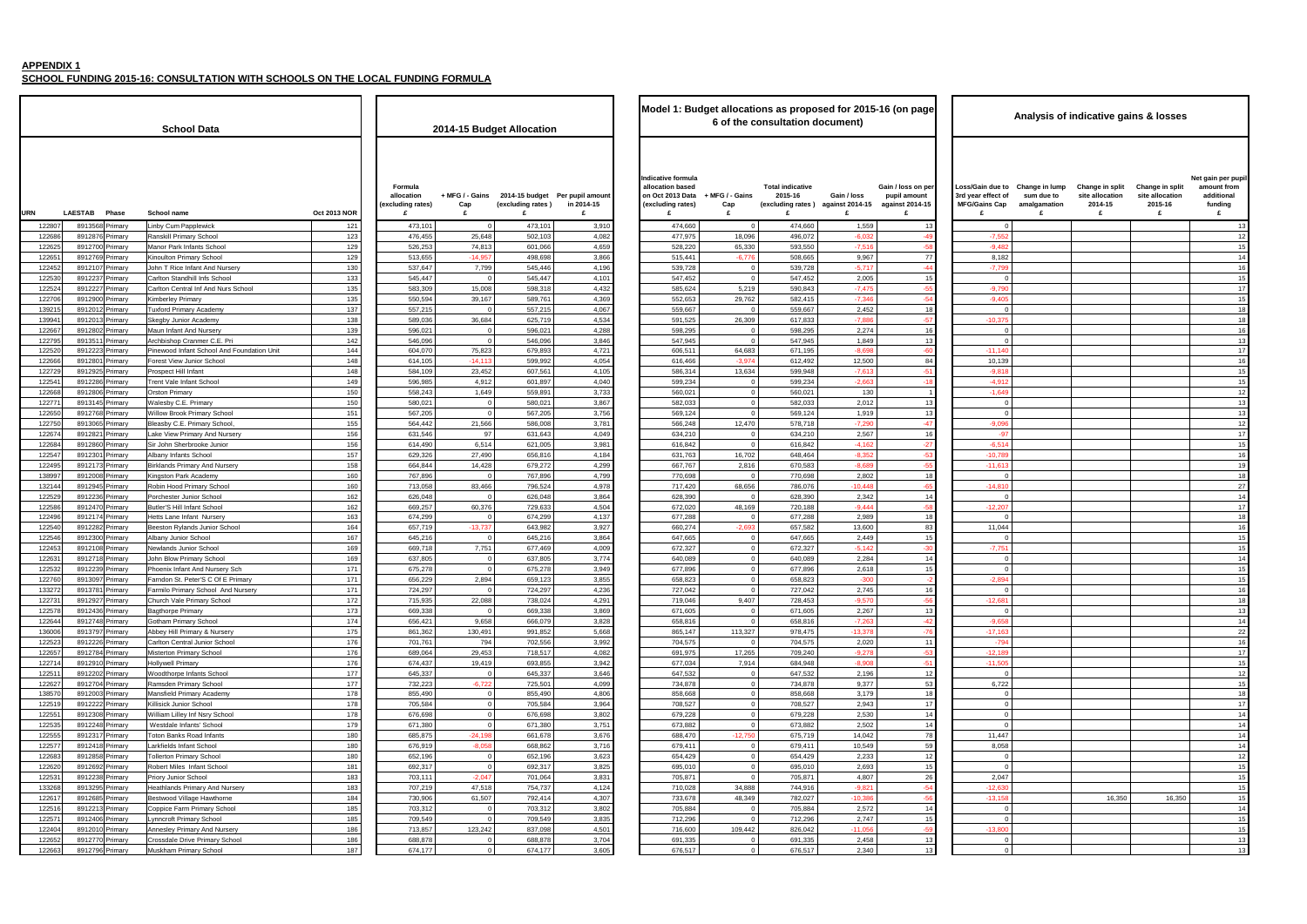**SCHOOL FUNDING 2015-16: CONSULTATION WITH SCHOOLS ON THE LOCAL FUNDING FORMULA**

- 6

|                                 | <b>Oct 2013 NOR</b> | Formula<br>allocation<br>(excluding rates)<br>£ | + MFG / - Gains<br>Cap<br>£ | (excluding rates)<br>£ | 2014-15 budget Per pupil amount<br>in 2014-15<br>£ | Indicative formula<br>allocation based<br>on Oct 2013 Data + MFG / - Gains<br>(excluding rates)<br>£ | Cap<br>£                   | <b>Total indicative</b><br>2015-16<br>(excluding rates<br>£ |
|---------------------------------|---------------------|-------------------------------------------------|-----------------------------|------------------------|----------------------------------------------------|------------------------------------------------------------------------------------------------------|----------------------------|-------------------------------------------------------------|
| mary School                     | 187                 | 741,781                                         | 22,676                      | 764,457                | 4,088                                              | 745,032                                                                                              | 9,458                      | 754,490                                                     |
| hool                            | 188                 | 701,345                                         | $-9,176$                    | 692,169                | 3,682                                              | 704,003                                                                                              | 0                          | 704,003                                                     |
| rimary School                   | 188                 | 691,925                                         | 0                           | 691,925                | 3,680                                              | 694,443                                                                                              | $\mathbf 0$                | 694,443                                                     |
| chool                           | 189                 | 763,114                                         | 10,692                      | 773,805                | 4,094                                              | 766,418                                                                                              | $\mathbf 0$                | 766,418                                                     |
| nary School                     | 189                 | 684,005                                         | 0                           | 684,005                | 3,619                                              | 686,387                                                                                              | 0                          | 686,387                                                     |
|                                 | 190                 | 750,028                                         | 192,521                     | 942,549                | 4,961                                              | 753,784                                                                                              | 176,127                    | 929,911                                                     |
| ıry                             | 194                 | 826,858                                         | 3,598                       | 830,457                | 4,281                                              | 830,379                                                                                              | 0                          | 830,379                                                     |
| rimary School                   | 196                 | 718,680                                         | 0                           | 718,680                | 3,667                                              | 721,213                                                                                              | $\mathbf 0$                | 721,213                                                     |
| chool                           | 196                 | 698,518                                         | $\pmb{0}$                   | 698,518                | 3,564                                              | 700,922                                                                                              | $\mathbf 0$                | 700,922                                                     |
| d                               | 196                 | 727,950                                         | $\pmb{0}$                   | 727,950                | 3,714                                              | 730,667                                                                                              | $\mathbf 0$                | 730,667                                                     |
| chool                           | 197                 | 723,155                                         | $\mathbf 0$                 | 723,155                | 3,671                                              | 725,815                                                                                              | $\mathbf 0$                | 725,815                                                     |
| lic Primary                     | 197                 | 771,484                                         | $-10,050$                   | 761,433                | 3,865                                              | 774,429                                                                                              | 0                          | 774,429                                                     |
| nary                            | 198                 | 791,579                                         | 5,041                       | 796,620                | 4,023                                              | 794,906                                                                                              | $\mathbf 0$<br>$\mathbf 0$ | 794,906                                                     |
| ary School                      | 198<br>198          | 741,843                                         | $\mathbf 0$<br>$\mathbf 0$  | 741,843                | 3,747                                              | 744,705                                                                                              | $\mathbf 0$                | 744,705                                                     |
| ph'S Rc Prim<br>mary School     | 198                 | 833,352<br>777,251                              | 35,842                      | 833,352<br>813,094     | 4,209<br>4,107                                     | 836,871<br>780,720                                                                                   | 21,678                     | 836,871<br>802,397                                          |
| d Nursery School                | 199                 | 790,497                                         | 105,436                     | 895,933                | 4,502                                              | 794,487                                                                                              | 89,507                     | 883,994                                                     |
| / School                        | 200                 | 757,059                                         | 1,937                       | 758,996                | 3,795                                              | 760,061                                                                                              | 0                          | 760,061                                                     |
| Primary                         | 200                 | 727,172                                         | $\mathbf 0$                 | 727,172                | 3,636                                              | 729,788                                                                                              | $\mathbf 0$                | 729,788                                                     |
| e Baptist                       | 200                 | 764,038                                         | $\pmb{0}$                   | 764,038                | 3,820                                              | 767,146                                                                                              | 0                          | 767,146                                                     |
| ∟Cofe                           | 200                 | 731,159                                         | $\pmb{0}$                   | 731,159                | 3,656                                              | 733,986                                                                                              | $\mathbf 0$                | 733,986                                                     |
| E Primary & Nursery School      | 201                 | 776,827                                         | $\pmb{0}$                   | 776,827                | 3,865                                              | 780,103                                                                                              | $\mathbf 0$                | 780,103                                                     |
| mary School                     | 202                 | 790,377                                         | 56,725                      | 847,102                | 4,194                                              | 793,731                                                                                              | 42,164                     | 835,895                                                     |
| Primary                         | 202                 | 747,846                                         | $-12,232$                   | 735,614                | 3,642                                              | 750,684                                                                                              | 0                          | 750,684                                                     |
| r School                        | 203                 | 743,801                                         | $-13,467$                   | 730,334                | 3,598                                              | 746,587                                                                                              | $-495$                     | 746,092                                                     |
| ry And Nursery                  | 203                 | 805,597                                         | 5,295                       | 810,892                | 3,995                                              | 809,097                                                                                              | 0                          | 809,097                                                     |
| ool                             | 204                 | 752,738                                         | 0                           | 752,738                | 3,690                                              | 755,589                                                                                              | $\mathbf 0$                | 755,589                                                     |
|                                 | 204                 | 756,892                                         | $-21,189$                   | 735,703                | 3,606                                              | 759,728                                                                                              | $-8,133$                   | 751,596                                                     |
| Infant School And Nursery       | 205                 | 804,339                                         | $\pmb{0}$                   | 804,339                | 3,924                                              | 807,652                                                                                              | 0                          | 807,652                                                     |
| ary                             | 205                 | 762,662                                         | $\mathbf 0$                 | 762,662                | 3,720                                              | 765,578                                                                                              | 0                          | 765,578                                                     |
| School                          | 206                 | 792,794                                         | $\mathbf 0$                 | 792,794                | 3,849                                              | 795,762                                                                                              | 0                          | 795,762                                                     |
|                                 | 206                 | 927,133                                         | $-98,481$                   | 828,652                | 4,023                                              | 930,479                                                                                              | $-83,610$                  | 846,869                                                     |
| / School                        | 207                 | 755,658                                         | $-9,122$                    | 746,536                | 3,606                                              | 758,330                                                                                              | 0                          | 758,330                                                     |
| n Primary School                | 207                 | 738,587                                         | 0                           | 738,587                | 3,568                                              | 742,712                                                                                              | $\mathbf 0$                | 742,712                                                     |
| ary School                      | 207                 | 909,115                                         | 13,362                      | 922,477                | 4,456                                              | 914,359                                                                                              | 0                          | 914,359                                                     |
| <b>Voluntary Academy</b>        | 207<br>208          | 756,944<br>755,497                              | 0                           | 756,944<br>751,730     | 3,657<br>3,614                                     | 759,776                                                                                              | 0<br>$\mathbf 0$           | 759,776<br>758,343                                          |
| olic Voluntary Academy<br>chool | 208                 | 772,384                                         | $-3,767$<br>$-5,852$        | 766,531                | 3,685                                              | 758,343<br>775,160                                                                                   | $\mathbf 0$                | 775,160                                                     |
| ary                             | 209                 | 767,864                                         | $\mathbf 0$                 | 767,864                | 3,674                                              | 770,878                                                                                              | 0                          | 770,878                                                     |
| agdalene C.E. Primary           | 209                 | 750,337                                         | $-6,136$                    | 744,201                | 3,561                                              | 753,155                                                                                              | $\mathbf 0$                | 753,155                                                     |
| School                          | 209                 | 974,876                                         | 53,782                      | 1,028,658              | 4,922                                              | 979,394                                                                                              | 35,334                     | 1,014,728                                                   |
| ty Primary                      | 210                 | 786,592                                         | $\pmb{0}$                   | 786,592                | 3,746                                              | 789,782                                                                                              |                            | 789,782                                                     |
| nts School                      | 210                 | 768,450                                         | $-11,686$                   | 756,765                | 3,604                                              | 771,278                                                                                              | $\mathbf 0$                | 771,278                                                     |
|                                 | 210                 | 814,613                                         | $-56,905$                   | 757,708                | 3,608                                              | 817,574                                                                                              | $-43,424$                  | 774,150                                                     |
| ide Primary                     | 210                 | 747,888                                         | 0                           | 747,888                | 3,561                                              | 750,533                                                                                              | 0                          | 750,533                                                     |
| chool                           | 210                 | 1,002,815                                       | $\pmb{0}$                   | 1,002,815              | 4,775                                              | 1,006,986                                                                                            | $\mathbf 0$                | 1,006,986                                                   |
| . Primary                       | 210                 | 801,040                                         | $\pmb{0}$                   | 801,040                | 3,814                                              | 804,243                                                                                              | $\mathbf 0$                | 804,243                                                     |
| And Nursery                     | 211                 | 789,312                                         | $-35,564$                   | 753,749                | 3,572                                              | 792,397                                                                                              | $-22,305$                  | 770,093                                                     |
| t School                        | 211                 | 756,604                                         | $\mathbf 0$                 | 756,604                | 3,586                                              | 759,331                                                                                              | 0                          | 759,331                                                     |
| iry School                      | 212                 | 783,078                                         | $-10,601$                   | 772,477                | 3,644                                              | 786,079                                                                                              | 0                          | 786,079                                                     |
|                                 | 212                 | 794,824                                         | 0                           | 794,824                | 3,749                                              | 797,963                                                                                              | 0                          | 797,963                                                     |
| ommunity                        | 213                 | 840,972                                         | 14,306                      | 855,278                | 4,015                                              | 844,618                                                                                              | 0                          | 844,618                                                     |
| chool                           | 214                 | 757,789                                         | $-6,477$                    | 751,312                | 3,511                                              | 760,482                                                                                              | $\mathbf 0$                | 760,482                                                     |
|                                 | 214                 | 777,552                                         | 0                           | 777,552                | 3,633                                              | 780,436                                                                                              | 0                          | 780,436                                                     |
| And Nursery                     | 215<br>216          | 807,462                                         | $\mathbf 0$<br>$\pmb{0}$    | 807,462                | 3,756                                              | 810,606                                                                                              | 0<br>$\mathbf 0$           | 810,606                                                     |
| ary School<br>Junior School     | 217                 | 763,648<br>831,892                              | $-5,020$                    | 763,648<br>826,872     | 3,535<br>3,810                                     | 766,345<br>835,508                                                                                   | 0                          | 766,345<br>835,508                                          |
| And Nursery                     | 217                 | 805,407                                         | 0                           | 805,407                | 3,712                                              | 808,546                                                                                              | $\mathbf 0$                | 808,546                                                     |
| ntrolled Primary                | 217                 | 795,855                                         | $\pmb{0}$                   | 795,855                | 3,668                                              | 798,927                                                                                              | $\mathbf 0$                | 798,927                                                     |
|                                 | 220                 | 829,608                                         | $-13,940$                   | 815,668                | 3,708                                              | 832,957                                                                                              | $\mathbf 0$                | 832,957                                                     |
|                                 | 220                 | 761,762                                         | $\pmb{0}$                   | 761,762                | 3,463                                              | 764,360                                                                                              | $\mathbf 0$                | 764,360                                                     |

 $\Gamma$ 

| <b>School Data</b>                                                                                                                 |                                            | 2014-15 Budget Allocation |                                                      |                | Model 1: Budget allocations as proposed for 2015-16 (on page<br>6 of the consultation document) |                             |                                    |                                                       |                                                            |                                                               |                                              | Analysis of indicative gains & losses              |                                                           |                                                                |
|------------------------------------------------------------------------------------------------------------------------------------|--------------------------------------------|---------------------------|------------------------------------------------------|----------------|-------------------------------------------------------------------------------------------------|-----------------------------|------------------------------------|-------------------------------------------------------|------------------------------------------------------------|---------------------------------------------------------------|----------------------------------------------|----------------------------------------------------|-----------------------------------------------------------|----------------------------------------------------------------|
| <b>LAESTAB</b><br><b>Oct 2013 NOR</b><br><b>URN</b><br>Phase<br>School name                                                        | Formula<br>allocation<br>(excluding rates) | + MFG / - Gains<br>Cap    | 2014-15 budget Per pupil amount<br>(excluding rates) | in 2014-15     | Indicative formula<br>allocation based<br>on Oct 2013 Data<br>(excluding rates)                 | + MFG / - Gains<br>Cap<br>£ | <b>Total indicative</b><br>2015-16 | Gain / loss<br>(excluding rates) against 2014-15<br>£ | Gain / loss on per<br>pupil amount<br>against 2014-15<br>£ | oss/Gain due to<br>3rd year effect of<br><b>MFG/Gains Cap</b> | Change in lump<br>sum due to<br>amalgamation | Change in split<br>site allocation<br>2014-15<br>£ | <b>Change in split</b><br>site allocation<br>2015-16<br>£ | Net gain per pupi<br>amount from<br>additional<br>funding<br>£ |
| 8912940 Primary<br>131091<br>Crompton View Primary School                                                                          | 741,781<br>187                             | 22,676                    | 764,457                                              | 4,088          | 745,032                                                                                         | 9,458                       | 754,490                            | $-9,967$                                              |                                                            | $-13,218$                                                     |                                              |                                                    |                                                           | 17                                                             |
| 122513<br>8912206 Primary<br>rnehale Infant School                                                                                 | 701,345<br>188                             | $-9,176$                  | 692,169                                              | 3,682          | 704,003                                                                                         |                             | 704,003                            | 11,833                                                | 63                                                         | 9,176                                                         |                                              |                                                    |                                                           | 14                                                             |
| 122746<br>8913032 Primary<br>Jnderwood C.E. Primary School<br>122585<br>8912466 Primary<br><b>Broomhill Junior School</b>          | 691,925<br>188<br>189<br>763,114           | 10,692                    | 691,925<br>773,805                                   | 3,680<br>4,094 | 694,443<br>766,418                                                                              |                             | 694,443<br>766,418                 | 2,518<br>$-7,388$                                     |                                                            | $-10,692$                                                     |                                              |                                                    |                                                           | 13<br>17                                                       |
| 122770<br>Frowell C Of E Primary School<br>8913143 Primary                                                                         | 189<br>684,005                             |                           | 684,005                                              | 3,619          | 686,387                                                                                         |                             | 686,387                            | 2,382                                                 | -13                                                        |                                                               |                                              |                                                    |                                                           | 13                                                             |
| 135868<br>8913331 Primary<br>Springbank Primary                                                                                    | 190<br>750,028                             | 192,521                   | 942,549                                              | 4,961          | 753,784                                                                                         | 176,127                     | 929,911                            | $-12,638$                                             | $-67$                                                      | $-16,394$                                                     |                                              |                                                    |                                                           | 20                                                             |
| 122595<br>8912532 Primary<br>overs Lane Primary                                                                                    | 194<br>826,858                             | 3,598                     | 830,457                                              | 4,281          | 830,379                                                                                         |                             | 830,379                            | $-77$                                                 |                                                            | $-3,598$                                                      |                                              |                                                    |                                                           | 18                                                             |
| 122635<br>8912723 Primary<br>Cropwell Bishop Primary School                                                                        | 196<br>718,680                             |                           | 718,680                                              | 3,667          | 721,213                                                                                         |                             | 721,213                            | 2,533                                                 |                                                            |                                                               |                                              |                                                    |                                                           | 13                                                             |
| 122806<br>8913566 Primary<br>owdham C Of E School<br>122813<br>8913710 Primary<br>St.Joseph'S Retford                              | 196<br>698,518<br>196<br>727,950           |                           | 698,518<br>727,950                                   | 3,564<br>3,714 | 700,922<br>730,667                                                                              |                             | 700,922<br>730,667                 | 2,403<br>2,717                                        | -12<br>14                                                  |                                                               |                                              |                                                    |                                                           | 12<br>14                                                       |
| 122522<br><b>Haddon Primary School</b><br>8912225 Primary                                                                          | 197<br>723,155                             |                           | 723,155                                              | 3,67'          | 725,815                                                                                         |                             | 725,815                            | 2,660                                                 | 14                                                         |                                                               |                                              |                                                    |                                                           | 14                                                             |
| 122820<br>8913768 Primary<br>Holy Family Catholic Primary                                                                          | 197<br>771,484                             | $-10,050$                 | 761,433                                              | 3,865          | 774,429                                                                                         |                             | 774,429                            | 12,996                                                | 66                                                         | 10,050                                                        |                                              |                                                    |                                                           | 15                                                             |
| 122521<br>8912224 Primary<br>Robert Mellors Primary                                                                                | 198<br>791,579                             | 5,041                     | 796,620                                              | 4,023          | 794,906                                                                                         |                             | 794,906                            | $-1,714$                                              |                                                            | $-5,041$                                                      |                                              |                                                    |                                                           | 17                                                             |
| 122788<br>8913370 Primary<br><b>Bramcote C E Primary School</b>                                                                    | 198<br>741,843                             |                           | 741,843                                              | 3,747          | 744,705                                                                                         |                             | 744,705                            | 2,862                                                 |                                                            |                                                               |                                              |                                                    |                                                           | 14                                                             |
| 122822<br>8913770 Primary<br>Boughton St. Joseph'S Rc Prim<br>131560<br>8913793 Primary<br><b>Blidworth Oaks Primary School</b>    | 198<br>833,352<br>198<br>777,251           | 35,842                    | 833,352<br>813,094                                   | 4,209<br>4,107 | 836,871<br>780,720                                                                              | 21,678                      | 836,871<br>802,397                 | 3,519<br>$-10,69$                                     |                                                            | $-14,165$                                                     |                                              |                                                    |                                                           | 18                                                             |
| 122724<br>8912920 Primary<br>leffries Primary And Nursery School                                                                   | 199<br>790,497                             | 105,436                   | 895,933                                              | 4,502          | 794,487                                                                                         | 89,507                      | 883,994                            | $-11.939$                                             |                                                            | $-15,929$                                                     |                                              |                                                    |                                                           | 20                                                             |
| 122559<br>8912352 Primary<br>Thrumpton Primary School                                                                              | 200<br>757,059                             | 1,937                     | 758,996                                              | 3,795          | 760,061                                                                                         |                             | 760,061                            | 1,065                                                 |                                                            | $-1,937$                                                      |                                              |                                                    |                                                           | 15                                                             |
| 122677<br>8912826 Primary<br>Sutton Bonington Primary                                                                              | 200<br>727,172                             |                           | 727,172                                              | 3,636          | 729,788                                                                                         |                             | 729,788                            | 2,616                                                 | 13                                                         |                                                               |                                              |                                                    |                                                           | 13                                                             |
| 122787<br>8913352 Primary<br>Colwick St.John The Baptis                                                                            | 200<br>764,038                             |                           | 764,038                                              | 3,820          | 767,146                                                                                         |                             | 767,146                            | 3,108                                                 | 16                                                         |                                                               |                                              |                                                    |                                                           | 16                                                             |
| 122804<br>8913552 Primary<br>All Saints Harworth Cofe<br>8913004 Primary<br>122741<br>St. Edmund'S C Of E Primary & Nursery School | 200<br>731,159<br>201<br>776,827           |                           | 731,159<br>776,827                                   | 3,656<br>3,865 | 733,986<br>780,103                                                                              |                             | 733,986<br>780,103                 | 2,828<br>3,276                                        | 16                                                         |                                                               |                                              |                                                    |                                                           | 14<br>16                                                       |
| 122584<br>8912464 Primary<br><b>Beardall Street Primary School</b>                                                                 | 202<br>790,377                             | 56,725                    | 847,102                                              | 4,194          | 793,731                                                                                         | 42,164                      | 835,895                            | $-11.20$                                              |                                                            | $-14.561$                                                     |                                              |                                                    |                                                           | 17                                                             |
| 122794<br>8913496 Primary<br>St. Anne'S C.Of E. Primary                                                                            | 202<br>747,846                             | $-12,232$                 | 735,614                                              | 3,642          | 750,684                                                                                         |                             | 750,684                            | 15,071                                                |                                                            | 12,232                                                        |                                              |                                                    |                                                           | 14                                                             |
| 122730<br>8912926 Primary<br>Prospect Hill Junior School                                                                           | 203<br>743,801                             | $-13,467$                 | 730,334                                              | 3,598          | 746,587                                                                                         | $-495$                      | 746,092                            | 15,758                                                | 78                                                         | 12,972                                                        |                                              |                                                    |                                                           | 14                                                             |
| 133273<br>8913780 Primary<br>ntake Farm Primary And Nursery                                                                        | 203<br>805,597                             | 5,295                     | 810,892                                              | 3,995          | 809,097                                                                                         |                             | 809,097                            | $-1,795$                                              |                                                            | $-5,295$                                                      |                                              |                                                    |                                                           | 17                                                             |
| 122574<br>8912414 Primary<br>Gilthill Primary School                                                                               | 204<br>752,738                             |                           | 752,738                                              | 3,690          | 755,589                                                                                         | $-8,133$                    | 755,589                            | 2,851                                                 |                                                            |                                                               |                                              |                                                    |                                                           | 14                                                             |
| 131722<br>8912941 Primary<br>Gateford Park<br>122548<br>8912302 Primary<br>Alderman Pounder Infant School And Nursery              | 204<br>756,892<br>205<br>804,339           | $-21,189$                 | 735,703<br>804,339                                   | 3,606<br>3,924 | 759,728<br>807,652                                                                              |                             | 751,596<br>807,652                 | 15,893<br>3,312                                       | 78<br>16                                                   | 13,057<br>$\Omega$                                            |                                              |                                                    |                                                           | 14<br>16                                                       |
| 122560<br>8912353 Primary<br><b>Bracken Lane Primary</b>                                                                           | 205<br>762,662                             |                           | 762,662                                              | 3,720          | 765,578                                                                                         |                             | 765,578                            | 2,916                                                 | 14                                                         | $\Omega$                                                      |                                              |                                                    |                                                           | 14                                                             |
| 122715<br>8912911 Primary<br><b>Stanhope Primary School</b>                                                                        | 206<br>792,794                             |                           | 792,794                                              | 3,849          | 795,762                                                                                         |                             | 795,762                            | 2,969                                                 |                                                            |                                                               |                                              | 16,350                                             | 16,350                                                    | 14                                                             |
| 122823<br>8913771 Primary<br><b>Norksop Priory</b>                                                                                 | 206<br>927,133                             | $-98,481$                 | 828,652                                              | 4,023          | 930,479                                                                                         | $-83,610$                   | 846,869                            | 18,216                                                | 88                                                         | 14,870                                                        |                                              |                                                    |                                                           | 16                                                             |
| 122734<br>8912930 Primary<br>Heatherley Primary School                                                                             | 207<br>755,658                             | $-9,122$                  | 746,536                                              | 3,606          | 758,330                                                                                         |                             | 758,330                            | 11,794                                                | 57                                                         | 9,122                                                         |                                              |                                                    |                                                           | 13                                                             |
| 132194<br>8912946 Primary<br>Pierrepont Gamston Primary School<br>122747<br>8913040 Primary<br>Mount C Of E Primary School         | 207<br>738,587<br>207<br>909,115           | 13,362                    | 738,587<br>922,477                                   | 3,568<br>4,456 | 742,712<br>914,359                                                                              |                             | 742,712<br>914,359                 | 4,124<br>$-8,118$                                     | 2C<br>-39                                                  | $-13,362$                                                     |                                              |                                                    |                                                           | 20<br>-25                                                      |
| 137909<br>8913763 Primary<br>The Priory Catholic Voluntary Academy                                                                 | 207<br>756.944                             |                           | 756.944                                              | 3,657          | 759,776                                                                                         | $\Omega$                    | 759,776                            | 2,832                                                 | 14                                                         |                                                               |                                              |                                                    |                                                           | 14                                                             |
| 138813<br>8913690 Primary<br>Sacred Heart Catholic Voluntary Academy                                                               | 208<br>755,497                             | $-3,767$                  | 751,730                                              | 3,614          | 758,343                                                                                         | $\Omega$                    | 758,343                            | 6,614                                                 | 32                                                         | 3,767                                                         |                                              |                                                    |                                                           | 14                                                             |
| 122819<br>8913767 Primary<br>St.Patrick'S R.C. School                                                                              | 208<br>772,384                             | $-5,852$                  | 766,531                                              | 3,685          | 775,160                                                                                         |                             | 775,160                            | 8,629                                                 | 41                                                         | 5,852                                                         |                                              |                                                    |                                                           | 13                                                             |
| 122562<br>8912361 Primary<br><b>Forest Glade Primary</b>                                                                           | 209<br>767,864                             |                           | 767,864                                              | 3,674          | 770,878                                                                                         |                             | 770,878                            | 3,014                                                 |                                                            |                                                               |                                              |                                                    |                                                           | 14                                                             |
| 8913310 Primary<br>Sutton, St.Mary Magdalene C.E. Primary<br>122775<br>8913777 Primary<br>Oak Tree Primary School<br>133276        | 209<br>750,337<br>209<br>974,876           | $-6,136$<br>53,782        | 744,201<br>1,028,658                                 | 3,561<br>4,922 | 753,155<br>979,394                                                                              | 35,334                      | 753,155<br>1,014,728               | 8,954<br>$-13,930$                                    | 43<br>$-67$                                                | 6,136<br>$-18,448$                                            |                                              |                                                    |                                                           | 13<br>22                                                       |
| 122458<br>8912120 Primary<br><b>Mapplewells County Primary</b>                                                                     | 210<br>786,592                             |                           | 786,592                                              | 3,746          | 789,782                                                                                         | $\Omega$                    | 789,782                            | 3,190                                                 | 15                                                         | $\Omega$                                                      |                                              |                                                    |                                                           | 15                                                             |
| 122544<br>8912298 Primary<br>Meadow Lane Infants School                                                                            | 210<br>768,450                             | $-11,686$                 | 756,765                                              | 3,604          | 771,278                                                                                         | $\Omega$                    | 771,278                            | 14,513                                                | 69                                                         | 11,686                                                        |                                              |                                                    |                                                           | 13                                                             |
| 122576<br>8912417 Primary<br>Horsendale Primary                                                                                    | 210<br>814,613                             | $-56.905$                 | 757,708                                              | 3,608          | 817,574                                                                                         | $-43,424$                   | 774,150                            | 16,443                                                | 78                                                         | 13,481                                                        |                                              |                                                    |                                                           | 14                                                             |
| 122637<br>8912732 Primary<br>East Leake Brookside Primary                                                                          | 210<br>747,888                             |                           | 747,888                                              | 3,561          | 750,533                                                                                         |                             | 750,533                            | 2,644                                                 | 13                                                         |                                                               |                                              |                                                    |                                                           | 13                                                             |
| 122665<br>8912800 Primary<br>Ollerton Primary School<br>133265<br>8913296 Primary<br>St. Peter'S C. Of E. Primary                  | 210<br>1,002,815<br>210<br>801,040         |                           | 1,002,815<br>801,040                                 | 4,775<br>3,814 | 1,006,986<br>804,243                                                                            |                             | 1,006,986<br>804,243               | 4,171<br>3,202                                        | 20<br>15                                                   |                                                               |                                              |                                                    |                                                           | 20<br>15                                                       |
| 122440<br>8912093 Primary<br>Nettleworth Infant And Nursery                                                                        | 211<br>789,312                             | $-35.564$                 | 753,749                                              | 3,572          | 792,397                                                                                         | $-22,305$                   | 770,093                            | 16,344                                                | 77                                                         | 13,259                                                        |                                              |                                                    |                                                           | 15                                                             |
| 122676<br>8912824 Primary<br>Lowes Wong Infant School                                                                              | 211<br>756,604                             |                           | 756,604                                              | 3,586          | 759,331                                                                                         | $\Omega$                    | 759,331                            | 2,727                                                 | 13                                                         | $\Omega$                                                      |                                              |                                                    |                                                           | 13                                                             |
| 8912244 Primary<br>122533<br>Willow Farm Primary School                                                                            | 212<br>783,078                             | $-10,601$                 | 772,477                                              | 3,644          | 786,079                                                                                         | $\Omega$                    | 786,079                            | 13,603                                                | 64                                                         | 10,601                                                        |                                              |                                                    |                                                           | 14                                                             |
| 122685<br>8912865 Primary<br>Robert Miles Junior                                                                                   | 212<br>794,824                             |                           | 794.824                                              | 3,749          | 797,963                                                                                         | $\Omega$                    | 797,963                            | 3,140                                                 | 15                                                         |                                                               |                                              |                                                    |                                                           | 15                                                             |
| 132814<br>8913294 Primary<br><b>Langold Dyscarr Community</b><br>122752<br>8913073 Primary<br>St. Wilfrid'S C.E. School            | 213<br>840,972<br>214<br>757,789           | 14,306<br>$-6,477$        | 855,278<br>751,312                                   | 4,015<br>3,511 | 844,618<br>760,482                                                                              |                             | 844,618<br>760,482                 | $-10,659$<br>9,170                                    | $-5$<br>43                                                 | $-14,306$<br>6,477                                            |                                              |                                                    |                                                           | 17<br>13                                                       |
| 8913298 Primary<br>133269<br>Wynndale Primary                                                                                      | 214<br>777,552                             |                           | 777,552                                              | 3,633          | 780,436                                                                                         | $\Omega$                    | 780,436                            | 2,884                                                 | 13                                                         | $\Omega$                                                      |                                              |                                                    |                                                           | 13                                                             |
| 133296<br>8913783 Primary<br>Awsworth Primary And Nursery                                                                          | 215<br>807,462                             |                           | 807,462                                              | 3,756          | 810,606                                                                                         |                             | 810,606                            | 3,144                                                 |                                                            | $\Omega$                                                      |                                              |                                                    |                                                           | 15                                                             |
| 122659<br>8912788 Primary<br>Abbey Gates Primary School                                                                            | 216<br>763,648                             |                           | 763,648                                              | 3,535          | 766,345                                                                                         |                             | 766,345                            | 2,697                                                 | 12                                                         | $\Omega$                                                      |                                              |                                                    |                                                           | 12                                                             |
| 122501<br>8912180 Primary<br>Sherwood County Junior School                                                                         | 217<br>831,892                             | $-5,020$                  | 826,872                                              | 3,810          | 835,508                                                                                         |                             | 835,508                            | 8,636                                                 | 40                                                         | 5,020                                                         |                                              |                                                    |                                                           | 17                                                             |
| 122580<br>8912444 Primary<br>Jacksdale Primary And Nursery<br>122743<br>8913018 Primary<br>All Hallows C.E.Controlled Primary      | 217<br>805.407<br>217<br>795,855           |                           | 805,407<br>795,855                                   | 3,712<br>3,668 | 808.546<br>798,927                                                                              |                             | 808.546<br>798,927                 | 3.140<br>3,072                                        | 14<br>14                                                   | $\Omega$                                                      |                                              |                                                    |                                                           | 14                                                             |
| 122545<br>8912299 Primary<br>Eskdale Junior                                                                                        | 220<br>829,608                             | $-13,940$                 | 815,668                                              | 3,708          | 832,957                                                                                         |                             | 832,957                            | 17,290                                                | 79                                                         | 13,940                                                        |                                              |                                                    |                                                           | 14<br>15                                                       |
| 122810<br>8913606 Primary<br>Woods Foundation C Of E Aided                                                                         | 220<br>761,762                             |                           | 761,762                                              | 3,463          | 764,360                                                                                         |                             | 764,360                            | 2,598                                                 | 12                                                         | $\Omega$                                                      |                                              |                                                    |                                                           | 12                                                             |
|                                                                                                                                    |                                            |                           |                                                      |                |                                                                                                 |                             |                                    |                                                       |                                                            |                                                               |                                              |                                                    |                                                           |                                                                |

|                                                |                     |                                                 |                                  |                                                          |                                     | Model 1: Budget allocations as proposed for 2015-16 (on page                    |                             | 6 of the consultation document)    |                                                       |                                                            |                                                                     |                                                   | Analysis of indicative gains & losses              |                                                    |                                                                |
|------------------------------------------------|---------------------|-------------------------------------------------|----------------------------------|----------------------------------------------------------|-------------------------------------|---------------------------------------------------------------------------------|-----------------------------|------------------------------------|-------------------------------------------------------|------------------------------------------------------------|---------------------------------------------------------------------|---------------------------------------------------|----------------------------------------------------|----------------------------------------------------|----------------------------------------------------------------|
| Data                                           |                     |                                                 |                                  | 2014-15 Budget Allocation                                |                                     |                                                                                 |                             |                                    |                                                       |                                                            |                                                                     |                                                   |                                                    |                                                    |                                                                |
|                                                | <b>Oct 2013 NOR</b> | Formula<br>allocation<br>(excluding rates)<br>£ | Cap<br>£                         | + MFG / - Gains 2014-15 budget<br>(excluding rates)<br>£ | Per pupil amount<br>in 2014-15<br>£ | Indicative formula<br>allocation based<br>on Oct 2013 Data<br>(excluding rates) | + MFG / - Gains<br>Cap<br>£ | <b>Total indicative</b><br>2015-16 | Gain / loss<br>(excluding rates) against 2014-15<br>£ | Gain / loss on per<br>pupil amount<br>against 2014-15<br>£ | Loss/Gain due to<br>3rd year effect of<br><b>MFG/Gains Cap</b><br>£ | Change in lump<br>sum due to<br>amalgamation<br>£ | Change in split<br>site allocation<br>2014-15<br>£ | Change in split<br>site allocation<br>2015-16<br>£ | Net gain per pupi<br>amount from<br>additional<br>funding<br>£ |
| rimary School                                  | 187                 | 741,781                                         | 22,676                           | 764,457                                                  | 4,088                               | 745,032                                                                         | 9,458                       | 754,490                            | $-9,967$                                              | -5:                                                        | $-13,218$                                                           |                                                   |                                                    |                                                    | 17                                                             |
| chool                                          | 188                 | 701,345                                         | $-9,176$                         | 692,169                                                  | 3,682                               | 704,003                                                                         | $\Omega$                    | 704,003                            | 11,833                                                | 63                                                         | 9,176                                                               |                                                   |                                                    |                                                    | 14                                                             |
| Primary School                                 | 188                 | 691,925                                         | $\Omega$                         | 691,925                                                  | 3,680                               | 694,443                                                                         | $\Omega$                    | 694,443                            | 2,518                                                 | 13                                                         |                                                                     |                                                   |                                                    |                                                    | 13                                                             |
| School<br>imary School                         | 189<br>189          | 763,114<br>684,005                              | 10,692<br>$\Omega$               | 773,805<br>684,005                                       | 4,094<br>3,619                      | 766,418<br>686,387                                                              | $^{\circ}$<br>$\Omega$      | 766,418<br>686,387                 | $-7,388$<br>2,382                                     | $-39$<br>13                                                | $-10,692$<br>$\cap$                                                 |                                                   |                                                    |                                                    | 17<br>13                                                       |
| ıry                                            | 190                 | 750,028                                         | 192,521                          | 942,549                                                  | 4,961                               | 753,784                                                                         | 176,127                     | 929,911                            | $-12,63$                                              | $-67$                                                      | $-16,394$                                                           |                                                   |                                                    |                                                    | 20                                                             |
| ary                                            | 194                 | 826,858                                         | 3,598                            | 830,457                                                  | 4,281                               | 830,379                                                                         |                             | 830,379                            | $-77$                                                 |                                                            | $-3,598$                                                            |                                                   |                                                    |                                                    | 18                                                             |
| -<br>Primary School                            | 196                 | 718,680                                         | $\overline{0}$                   | 718,680                                                  | 3,667                               | 721,213                                                                         |                             | 721,213                            | 2,533                                                 | 13                                                         | - 0                                                                 |                                                   |                                                    |                                                    | 13                                                             |
| School                                         | 196                 | 698,518                                         | $\Omega$                         | 698,518                                                  | 3,564                               | 700,922                                                                         | $\Omega$                    | 700,922                            | 2,403                                                 | 12                                                         | $\Omega$                                                            |                                                   |                                                    |                                                    | 12                                                             |
| ord<br>School                                  | 196<br>197          | 727,950<br>723,155                              | $\Omega$<br>$\Omega$             | 727,950<br>723,155                                       | 3,714<br>3,671                      | 730,667<br>725,815                                                              | $\Omega$<br>$\mathbf 0$     | 730,667<br>725,815                 | 2,717<br>2,660                                        | 14<br>14                                                   | $\Omega$<br>$\Omega$                                                |                                                   |                                                    |                                                    | 14<br>14                                                       |
| olic Primary                                   | 197                 | 771,484                                         | $-10,050$                        | 761,433                                                  | 3,865                               | 774,429                                                                         |                             | 774,429                            | 12,996                                                | 66                                                         | 10,050                                                              |                                                   |                                                    |                                                    | 15                                                             |
| imary                                          | 198                 | 791,579                                         | 5,041                            | 796,620                                                  | 4,023                               | 794,906                                                                         |                             | 794,906                            | $-1,714$                                              |                                                            | $-5,041$                                                            |                                                   |                                                    |                                                    | 17                                                             |
| mary School                                    | 198                 | 741,843                                         | $\Omega$                         | 741,843                                                  | 3,747                               | 744,705                                                                         |                             | 744,705                            | 2,862                                                 | 14                                                         | $\Omega$                                                            |                                                   |                                                    |                                                    | 14                                                             |
| eph'S Rc Prim                                  | 198                 | 833,352                                         | $\Omega$                         | 833,352                                                  | 4,209                               | 836,871                                                                         | $\Omega$                    | 836,871                            | 3,519                                                 | 18                                                         | - 0                                                                 |                                                   |                                                    |                                                    | 18                                                             |
| rimary School<br><b>Ind Nursery School</b>     | 198<br>199          | 777,251<br>790,497                              | 35,842<br>105,436                | 813,094<br>895,933                                       | 4,107<br>4,502                      | 780,720<br>794,487                                                              | 21,678<br>89,507            | 802,397<br>883,994                 | $-10,69$<br>$-11,939$                                 | $-54$<br>$-60$                                             | $-14,165$<br>$-15,929$                                              |                                                   |                                                    |                                                    | 18<br>20                                                       |
| ry School                                      | 200                 | 757,059                                         | 1,937                            | 758,996                                                  | 3,795                               | 760,061                                                                         |                             | 760,061                            | 1,065                                                 |                                                            | $-1,937$                                                            |                                                   |                                                    |                                                    | 15                                                             |
| Primary                                        | 200                 | 727,172                                         |                                  | 727,172                                                  | 3,636                               | 729,788                                                                         |                             | 729,788                            | 2,616                                                 | 13                                                         |                                                                     |                                                   |                                                    |                                                    | 13                                                             |
| The Baptist                                    | 200                 | 764,038                                         | $\mathbf{0}$                     | 764,038                                                  | 3,820                               | 767,146                                                                         |                             | 767,146                            | 3,108                                                 | 16                                                         | - 0                                                                 |                                                   |                                                    |                                                    | 16                                                             |
| th Cofe                                        | 200<br>201          | 731,159<br>776,827                              | $\overline{0}$<br>$\Omega$       | 731,159<br>776,827                                       | 3,656<br>3,865                      | 733,986<br>780,103                                                              | $\Omega$<br>$\Omega$        | 733,986<br>780,103                 | 2,828<br>3,276                                        | 14<br>16                                                   | - 0<br>$\Omega$                                                     |                                                   |                                                    |                                                    | 14<br>16                                                       |
| Of E Primary & Nursery School<br>rimary School | 202                 | 790,377                                         | 56,725                           | 847,102                                                  | 4,194                               | 793,731                                                                         | 42,164                      | 835,895                            | $-11,207$                                             | $-55$                                                      | $-14,561$                                                           |                                                   |                                                    |                                                    | 17                                                             |
| . Primary                                      | 202                 | 747,846                                         | $-12,232$                        | 735,614                                                  | 3,642                               | 750,684                                                                         | $\Omega$                    | 750,684                            | 15,071                                                | 75                                                         | 12,232                                                              |                                                   |                                                    |                                                    | 14                                                             |
| or School                                      | 203                 | 743,801                                         | $-13,467$                        | 730,334                                                  | 3,598                               | 746,587                                                                         | $-495$                      | 746,092                            | 15,758                                                | 78                                                         | 12,972                                                              |                                                   |                                                    |                                                    | 14                                                             |
| ary And Nursery                                | 203                 | 805,597                                         | 5,295                            | 810,892                                                  | 3,995                               | 809,097                                                                         |                             | 809,097                            | $-1,795$                                              |                                                            | $-5,295$                                                            |                                                   |                                                    |                                                    | 17                                                             |
| hool:                                          | 204<br>204          | 752,738<br>756,892                              | $\Omega$<br>$-21,189$            | 752,738<br>735,703                                       | 3,690<br>3,606                      | 755,589<br>759,728                                                              | $\Omega$<br>$-8,133$        | 755,589<br>751,596                 | 2,851<br>15,893                                       | 14<br>78                                                   | - 0<br>13,057                                                       |                                                   |                                                    |                                                    | 14<br>14                                                       |
| er Infant School And Nursery                   | 205                 | 804,339                                         | $\Omega$                         | 804,339                                                  | 3,924                               | 807,652                                                                         | $\Omega$                    | 807,652                            | 3,312                                                 | 16                                                         | $\mathbf{0}$                                                        |                                                   |                                                    |                                                    | 16                                                             |
| mary                                           | 205                 | 762,662                                         | $\Omega$                         | 762,662                                                  | 3,720                               | 765,578                                                                         | $\Omega$                    | 765,578                            | 2,916                                                 | 14                                                         | $\Omega$                                                            |                                                   |                                                    |                                                    | 14                                                             |
| / School                                       | 206                 | 792,794                                         |                                  | 792,794                                                  | 3,849                               | 795,762                                                                         |                             | 795,762                            | 2,969                                                 | 14                                                         |                                                                     |                                                   | 16,350                                             | 16,350                                             | 14                                                             |
|                                                | 206<br>207          | 927,133<br>755,658                              | $-98,481$<br>$-9,122$            | 828,652<br>746,536                                       | 4,023<br>3,606                      | 930,479<br>758,330                                                              | $-83,610$                   | 846,869<br>758,330                 | 18,216<br>11,794                                      | 88<br>57                                                   | 14,870<br>9,122                                                     |                                                   |                                                    |                                                    | 16<br>13                                                       |
| ry School<br>ton Primary School                | 207                 | 738,587                                         | $\Omega$                         | 738,587                                                  | 3,568                               | 742,712                                                                         |                             | 742,712                            | 4,124                                                 | 20                                                         | $\Omega$                                                            |                                                   |                                                    |                                                    | 20                                                             |
| nary School                                    | 207                 | 909,115                                         | 13,362                           | 922,477                                                  | 4,456                               | 914,359                                                                         | $\mathbf 0$                 | 914,359                            | $-8,118$                                              | $-39$                                                      | $-13,362$                                                           |                                                   |                                                    |                                                    | 25                                                             |
| lic Voluntary Academy                          | 207                 | 756,944                                         | $\Omega$                         | 756,944                                                  | 3,657                               | 759,776                                                                         | $\mathbf 0$                 | 759,776                            | 2,832                                                 | 14                                                         | $\overline{0}$                                                      |                                                   |                                                    |                                                    | 14                                                             |
| holic Voluntary Academy                        | 208                 | 755,497                                         | $-3,767$                         | 751,730                                                  | 3,614                               | 758,343                                                                         | $\overline{0}$              | 758,343                            | 6,614                                                 | 32                                                         | 3,767                                                               |                                                   |                                                    |                                                    | 14                                                             |
| School<br>nary                                 | 208<br>209          | 772,384<br>767,864                              | $-5,852$<br>$\overline{0}$       | 766,531<br>767,864                                       | 3,685<br>3,674                      | 775,160<br>770,878                                                              | $\Omega$<br>$\mathbf 0$     | 775,160<br>770,878                 | 8,629<br>3,014                                        | 41<br>14                                                   | 5,852<br>$\overline{\mathbf{0}}$                                    |                                                   |                                                    |                                                    | 13<br>14                                                       |
| lagdalene C.E. Primary                         | 209                 | 750,337                                         | $-6.136$                         | 744,201                                                  | 3,561                               | 753,155                                                                         | $\mathbf 0$                 | 753,155                            | 8,954                                                 | 43                                                         | 6,136                                                               |                                                   |                                                    |                                                    | 13                                                             |
| School                                         | 209                 | 974,876                                         | 53,782                           | 1,028,658                                                | 4,922                               | 979,394                                                                         | 35,334                      | 1,014,728                          | $-13,930$                                             | $-67$                                                      | $-18,448$                                                           |                                                   |                                                    |                                                    | 22                                                             |
| nty Primary                                    | 210                 | 786,592                                         | $\overline{\mathbf{0}}$          | 786,592                                                  | 3,746                               | 789,782                                                                         | $\mathbf 0$                 | 789,782                            | 3,190                                                 | 15                                                         | $\overline{\mathbf{0}}$                                             |                                                   |                                                    |                                                    | 15                                                             |
| ants School                                    | 210<br>210          | 768,450<br>814,613                              | $-11,686$<br>$-56,905$           | 756,765<br>757,708                                       | 3,604<br>3,608                      | 771,278<br>817,574                                                              | $\mathbf{0}$<br>$-43,424$   | 771,278<br>774,150                 | 14,513<br>16,443                                      | 69<br>78                                                   | 11,686<br>13,481                                                    |                                                   |                                                    |                                                    | 13<br>14                                                       |
| ary<br>side Primary                            | 210                 | 747,888                                         | $\overline{0}$                   | 747,888                                                  | 3,561                               | 750,533                                                                         | $\Omega$                    | 750,533                            | 2,644                                                 | 13                                                         | $\overline{\mathbf{0}}$                                             |                                                   |                                                    |                                                    | 13                                                             |
| School                                         | 210                 | 1,002,815                                       | $\overline{0}$                   | 1,002,815                                                | 4,775                               | 1,006,986                                                                       | $\mathbf 0$                 | 1,006,986                          | 4,171                                                 | 20                                                         | $\overline{0}$                                                      |                                                   |                                                    |                                                    | 20                                                             |
| E. Primary                                     | 210                 | 801,040                                         | $\overline{0}$                   | 801,040                                                  | 3,814                               | 804,243                                                                         | $\mathbf{0}$                | 804,243                            | 3,202                                                 | 15                                                         | $\Omega$                                                            |                                                   |                                                    |                                                    | 15                                                             |
| And Nursery                                    | 211                 | 789,312                                         | $-35,564$                        | 753,749                                                  | 3,572                               | 792,397                                                                         | $-22,305$                   | 770,093                            | 16,344                                                | 77                                                         | 13,259                                                              |                                                   |                                                    |                                                    | 15                                                             |
| nt School<br>ary School                        | 211<br>212          | 756,604<br>783,078                              | $\overline{0}$<br>$-10,601$      | 756,604<br>772,477                                       | 3,586<br>3,644                      | 759,331<br>786,079                                                              | $\mathbf 0$<br>$\Omega$     | 759,331<br>786,079                 | 2,727<br>13,603                                       | 13<br>64                                                   | $\overline{\mathbf{0}}$<br>10,601                                   |                                                   |                                                    |                                                    | 13<br>14                                                       |
| or                                             | 212                 | 794,824                                         | $\Omega$                         | 794,824                                                  | 3,749                               | 797,963                                                                         | $\mathbf 0$                 | 797,963                            | 3,140                                                 | 15                                                         | $\Omega$                                                            |                                                   |                                                    |                                                    | 15                                                             |
| Community                                      | 213                 | 840,972                                         | 14,306                           | 855,278                                                  | 4,015                               | 844,618                                                                         | $\mathbf 0$                 | 844,618                            | $-10,659$                                             | $-50$                                                      | $-14,306$                                                           |                                                   |                                                    |                                                    | 17                                                             |
| School                                         | 214                 | 757,789                                         | $-6,477$                         | 751,312                                                  | 3,511                               | 760,482                                                                         | $\mathbf 0$                 | 760,482                            | 9,170                                                 | 43                                                         | 6,477                                                               |                                                   |                                                    |                                                    | 13                                                             |
| y<br>/ And Nursery                             | 214<br>215          | 777,552<br>807,462                              | $\overline{0}$<br>$\overline{0}$ | 777,552<br>807,462                                       | 3,633<br>3,756                      | 780,436<br>810,606                                                              | $\mathbf 0$<br>$\mathbf 0$  | 780,436<br>810,606                 | 2,884<br>3,144                                        | 13<br>15                                                   | $\overline{\mathbf{0}}$<br>$\overline{0}$                           |                                                   |                                                    |                                                    | 13<br>15                                                       |
| nary School                                    | 216                 | 763,648                                         | $\overline{0}$                   | 763,648                                                  | 3,535                               | 766,345                                                                         | $\Omega$                    | 766,345                            | 2,697                                                 | 12                                                         | $\overline{0}$                                                      |                                                   |                                                    |                                                    | 12                                                             |
| Junior School                                  | 217                 | 831,892                                         | $-5,020$                         | 826,872                                                  | 3,810                               | 835,508                                                                         | $\Omega$                    | 835,508                            | 8,636                                                 | 40                                                         | 5,020                                                               |                                                   |                                                    |                                                    | 17                                                             |
| y And Nursery                                  | 217                 | 805,407                                         | $\overline{0}$                   | 805,407                                                  | 3,712                               | 808,546                                                                         | $\mathbf 0$                 | 808,546                            | 3,140                                                 | 14                                                         | $\Omega$                                                            |                                                   |                                                    |                                                    | 14                                                             |
| ontrolled Primary                              | 217<br>220          | 795,855<br>829,608                              | $\overline{0}$<br>$-13,940$      | 795,855<br>815,668                                       | 3,668<br>3,708                      | 798,927<br>832,957                                                              | $\Omega$<br>$\mathbf 0$     | 798,927<br>832,957                 | 3,072<br>17,290                                       | 14<br>79                                                   | $\overline{0}$<br>13,940                                            |                                                   |                                                    |                                                    | 14<br>15                                                       |
| on C Of E Aided                                | 220                 | 761,762                                         | $\overline{0}$                   | 761,762                                                  | 3,463                               | 764,360                                                                         | $\mathbf 0$                 | 764,360                            | 2,598                                                 | 12                                                         | $\overline{0}$                                                      |                                                   |                                                    |                                                    | 12                                                             |
|                                                |                     |                                                 |                                  |                                                          |                                     |                                                                                 |                             |                                    |                                                       |                                                            |                                                                     |                                                   |                                                    |                                                    |                                                                |

┑ — г

|                                                                                                                               | document)                             | osed for 2015-16 (on page                                  |                                                                     |                                                   | Analysis of indicative gains & losses              |                                                    |                                                                 |
|-------------------------------------------------------------------------------------------------------------------------------|---------------------------------------|------------------------------------------------------------|---------------------------------------------------------------------|---------------------------------------------------|----------------------------------------------------|----------------------------------------------------|-----------------------------------------------------------------|
|                                                                                                                               | Gain / loss<br>) against 2014-15<br>£ | Gain / loss on per<br>pupil amount<br>against 2014-15<br>£ | Loss/Gain due to<br>3rd year effect of<br><b>MFG/Gains Cap</b><br>£ | Change in lump<br>sum due to<br>amalgamation<br>£ | Change in split<br>site allocation<br>2014-15<br>£ | Change in split<br>site allocation<br>2015-16<br>£ | Net gain per pupil<br>amount from<br>additional<br>funding<br>£ |
|                                                                                                                               | $-9,967$                              | -53                                                        | $-13,218$                                                           |                                                   |                                                    |                                                    | 17                                                              |
|                                                                                                                               | 11,833                                | 63                                                         | 9,176                                                               |                                                   |                                                    |                                                    | 14                                                              |
| $\frac{0}{3}$ $\frac{3}{8}$ $\frac{8}{7}$ $\frac{7}{1}$                                                                       | 2,518                                 | 13                                                         | 0                                                                   |                                                   |                                                    |                                                    | 13                                                              |
|                                                                                                                               | $-7,388$<br>2,382                     | $-39$<br>13                                                | $-10,692$<br>0                                                      |                                                   |                                                    |                                                    | 17<br>13                                                        |
|                                                                                                                               | $-12,638$                             | $-67$                                                      | $-16,394$                                                           |                                                   |                                                    |                                                    | 20                                                              |
|                                                                                                                               | -77                                   | $-0$                                                       | $-3,598$                                                            |                                                   |                                                    |                                                    | 18                                                              |
|                                                                                                                               | 2,533                                 | 13                                                         | 0                                                                   |                                                   |                                                    |                                                    | 13                                                              |
|                                                                                                                               | 2,403                                 | 12                                                         | $\mathbf 0$                                                         |                                                   |                                                    |                                                    | 12                                                              |
| $\frac{9}{3} - \frac{2}{2} - \frac{7}{5} - \frac{6}{6} - \frac{5}{5} - \frac{1}{1} - \frac{7}{4} - \frac{4}{1} - \frac{8}{1}$ | 2,717<br>2,660                        | 14<br>14                                                   | $\mathbf 0$<br>$\pmb{0}$                                            |                                                   |                                                    |                                                    | 14<br>14                                                        |
|                                                                                                                               | 12,996                                | 66                                                         | 10,050                                                              |                                                   |                                                    |                                                    | 15                                                              |
|                                                                                                                               | $-1,714$                              | -9                                                         | $-5,041$                                                            |                                                   |                                                    |                                                    | 17                                                              |
|                                                                                                                               | 2,862                                 | 14                                                         | $\pmb{0}$                                                           |                                                   |                                                    |                                                    | 14                                                              |
|                                                                                                                               | 3,519                                 | 18                                                         | $\mathbf 0$                                                         |                                                   |                                                    |                                                    | 18                                                              |
|                                                                                                                               | $-10,696$<br>$-11,939$                | $-54$<br>$-60$                                             | $-14,165$<br>$-15,929$                                              |                                                   |                                                    |                                                    | 18<br>20                                                        |
|                                                                                                                               | 1,065                                 | 5                                                          | $-1,937$                                                            |                                                   |                                                    |                                                    | 15                                                              |
|                                                                                                                               | 2,616                                 | 13                                                         | $\mathbf 0$                                                         |                                                   |                                                    |                                                    | 13                                                              |
|                                                                                                                               | 3,108                                 | 16                                                         | 0                                                                   |                                                   |                                                    |                                                    | 16                                                              |
|                                                                                                                               | 2,828                                 | 14                                                         | $\mathbf 0$                                                         |                                                   |                                                    |                                                    | 14                                                              |
|                                                                                                                               | 3,276                                 | 16                                                         | 0                                                                   |                                                   |                                                    |                                                    | $16\,$                                                          |
|                                                                                                                               | $-11,207$<br>15,071                   | $-55$<br>75                                                | $-14,561$<br>12,232                                                 |                                                   |                                                    |                                                    | 17<br>14                                                        |
|                                                                                                                               | 15,758                                | 78                                                         | 12,972                                                              |                                                   |                                                    |                                                    | 14                                                              |
|                                                                                                                               | $-1,795$                              | -9                                                         | $-5,295$                                                            |                                                   |                                                    |                                                    | 17                                                              |
|                                                                                                                               | 2,851                                 | 14                                                         | 0                                                                   |                                                   |                                                    |                                                    | 14                                                              |
|                                                                                                                               | 15,893                                | 78                                                         | 13,057                                                              |                                                   |                                                    |                                                    | 14                                                              |
|                                                                                                                               | 3,312<br>2,916                        | 16<br>14                                                   | 0<br>$\pmb{0}$                                                      |                                                   |                                                    |                                                    | $16\,$<br>14                                                    |
| 6 6 3 5 4 2 7 9 6 2 8 2 9 0 2 9 6                                                                                             | 2,969                                 | 14                                                         | 0                                                                   |                                                   | 16,350                                             | 16,350                                             | 14                                                              |
|                                                                                                                               | 18,216                                | 88                                                         | 14,870                                                              |                                                   |                                                    |                                                    | 16                                                              |
|                                                                                                                               | 11,794                                | 57                                                         | 9,122                                                               |                                                   |                                                    |                                                    | 13                                                              |
|                                                                                                                               | 4,124                                 | 20                                                         | 0                                                                   |                                                   |                                                    |                                                    | 20                                                              |
|                                                                                                                               | $-8,118$                              | $-39$                                                      | $-13,362$                                                           |                                                   |                                                    |                                                    | 25<br>$14$                                                      |
|                                                                                                                               | 2,832<br>6,614                        | 14<br>32                                                   | $\pmb{0}$<br>3,767                                                  |                                                   |                                                    |                                                    | 14                                                              |
| $\frac{3}{0}$ $\frac{0}{8}$ $\frac{0}{5}$ $\frac{0}{8}$ $\frac{0}{2}$ $\frac{0}{8}$ $\frac{0}{0}$                             | 8,629                                 | 41                                                         | 5,852                                                               |                                                   |                                                    |                                                    | 13                                                              |
|                                                                                                                               | 3,014                                 | 14                                                         | $\pmb{0}$                                                           |                                                   |                                                    |                                                    | $14$                                                            |
|                                                                                                                               | 8,954                                 | 43                                                         | 6,136                                                               |                                                   |                                                    |                                                    | 13                                                              |
|                                                                                                                               | $-13,930$                             | $-67$                                                      | $-18,448$                                                           |                                                   |                                                    |                                                    | 22                                                              |
|                                                                                                                               | 3,190<br>14,513                       | 15<br>69                                                   | $\pmb{0}$<br>11,686                                                 |                                                   |                                                    |                                                    | $15\,$<br>13                                                    |
|                                                                                                                               | 16,443                                | ${\bf 78}$                                                 | 13,481                                                              |                                                   |                                                    |                                                    | 14                                                              |
|                                                                                                                               | 2,644                                 | 13                                                         | $\pmb{0}$                                                           |                                                   |                                                    |                                                    | 13                                                              |
| $\begin{array}{c} 3 \\ 6 \\ 3 \\ 1 \end{array}$                                                                               | 4,171                                 | 20                                                         | $\pmb{0}$                                                           |                                                   |                                                    |                                                    | $20\,$                                                          |
|                                                                                                                               | 3,202                                 | 15                                                         | $\pmb{0}$                                                           |                                                   |                                                    |                                                    | 15                                                              |
|                                                                                                                               | 16,344<br>2,727                       | 77<br>13                                                   | 13,259<br>$\pmb{0}$                                                 |                                                   |                                                    |                                                    | $15\,$<br>13                                                    |
|                                                                                                                               | 13,603                                | 64                                                         | 10,601                                                              |                                                   |                                                    |                                                    | 14                                                              |
| $9 - 3 - 8 - 2 - 6 - 5 - 5$                                                                                                   | 3,140                                 | 15                                                         | $\pmb{0}$                                                           |                                                   |                                                    |                                                    | $15\,$                                                          |
|                                                                                                                               | $-10,659$                             | $-50$                                                      | $-14,306$                                                           |                                                   |                                                    |                                                    | $17\,$                                                          |
|                                                                                                                               | 9,170                                 | 43                                                         | 6,477                                                               |                                                   |                                                    |                                                    | 13                                                              |
|                                                                                                                               | 2,884                                 | 13                                                         | $\pmb{0}$                                                           |                                                   |                                                    |                                                    | 13                                                              |
|                                                                                                                               | 3,144<br>2,697                        | 15<br>12                                                   | $\mathbf 0$<br>$\mathbf 0$                                          |                                                   |                                                    |                                                    | $15\,$<br>12                                                    |
|                                                                                                                               | 8,636                                 | 40                                                         | 5,020                                                               |                                                   |                                                    |                                                    | $17\,$                                                          |
|                                                                                                                               | 3,140                                 | 14                                                         | 0                                                                   |                                                   |                                                    |                                                    | $14$                                                            |
| $\frac{8}{6}$<br>7<br>7<br>0                                                                                                  | 3,072                                 | 14                                                         | $\pmb{0}$                                                           |                                                   |                                                    |                                                    | 14                                                              |
|                                                                                                                               | 17,290                                | 79                                                         | 13,940                                                              |                                                   |                                                    |                                                    | $15\,$                                                          |
|                                                                                                                               | 2,598                                 | $12\,$                                                     | $\pmb{0}$                                                           |                                                   |                                                    |                                                    | 12                                                              |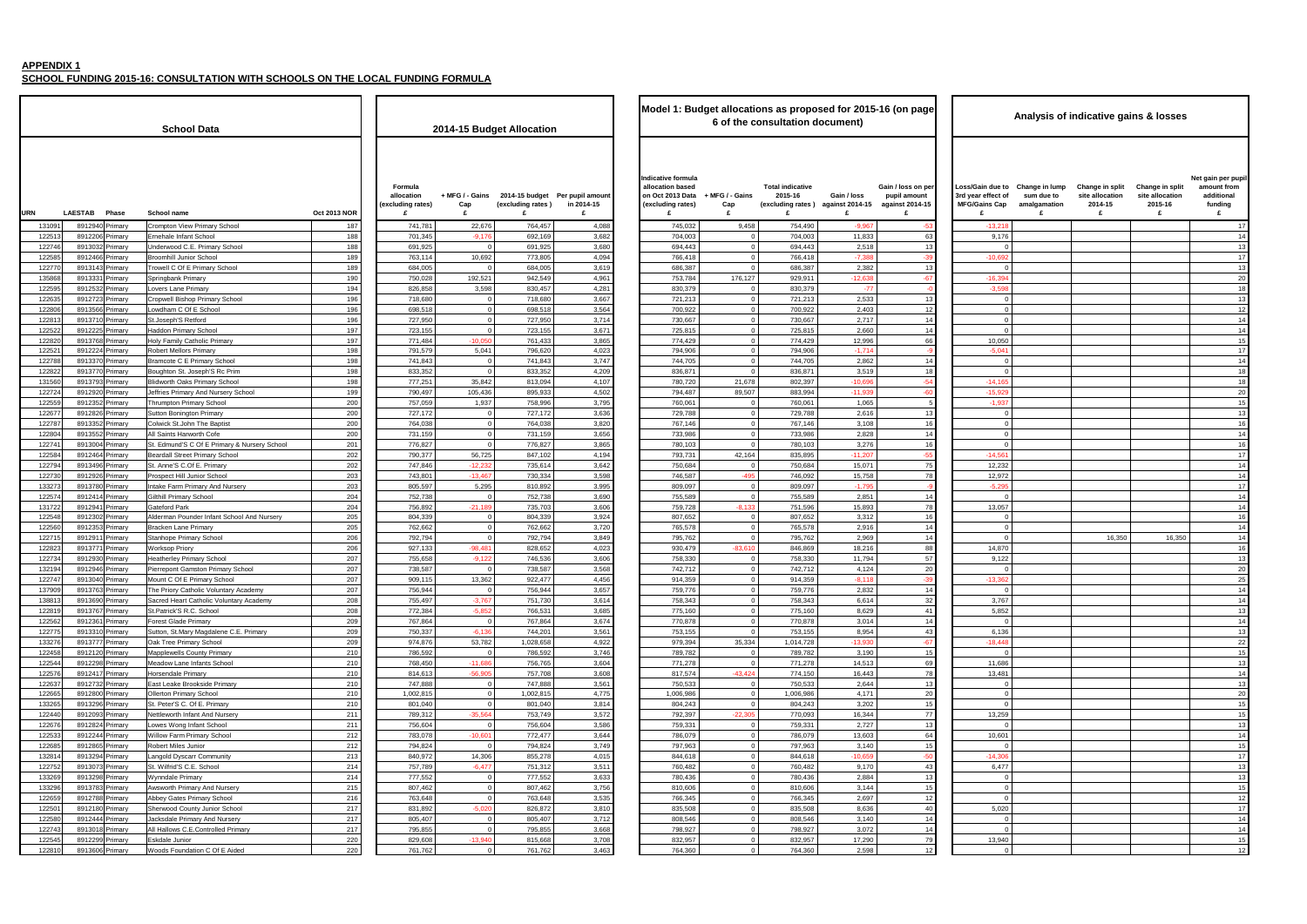**SCHOOL FUNDING 2015-16: CONSULTATION WITH SCHOOLS ON THE LOCAL FUNDING FORMULA**

|                                   | <b>Oct 2013 NOR</b> | Formula<br>allocation<br>(excluding rates)<br>£ | + MFG / - Gains<br>Cap<br>£ | (excluding rates)<br>£ | 2014-15 budget Per pupil amount<br>in 2014-15<br>£ | Indicative formula<br>allocation based<br>on Oct 2013 Data + MFG / - Gains<br>(excluding rates)<br>£ | Cap<br>£                   | <b>Total indicative</b><br>2015-16<br>(excluding rates) against 2014-15<br>£ | Gain / loss<br>£    |
|-----------------------------------|---------------------|-------------------------------------------------|-----------------------------|------------------------|----------------------------------------------------|------------------------------------------------------------------------------------------------------|----------------------------|------------------------------------------------------------------------------|---------------------|
| t Infant                          | 222                 | 810,123                                         | $\Omega$                    | 810,123                | 3,649                                              | 813,164                                                                                              | 0                          | 813,164                                                                      | 3,040               |
|                                   | 224                 | 798,305                                         | $-10,330$                   | 787,976                | 3,518                                              | 801,184                                                                                              | 0                          | 801,184                                                                      | 13,209              |
| <b>&amp; Nursery School</b>       | 225                 | 822,072                                         | 0                           | 822,072                | 3,654                                              | 825,215                                                                                              | 0                          | 825,215                                                                      | 3,142               |
| y Catholic Vol Academy            | 226                 | 821,867                                         | 0                           | 821,867                | 3,637                                              | 825,249                                                                                              | 0                          | 825,249                                                                      | 3,382               |
| imary                             | 227                 | 873,579                                         | $\Omega$                    | 873,579                | 3,848                                              | 877,285                                                                                              | $\mathbf 0$                | 877,285                                                                      | 3,705               |
| school                            | 230                 | 828,892                                         | $\Omega$                    | 828,892                | 3,604                                              | 832,020                                                                                              | $\mathbf 0$                | 832,020                                                                      | 3,128               |
| ive Junior                        | 235                 | 819,059                                         | $-10,255$                   | 808,804                | 3,442                                              | 821,965                                                                                              | $\mathbf 0$                | 821,965                                                                      | 13,161              |
| School                            | 236                 | 830,880                                         | $\Omega$                    | 830,880                | 3,521                                              | 833,897                                                                                              | $\mathbf 0$                | 833,897                                                                      | 3,017               |
| School                            | 239                 | 900,672                                         | $\Omega$                    | 900,672                | 3,769                                              | 904,344                                                                                              | $\mathbf 0$                | 904,344                                                                      | 3,672               |
| chool                             | 241                 | 857,795                                         | $-34,506$                   | 823,289                | 3,416                                              | 861,003                                                                                              | $-19,632$                  | 841,371                                                                      | 18,082              |
| ael'S Ce                          | 244<br>247          | 866,008<br>881,742                              | 914<br>$-1,260$             | 866,921<br>880,482     | 3,553                                              | 869,274<br>884,987                                                                                   | $\mathbf 0$<br>$\mathbf 0$ | 869,274<br>884,987                                                           | 2,352<br>4,506      |
| ants School<br>Peter'S Cofe       | 247                 | 871,606                                         | $-26,565$                   | 845,041                | 3,565<br>3,421                                     | 874,835                                                                                              | $-11,169$                  | 863,667                                                                      | 18,626              |
| stone C Of E Primary School       | 252                 | 1,035,892                                       | 156,628                     | 1,192,520              | 4,732                                              | 1,040,427                                                                                            | 135,705                    | 1,176,132                                                                    | $-16,388$           |
| And Nursery                       | 252                 | 947,664                                         | 27,154                      | 974,818                | 3,868                                              | 951,653                                                                                              | 10,043                     | 961,696                                                                      | $-13,122$           |
| School/Children'S Centre          | 254                 | 974,971                                         | 13,726                      | 988,697                | 3,893                                              | 979,300                                                                                              | 0                          | 979,300                                                                      | $-9,397$            |
| Primary                           | 255                 | 939,775                                         | $\mathbf 0$                 | 939,775                | 3,685                                              | 943,590                                                                                              | $\mathbf 0$                | 943,590                                                                      | 3,815               |
| nior School                       | 260                 | 902,077                                         | $\mathbf 0$                 | 902,077                | 3,470                                              | 905,352                                                                                              | $\mathbf 0$                | 905,352                                                                      | 3,275               |
| Primary                           | 260                 | 1,054,236                                       | $-4,496$                    | 1,049,740              | 4,037                                              | 1,058,771                                                                                            | $\mathbf 0$                | 1,058,771                                                                    | 9,031               |
| if Nur School                     | 260                 | 920,748                                         | $\Omega$                    | 920,748                | 3,541                                              | 924,118                                                                                              | $\mathbf 0$                | 924,118                                                                      | 3,370               |
| nу                                | 264                 | 1,016,755                                       | $-38,862$                   | 977,892                | 3,704                                              | 1,021,146                                                                                            | $-21,306$                  | 999,840                                                                      | 21,947              |
| lic Primary                       | 268                 | 984,258                                         | $-8,221$                    | 976,037                | 3,642                                              | 988,009                                                                                              | $\mathbf 0$                | 988,009                                                                      | 11,972              |
| cademy At Ladybrook               | 269                 | 1,044,585                                       | 34,542                      | 1,079,127              | 4,012                                              | 1,049,424                                                                                            | 15,017                     | 1,064,440                                                                    | $-14,687$           |
| t Junior                          | 269                 | 933,310                                         | $\Omega$                    | 933,310                | 3,470                                              | 936,706                                                                                              | 0                          | 936,706                                                                      | 3,396               |
| ichool                            | 271                 | 1,066,902                                       | 28,444                      | 1,095,346              | 4,042                                              | 1,072,335                                                                                            | 8,080                      | 1,080,416                                                                    | $-14,930$           |
| Junior                            | 273                 | 972,146                                         | 4,000                       | 976,146                | 3,576                                              | 975,878                                                                                              | $\mathbf 0$                | 975,878                                                                      | $-268$              |
| hool                              | 273                 | 1,037,856                                       | $\Omega$                    | 1,037,856              | 3,802                                              | 1,041,735                                                                                            | $\mathbf 0$                | 1,041,735                                                                    | 3,879               |
| y School                          | 275                 | 1,043,022                                       | 24,055                      | 1,067,078              | 3,880                                              | 1,047,249                                                                                            | 5,322                      | 1,052,571                                                                    | $-14,506$           |
| School                            | 277<br>278          | 1,002,839<br>1,045,393                          | $-79,499$<br>45,387         | 923,340<br>1,090,780   | 3,333<br>3,924                                     | 1,006,852<br>1,050,034                                                                               | $-62,928$<br>25,884        | 943,924<br>1,075,918                                                         | 20,584<br>$-14,862$ |
| School<br>ıry                     | 283                 | 1,031,213                                       | $\Omega$                    | 1,031,213              | 3,644                                              | 1,035,405                                                                                            | 0                          | 1,035,405                                                                    | 4,192               |
| ary                               | 285                 | 1,126,591                                       | $\mathbf 0$                 | 1,126,591              | 3,953                                              | 1,132,077                                                                                            | 0                          | 1,132,077                                                                    | 5,486               |
| imary School                      | 285                 | 1,227,053                                       | 0                           | 1,227,053              | 4,305                                              | 1,233,341                                                                                            | $\mathbf 0$                | 1,233,341                                                                    | 6,288               |
| ry School                         | 288                 | 1,071,591                                       | $-34,315$                   | 1,037,276              | 3,602                                              | 1,075,645                                                                                            | $-14,936$                  | 1,060,708                                                                    | 23,432              |
| School                            | 293                 | 1,036,909                                       | 0                           | 1,036,909              | 3,539                                              | 1,041,221                                                                                            | 0                          | 1,041,221                                                                    | 4,312               |
| School                            | 293                 | 1,153,393                                       | 5,723                       | 1,159,116              | 3,956                                              | 1,158,834                                                                                            | $\mathbf 0$                | 1,158,834                                                                    | $-282$              |
| ool                               | 294                 | 1,054,164                                       | $-8,150$                    | 1.046.015              | 3,558                                              | 1,058,426                                                                                            | $\mathbf 0$                | 1,058,426                                                                    | 12,411              |
|                                   | 298                 | 1,094,927                                       | $\Omega$                    | 1,094,927              | 3,674                                              | 1,099,545                                                                                            | $\mathbf 0$                | 1,099,545                                                                    | 4,619               |
| Academy                           | 299                 | 1,070,546                                       | $-5,451$                    | 1,065,095              | 3,562                                              | 1,075,090                                                                                            | $\mathbf 0$                | 1,075,090                                                                    | 9,996               |
| nary School                       | 301                 | 1,133,412                                       | $-36,522$                   | 1,096,891              | 3,644                                              | 1,138,525                                                                                            | $-16,713$                  | 1,121,813                                                                    | 24,922              |
| ary Nursery School                | 302                 | 1,060,233                                       | $\mathbf 0$                 | 1,060,233              | 3,511                                              | 1,064,323                                                                                            | $\pmb{0}$                  | 1,064,323                                                                    | 4,091               |
| mary & Nursery                    | 309                 | 1,130,294                                       | 24,346                      | 1,154,640              | 3,737                                              | 1,135,190                                                                                            | 3,630                      | 1,138,821                                                                    | $-15,820$           |
| y                                 | 310                 | 1,117,335                                       | $\mathbf 0$                 | 1,117,335              | 3,604                                              | 1,122,008                                                                                            | 0                          | 1,122,008                                                                    | 4,672               |
| e Primary                         | 312<br>313          | 1,098,601<br>1,069,178                          | 0<br>$\mathbf 0$            | 1,098,601<br>1,069,178 | 3,521                                              | 1,102,953                                                                                            | $\mathbf 0$<br>0           | 1,102,953                                                                    | 4,352               |
| <b>Primary School</b><br>/ School | 313                 | 1,115,482                                       | $-2,755$                    | 1,112,727              | 3,416<br>3,555                                     | 1,073,030<br>1,119,868                                                                               | $\mathbf 0$                | 1,073,030<br>1,119,868                                                       | 3,851<br>7,142      |
| ry School                         | 316                 | 1,098,864                                       | 0                           | 1,098,864              | 3,477                                              | 1,103,098                                                                                            | $\mathsf 0$                | 1,103,098                                                                    | 4,234               |
| rimary School                     | 316                 | 1,105,563                                       | $-33,269$                   | 1,072,294              | 3,393                                              | 1,109,914                                                                                            | $-13,313$                  | 1,096,601                                                                    | 24,307              |
| ry And Nursey Academy             | 319                 | 1,214,964                                       | 91                          | 1,215,055              | 3,809                                              | 1,221,289                                                                                            | 0                          | 1,221,289                                                                    | 6,234               |
| e School,                         | 320                 | 1,168,137                                       | $\mathbf 0$                 | 1,168,137              | 3,650                                              | 1,173,103                                                                                            | 0                          | 1,173,103                                                                    | 4,966               |
| ary School                        | 320                 | 1,162,941                                       | 3,849                       | 1,166,790              | 3,646                                              | 1,168,010                                                                                            | $\mathbf 0$                | 1,168,010                                                                    | 1,220               |
| chool                             | 323                 | 1,378,724                                       | $-38,349$                   | 1,340,374              | 4,150                                              | 1,384,795                                                                                            | $-13,412$                  | 1,371,384                                                                    | 31,009              |
| mary & Nursery                    | 336                 | 1,296,998                                       | 176,534                     | 1,473,532              | 4,386                                              | 1,303,218                                                                                            | 149,711                    | 1,452,929                                                                    | $-20,603$           |
| rd Junior Sch.                    | 340                 | 1,177,606                                       | $-68,987$                   | 1,108,619              | 3,261                                              | 1,181,956                                                                                            | $-48,121$                  | 1,133,834                                                                    | 25,215              |
| hool                              | 350                 | 1,330,958                                       | 5,471                       | 1,336,429              | 3,818                                              | 1,336,562                                                                                            | 0                          | 1,336,562                                                                    | 133                 |
| loo                               | 350                 | 1,293,155                                       | 0                           | 1,293,155              | 3,695                                              | 1,298,915                                                                                            | $\mathbf 0$                | 1,298,915                                                                    | 5,760               |
| loo                               | 351                 | 1,363,188                                       | 0                           | 1,363,188              | 3,884                                              | 1,369,302                                                                                            | 0                          | 1,369,302                                                                    | 6,114               |
| ary School                        | 351                 | 1,199,264                                       | 0                           | 1,199,264              | 3,417                                              | 1,203,890                                                                                            | $\mathbf 0$                | 1,203,890                                                                    | 4,626               |
| ry Academy                        | 352                 | 1,340,036                                       | 66,234                      | 1,406,270              | 3,995                                              | 1,346,083                                                                                            | 40,593                     | 1,386,676                                                                    | $-19,594$           |
| nd Nursery                        | 354                 | 1,358,998                                       | 40,116                      | 1,399,114              | 3,952                                              | 1,360,207                                                                                            | 0                          | 1,360,207                                                                    | $-38,907$           |
| or School                         | 356                 | 1,204,640                                       | $-38,744$                   | 1,165,896              | 3,275                                              | 1,209,170                                                                                            | $-16,626$                  | 1,192,544                                                                    | 26,647              |

| а                                        |                     |                                                 |                             | 2014-15 Budget Allocation |                                               | Model 1: Budget allocations as proposed for 2015-16 (on page<br>6 of the consultation document) |                               |                                    |                                                       |                                                            |                                                                     | Analysis of indicative gains & losses             |                                                    |                                                    |                                                                |
|------------------------------------------|---------------------|-------------------------------------------------|-----------------------------|---------------------------|-----------------------------------------------|-------------------------------------------------------------------------------------------------|-------------------------------|------------------------------------|-------------------------------------------------------|------------------------------------------------------------|---------------------------------------------------------------------|---------------------------------------------------|----------------------------------------------------|----------------------------------------------------|----------------------------------------------------------------|
|                                          | <b>Oct 2013 NOR</b> | Formula<br>allocation<br>(excluding rates)<br>£ | + MFG / - Gains<br>Cap<br>£ | (excluding rates)<br>£    | 2014-15 budget Per pupil amount<br>in 2014-15 | Indicative formula<br>allocation based<br>on Oct 2013 Data<br>(excluding rates)                 | + MFG / - Gains<br>Cap<br>£   | <b>Total indicative</b><br>2015-16 | Gain / loss<br>(excluding rates) against 2014-15<br>£ | Gain / loss on per<br>pupil amount<br>against 2014-15<br>£ | Loss/Gain due to<br>3rd year effect of<br><b>MFG/Gains Cap</b><br>£ | Change in lump<br>sum due to<br>amalgamation<br>£ | Change in split<br>site allocation<br>2014-15<br>£ | Change in split<br>site allocation<br>2015-16<br>£ | Net gain per pupi<br>amount from<br>additional<br>funding<br>£ |
| ınt                                      | 222                 | 810,123                                         | $\Omega$                    | 810,123                   | 3,649                                         | 813,164                                                                                         | $\mathbf 0$                   | 813,164                            | 3,040                                                 | 14                                                         | $\mathbf{0}$                                                        |                                                   |                                                    |                                                    | 14                                                             |
|                                          | 224                 | 798,305                                         | $-10.33$                    | 787,976                   | 3,518                                         | 801,184                                                                                         |                               | 801,184                            | 13,209                                                | 59                                                         | 10,330                                                              |                                                   |                                                    |                                                    | 13                                                             |
| <b>Jursery School</b>                    | 225                 | 822,072                                         |                             | 822,072                   | 3,654                                         | 825,215                                                                                         |                               | 825,215                            | 3,142                                                 | 14                                                         | $\Omega$                                                            |                                                   |                                                    |                                                    | 14                                                             |
| atholic Vol Academy                      | 226                 | 821,867                                         |                             | 821,867                   | 3,637                                         | 825,249                                                                                         |                               | 825,249                            | 3,382                                                 | 15                                                         | $\mathbf 0$                                                         |                                                   |                                                    |                                                    | 15                                                             |
| ol                                       | 227<br>230          | 873,579<br>828,892                              |                             | 873,579<br>828,892        | 3,848<br>3,604                                | 877,285                                                                                         | $\Omega$                      | 877,285                            | 3,705<br>3,128                                        | 16<br>14                                                   | $\Omega$<br>$\Omega$                                                |                                                   |                                                    |                                                    | 16                                                             |
| Junior                                   | 235                 | 819,059                                         | $-10,25$                    | 808,804                   | 3,442                                         | 832,020<br>821,965                                                                              | $\mathbf 0$                   | 832,020<br>821,965                 | 13,161                                                | 56                                                         | 10,255                                                              |                                                   |                                                    |                                                    | 14<br>12                                                       |
| ol                                       | 236                 | 830,880                                         |                             | 830,880                   | 3,521                                         | 833,897                                                                                         |                               | 833,897                            | 3,017                                                 | 13                                                         | $\Omega$                                                            |                                                   |                                                    |                                                    | 13                                                             |
| loo                                      | 239                 | 900,672                                         |                             | 900,672                   | 3,769                                         | 904,344                                                                                         | $\Omega$                      | 904,344                            | 3,672                                                 | 15                                                         | $\Omega$                                                            |                                                   |                                                    |                                                    | 15                                                             |
| ٦l                                       | 241                 | 857,795                                         | $-34,50$                    | 823,289                   | 3,416                                         | 861,003                                                                                         | $-19,632$                     | 841,371                            | 18,082                                                | 75                                                         | 14,874                                                              |                                                   |                                                    |                                                    | 13                                                             |
| S Ce                                     | 244                 | 866,008                                         | 914                         | 866,921                   | 3,553                                         | 869,274                                                                                         | $\Omega$                      | 869,274                            | 2,352                                                 | 10                                                         | $-914$                                                              |                                                   |                                                    |                                                    | 13                                                             |
| School                                   | 247                 | 881,742                                         | $-1,26$                     | 880,482                   | 3,565                                         | 884,987                                                                                         | $\Omega$                      | 884,987                            | 4,506                                                 | 18                                                         | 1,260                                                               |                                                   |                                                    |                                                    | 13                                                             |
| r'S Cofe<br><b>C Of E Primary School</b> | 247<br>252          | 871,606<br>1,035,892                            | $-26,56$<br>156,628         | 845,041<br>1,192,520      | 3,421<br>4,732                                | 874,835<br>1,040,427                                                                            | $-11,169$<br>135,705          | 863,667<br>1,176,132               | 18,626<br>$-16,38$                                    | 75<br>$-65$                                                | 15,397<br>$-20,92$                                                  |                                                   |                                                    |                                                    | 13<br>18                                                       |
| <b>Nursery</b>                           | 252                 | 947,664                                         | 27,154                      | 974,818                   | 3,868                                         | 951,653                                                                                         | 10,043                        | 961,696                            | $-13, 122$                                            | $-5$                                                       | $-17,111$                                                           |                                                   |                                                    |                                                    | 16                                                             |
| pol/Children'S Centre                    | 254                 | 974,971                                         | 13,726                      | 988,697                   | 3,893                                         | 979,300                                                                                         |                               | 979,300                            | $-9,397$                                              | $-37$                                                      | $-13,726$                                                           |                                                   |                                                    |                                                    | 17                                                             |
| nary                                     | 255                 | 939,775                                         |                             | 939,775                   | 3,685                                         | 943,590                                                                                         |                               | 943,590                            | 3,815                                                 | 15                                                         | $\Omega$                                                            |                                                   |                                                    |                                                    | 15                                                             |
| School                                   | 260                 | 902,077                                         | $\Omega$                    | 902,077                   | 3,470                                         | 905,352                                                                                         | $\Omega$                      | 905,352                            | 3,275                                                 | 13                                                         | $\Omega$                                                            |                                                   |                                                    |                                                    | 13                                                             |
| ary                                      | 260                 | 1,054,236                                       | $-4,496$                    | 1,049,740                 | 4,037                                         | 1,058,771                                                                                       | $\Omega$                      | 1,058,771                          | 9,031                                                 | 35                                                         | 4,496                                                               |                                                   |                                                    |                                                    | 17                                                             |
| r School                                 | 260                 | 920,748                                         |                             | 920,748                   | 3,541                                         | 924,118                                                                                         | $\Omega$                      | 924,118                            | 3,370                                                 | 13                                                         | $\Omega$                                                            |                                                   |                                                    |                                                    | 13                                                             |
|                                          | 264<br>268          | 1,016,755<br>984,258                            | $-38,86$<br>$-8,22$         | 977,892<br>976,037        | 3,704                                         | 1,021,146<br>988,009                                                                            | $-21,306$                     | 999,840<br>988,009                 | 21,947<br>11,972                                      | 83<br>45                                                   | 17,556<br>8,221                                                     |                                                   |                                                    |                                                    | 17<br>14                                                       |
| rimary<br>emy At Ladybrook               | 269                 | 1,044,585                                       | 34,542                      | 1,079,127                 | 3,642<br>4,012                                | 1,049,424                                                                                       | 15,017                        | 1,064,440                          | $-14,687$                                             | $-55$                                                      | $-19,525$                                                           |                                                   |                                                    |                                                    | 18                                                             |
| ıior                                     | 269                 | 933,310                                         |                             | 933,310                   | 3,470                                         | 936,706                                                                                         | $\Omega$                      | 936,706                            | 3,396                                                 | 13                                                         | $\Omega$                                                            |                                                   |                                                    |                                                    | 13                                                             |
| Jc                                       | 271                 | 1,066,902                                       | 28,444                      | 1,095,346                 | 4,042                                         | 1,072,335                                                                                       | 8,080                         | 1,080,416                          | $-14,930$                                             | $-55$                                                      | $-20,364$                                                           |                                                   |                                                    |                                                    | 20                                                             |
| or                                       | 273                 | 972,146                                         | 4,000                       | 976,146                   | 3,576                                         | 975,878                                                                                         |                               | 975,878                            | $-268$                                                |                                                            | $-4,000$                                                            |                                                   |                                                    |                                                    | 14                                                             |
|                                          | 273                 | 1,037,856                                       |                             | 1,037,856                 | 3,802                                         | 1,041,735                                                                                       |                               | 1,041,735                          | 3,879                                                 | 14                                                         | $\Omega$                                                            |                                                   |                                                    |                                                    | 14                                                             |
| hool                                     | 275                 | 1,043,022                                       | 24,055                      | 1,067,078                 | 3,880                                         | 1,047,249                                                                                       | 5,322                         | 1,052,571                          | $-14,50$                                              | $-53$                                                      | $-18,733$                                                           |                                                   |                                                    |                                                    | 15                                                             |
| lo<br>loc                                | 277<br>278          | 1,002,839<br>1,045,393                          | $-79,49$<br>45,387          | 923,340<br>1,090,780      | 3,333<br>3,924                                | 1,006,852<br>1,050,034                                                                          | $-62,928$<br>25,884           | 943,924<br>1,075,918               | 20,584<br>$-14.862$                                   | 74<br>$-53$                                                | 16,571<br>$-19,503$                                                 |                                                   |                                                    |                                                    | 14<br>17                                                       |
|                                          | 283                 | 1,031,213                                       |                             | 1,031,213                 | 3,644                                         | 1,035,405                                                                                       | $\Omega$                      | 1,035,405                          | 4,192                                                 | 15                                                         | $\mathbf 0$                                                         |                                                   |                                                    |                                                    | 15                                                             |
|                                          | 285                 | 1,126,591                                       | $\Omega$                    | 1,126,591                 | 3,953                                         | 1,132,077                                                                                       | $\Omega$                      | 1,132,077                          | 5,486                                                 | 19                                                         | $\overline{0}$                                                      |                                                   |                                                    |                                                    | 1 <sup>5</sup>                                                 |
| y School                                 | 285                 | 1,227,053                                       |                             | 1,227,053                 | 4,305                                         | 1,233,341                                                                                       | $\Omega$                      | 1,233,341                          | 6,288                                                 | 22                                                         | $\Omega$                                                            |                                                   |                                                    |                                                    | 22                                                             |
| chool                                    | 288                 | 1,071,591                                       | $-34,31!$                   | 1,037,276                 | 3,602                                         | 1,075,645                                                                                       | $-14,936$                     | 1,060,708                          | 23,432                                                | 81                                                         | 19,379                                                              |                                                   |                                                    |                                                    | 14                                                             |
| ol                                       | 293                 | 1,036,909                                       |                             | 1,036,909                 | 3,539                                         | 1,041,221                                                                                       |                               | 1,041,221                          | 4,312                                                 | 15                                                         | $\Omega$                                                            |                                                   |                                                    |                                                    | 15                                                             |
| loc                                      | 293                 | 1,153,393                                       | 5,723                       | 1,159,116                 | 3,956                                         | 1,158,834                                                                                       | $\mathbf 0$                   | 1,158,834                          | $-282$                                                |                                                            | $-5,723$                                                            |                                                   |                                                    |                                                    | 1 <sup>5</sup>                                                 |
|                                          | 294<br>298          | 1,054,164<br>1,094,927                          | $-8,150$<br>$\Omega$        | 1,046,015<br>1,094,927    | 3,558<br>3,674                                | 1,058,426<br>1,099,545                                                                          | $\overline{0}$<br>$\mathbf 0$ | 1,058,426<br>1,099,545             | 12,411<br>4,619                                       | 42<br>15                                                   | 8,150<br>$\circ$                                                    |                                                   |                                                    |                                                    | 14<br>15                                                       |
| ademy                                    | 299                 | 1,070,546                                       | $-5,451$                    | 1,065,095                 | 3,562                                         | 1,075,090                                                                                       | $\Omega$                      | 1,075,090                          | 9,996                                                 | 33                                                         | 5,451                                                               |                                                   |                                                    |                                                    | 15                                                             |
| School                                   | 301                 | 1,133,412                                       | $-36,522$                   | 1,096,891                 | 3,644                                         | 1,138,525                                                                                       | $-16,713$                     | 1,121,813                          | 24,922                                                | 83                                                         | 19,809                                                              |                                                   |                                                    |                                                    | 17                                                             |
| Nursery School                           | 302                 | 1,060,233                                       | $\overline{0}$              | 1,060,233                 | 3,511                                         | 1,064,323                                                                                       | $\mathbf 0$                   | 1,064,323                          | 4,091                                                 | 14                                                         | $\overline{0}$                                                      |                                                   |                                                    |                                                    | 14                                                             |
| & Nursery                                | 309                 | 1,130,294                                       | 24,346                      | 1,154,640                 | 3,737                                         | 1,135,190                                                                                       | 3,630                         | 1,138,821                          | $-15,820$                                             | $-51$                                                      | $-20,715$                                                           |                                                   |                                                    |                                                    | 16                                                             |
|                                          | 310                 | 1,117,335                                       | $\Omega$                    | 1,117,335                 | 3,604                                         | 1,122,008                                                                                       | $\mathbf 0$                   | 1,122,008                          | 4,672                                                 | 15                                                         | $\mathbf{0}$                                                        |                                                   |                                                    |                                                    | 15                                                             |
| imary<br>ary School                      | 312<br>313          | 1,098,601<br>1,069,178                          | $\Omega$<br>$\Omega$        | 1,098,601<br>1,069,178    | 3,521<br>3,416                                | 1,102,953<br>1,073,030                                                                          | $\overline{0}$<br>$\mathbf 0$ | 1,102,953<br>1,073,030             | 4,352<br>3,851                                        | 14<br>12                                                   | $\overline{0}$<br>$\overline{0}$                                    |                                                   |                                                    |                                                    | 14<br>12                                                       |
| loor                                     | 313                 | 1,115,482                                       | $-2,755$                    | 1,112,727                 | 3,555                                         | 1,119,868                                                                                       | $\Omega$                      | 1,119,868                          | 7,142                                                 | 23                                                         | 2,755                                                               |                                                   |                                                    |                                                    | 14                                                             |
| hool                                     | 316                 | 1,098,864                                       |                             | 1,098,864                 | 3,477                                         | 1,103,098                                                                                       | $\Omega$                      | 1,103,098                          | 4,234                                                 | 13                                                         | $\Omega$                                                            |                                                   |                                                    |                                                    | 13                                                             |
| ry School                                | 316                 | 1,105,563                                       | $-33,269$                   | 1,072,294                 | 3,393                                         | 1,109,914                                                                                       | $-13,313$                     | 1,096,601                          | 24,307                                                | 77                                                         | 19,956                                                              |                                                   |                                                    |                                                    | 14                                                             |
| nd Nursey Academy                        | 319                 | 1,214,964                                       | 91                          | 1,215,055                 | 3,809                                         | 1,221,289                                                                                       | $\overline{0}$                | 1,221,289                          | 6,234                                                 | 20                                                         | $-91$                                                               |                                                   |                                                    |                                                    | 20                                                             |
| hool,                                    | 320                 | 1,168,137                                       | $\overline{0}$              | 1,168,137                 | 3,650                                         | 1,173,103                                                                                       | $\overline{0}$                | 1,173,103                          | 4,966                                                 | 16                                                         | $\overline{\mathbf{0}}$                                             |                                                   |                                                    |                                                    | 16                                                             |
| <b>School</b><br>۱L                      | 320                 | 1,162,941                                       | 3,849                       | 1,166,790                 | 3,646                                         | 1,168,010                                                                                       | $\overline{0}$                | 1,168,010                          | 1,220                                                 | $\overline{4}$                                             | $-3,849$                                                            |                                                   |                                                    |                                                    | 16                                                             |
| y & Nursery                              | 323<br>336          | 1,378,724<br>1,296,998                          | $-38,349$<br>176,534        | 1,340,374<br>1,473,532    | 4,150<br>4,386                                | 1,384,795<br>1,303,218                                                                          | $-13,412$<br>149,711          | 1,371,384<br>1,452,929             | 31,009<br>$-20,603$                                   | 96<br>$-61$                                                | 24,938<br>$-26,823$                                                 |                                                   |                                                    |                                                    | 19<br>19                                                       |
| inior Sch.                               | 340                 | 1,177,606                                       | $-68,987$                   | 1,108,619                 | 3,261                                         | 1,181,956                                                                                       | $-48,121$                     | 1,133,834                          | 25,215                                                | 74                                                         | 20,866                                                              |                                                   | 16,616                                             | 16,616                                             | 13                                                             |
|                                          | 350                 | 1,330,958                                       | 5,471                       | 1,336,429                 | 3,818                                         | 1,336,562                                                                                       | $\mathbf 0$                   | 1,336,562                          | 133                                                   | $\Omega$                                                   | $-5,471$                                                            |                                                   |                                                    |                                                    | 16                                                             |
|                                          | 350                 | 1,293,155                                       | $\Omega$                    | 1,293,155                 | 3,695                                         | 1,298,915                                                                                       | $\mathbf 0$                   | 1,298,915                          | 5,760                                                 | 16                                                         | $\circ$                                                             |                                                   |                                                    |                                                    | 16                                                             |
|                                          | 351                 | 1,363,188                                       | $\Omega$                    | 1,363,188                 | 3,884                                         | 1,369,302                                                                                       | $\mathbf 0$                   | 1,369,302                          | 6,114                                                 | 17                                                         | $\overline{0}$                                                      |                                                   |                                                    |                                                    | 17                                                             |
| School                                   | 351                 | 1,199,264                                       | $\Omega$                    | 1,199,264                 | 3,417                                         | 1,203,890                                                                                       | $\Omega$                      | 1,203,890                          | 4,626                                                 | 13                                                         | $\circ$                                                             |                                                   |                                                    |                                                    | 13                                                             |
| cademy                                   | 352<br>354          | 1,340,036<br>1,358,998                          | 66,234<br>40,116            | 1,406,270<br>1,399,114    | 3,995<br>3,952                                | 1,346,083<br>1,360,207                                                                          | 40,593<br>$\Omega$            | 1,386,676<br>1,360,207             | $-19,594$<br>$-38,907$                                | $-56$<br>$-110$                                            | $-25,641$<br>$-40,116$                                              | 30,000                                            |                                                    | 25,888                                             | 17                                                             |
| lursery<br>chool                         | 356                 | 1,204,640                                       | $-38,744$                   | 1,165,896                 | 3,275                                         | 1,209,170                                                                                       | $-16,626$                     | 1,192,544                          | 26,647                                                | 75                                                         | 22,118                                                              |                                                   |                                                    |                                                    | 13                                                             |
|                                          |                     |                                                 |                             |                           |                                               |                                                                                                 |                               |                                    |                                                       |                                                            |                                                                     |                                                   |                                                    |                                                    |                                                                |

|                                                                                                                                                                                       | document)                             | osed for 2015-16 (on page                                  | Analysis of indicative gains & losses                               |                                                   |                                                    |                                                    |                                                                 |  |  |  |  |  |  |
|---------------------------------------------------------------------------------------------------------------------------------------------------------------------------------------|---------------------------------------|------------------------------------------------------------|---------------------------------------------------------------------|---------------------------------------------------|----------------------------------------------------|----------------------------------------------------|-----------------------------------------------------------------|--|--|--|--|--|--|
|                                                                                                                                                                                       | Gain / loss<br>) against 2014-15<br>£ | Gain / loss on per<br>pupil amount<br>against 2014-15<br>£ | Loss/Gain due to<br>3rd year effect of<br><b>MFG/Gains Cap</b><br>£ | Change in lump<br>sum due to<br>amalgamation<br>£ | Change in split<br>site allocation<br>2014-15<br>£ | Change in split<br>site allocation<br>2015-16<br>£ | Net gain per pupil<br>amount from<br>additional<br>funding<br>£ |  |  |  |  |  |  |
| 4                                                                                                                                                                                     | 3,040                                 | 14                                                         | 0                                                                   |                                                   |                                                    |                                                    | 14                                                              |  |  |  |  |  |  |
|                                                                                                                                                                                       | 13,209                                | 59                                                         | 10,330                                                              |                                                   |                                                    |                                                    | 13                                                              |  |  |  |  |  |  |
|                                                                                                                                                                                       | 3,142                                 | 14                                                         | 0                                                                   |                                                   |                                                    |                                                    | 14                                                              |  |  |  |  |  |  |
|                                                                                                                                                                                       | 3,382                                 | 15                                                         | $\pmb{0}$                                                           |                                                   |                                                    |                                                    | 15                                                              |  |  |  |  |  |  |
|                                                                                                                                                                                       | 3,705<br>3,128                        | 16<br>14                                                   | $\mathbf 0$<br>0                                                    |                                                   |                                                    |                                                    | 16<br>14                                                        |  |  |  |  |  |  |
|                                                                                                                                                                                       | 13,161                                | 56                                                         | 10,255                                                              |                                                   |                                                    |                                                    | 12                                                              |  |  |  |  |  |  |
| $\frac{4}{5}$ $\frac{9}{5}$ $\frac{9}{5}$ $\frac{0}{7}$ $\frac{1}{4}$                                                                                                                 | 3,017                                 | 13                                                         | 0                                                                   |                                                   |                                                    |                                                    | 13                                                              |  |  |  |  |  |  |
|                                                                                                                                                                                       | 3,672                                 | 15                                                         | $\pmb{0}$                                                           |                                                   |                                                    |                                                    | 15                                                              |  |  |  |  |  |  |
|                                                                                                                                                                                       | 18,082                                | 75                                                         | 14,874                                                              |                                                   |                                                    |                                                    | 13                                                              |  |  |  |  |  |  |
| $\frac{1}{4}$ $\frac{4}{7}$ $\frac{7}{7}$ $\frac{2}{6}$ $\frac{6}{7}$                                                                                                                 | 2,352                                 | 10                                                         | $-914$                                                              |                                                   |                                                    |                                                    | 13                                                              |  |  |  |  |  |  |
|                                                                                                                                                                                       | 4,506<br>18,626                       | 18<br>75                                                   | 1,260<br>15,397                                                     |                                                   |                                                    |                                                    | 13                                                              |  |  |  |  |  |  |
|                                                                                                                                                                                       | $-16,388$                             | -65                                                        | $-20,923$                                                           |                                                   |                                                    |                                                    | 13<br>18                                                        |  |  |  |  |  |  |
|                                                                                                                                                                                       | $-13,122$                             | $-52$                                                      | $-17,111$                                                           |                                                   |                                                    |                                                    | $16\,$                                                          |  |  |  |  |  |  |
|                                                                                                                                                                                       | $-9,397$                              | $-37$                                                      | $-13,726$                                                           |                                                   |                                                    |                                                    | 17                                                              |  |  |  |  |  |  |
| $\frac{0}{2}$                                                                                                                                                                         | 3,815                                 | 15                                                         | 0                                                                   |                                                   |                                                    |                                                    | 15                                                              |  |  |  |  |  |  |
|                                                                                                                                                                                       | 3,275                                 | 13                                                         | 0                                                                   |                                                   |                                                    |                                                    | 13                                                              |  |  |  |  |  |  |
| $\overline{1}$                                                                                                                                                                        | 9,031<br>3,370                        | 35<br>13                                                   | 4,496<br>0                                                          |                                                   |                                                    |                                                    | 17<br>13                                                        |  |  |  |  |  |  |
|                                                                                                                                                                                       | 21,947                                | 83                                                         | 17,556                                                              |                                                   |                                                    |                                                    | 17                                                              |  |  |  |  |  |  |
| $\begin{array}{c}\n8 \\ 0 \\ 9 \\ 0\n\end{array}$                                                                                                                                     | 11,972                                | 45                                                         | 8,221                                                               |                                                   |                                                    |                                                    | 14                                                              |  |  |  |  |  |  |
|                                                                                                                                                                                       | $-14,687$                             | -55                                                        | $-19,525$                                                           |                                                   |                                                    |                                                    | 18                                                              |  |  |  |  |  |  |
| 6                                                                                                                                                                                     | 3,396                                 | 13                                                         | 0                                                                   |                                                   |                                                    |                                                    | 13                                                              |  |  |  |  |  |  |
| $\overline{6}$                                                                                                                                                                        | $-14,930$                             | $-55$                                                      | $-20,364$                                                           |                                                   |                                                    |                                                    | 20                                                              |  |  |  |  |  |  |
|                                                                                                                                                                                       | $-268$                                | $-1$<br>14                                                 | $-4,000$                                                            |                                                   |                                                    |                                                    | 14<br>14                                                        |  |  |  |  |  |  |
|                                                                                                                                                                                       | 3,879<br>$-14,506$                    | $-53$                                                      | $\pmb{0}$<br>$-18,733$                                              |                                                   |                                                    |                                                    | 15                                                              |  |  |  |  |  |  |
|                                                                                                                                                                                       | 20,584                                | 74                                                         | 16,571                                                              |                                                   |                                                    |                                                    | 14                                                              |  |  |  |  |  |  |
| $\frac{8}{5}$ $\frac{5}{1}$ $\frac{4}{8}$ $\frac{5}{5}$ $\frac{7}{7}$ $\frac{1}{1}$ $\frac{8}{4}$                                                                                     | $-14,862$                             | $-53$                                                      | $-19,503$                                                           |                                                   |                                                    |                                                    | 17                                                              |  |  |  |  |  |  |
|                                                                                                                                                                                       | 4,192                                 | 15                                                         | 0                                                                   |                                                   |                                                    |                                                    | 15                                                              |  |  |  |  |  |  |
|                                                                                                                                                                                       | 5,486                                 | 19                                                         | 0                                                                   |                                                   |                                                    |                                                    | 19                                                              |  |  |  |  |  |  |
|                                                                                                                                                                                       | 6,288<br>23,432                       | 22<br>81                                                   | $\mathbf 0$<br>19,379                                               |                                                   |                                                    |                                                    | 22<br>14                                                        |  |  |  |  |  |  |
|                                                                                                                                                                                       | 4,312                                 | 15                                                         | 0                                                                   |                                                   |                                                    |                                                    | 15                                                              |  |  |  |  |  |  |
|                                                                                                                                                                                       | $-282$                                | $-1$                                                       | $-5,723$                                                            |                                                   |                                                    |                                                    | 19                                                              |  |  |  |  |  |  |
|                                                                                                                                                                                       | 12,411                                | 42                                                         | 8,150                                                               |                                                   |                                                    |                                                    | 14                                                              |  |  |  |  |  |  |
|                                                                                                                                                                                       | 4,619                                 | 15                                                         | $\pmb{0}$                                                           |                                                   |                                                    |                                                    | 15                                                              |  |  |  |  |  |  |
| $\frac{6}{5}$ $\frac{5}{0}$ $\frac{3}{3}$ $\frac{3}{1}$                                                                                                                               | 9,996                                 | 33                                                         | 5,451                                                               |                                                   |                                                    |                                                    | $15\,$                                                          |  |  |  |  |  |  |
|                                                                                                                                                                                       | 24,922<br>4,091                       | 83<br>14                                                   | 19,809<br>$\pmb{0}$                                                 |                                                   |                                                    |                                                    | $17\,$<br>$14$                                                  |  |  |  |  |  |  |
|                                                                                                                                                                                       | $-15,820$                             | $-51$                                                      | $-20,715$                                                           |                                                   |                                                    |                                                    | 16                                                              |  |  |  |  |  |  |
| $\overline{8}$                                                                                                                                                                        | 4,672                                 | 15                                                         | $\mathbf 0$                                                         |                                                   |                                                    |                                                    | 15                                                              |  |  |  |  |  |  |
|                                                                                                                                                                                       | 4,352                                 | 14                                                         | $\pmb{0}$                                                           |                                                   |                                                    |                                                    | 14                                                              |  |  |  |  |  |  |
|                                                                                                                                                                                       | 3,851                                 | 12                                                         | $\pmb{0}$                                                           |                                                   |                                                    |                                                    | 12                                                              |  |  |  |  |  |  |
|                                                                                                                                                                                       | 7,142<br>4,234                        | 23<br>13                                                   | 2,755<br>$\pmb{0}$                                                  |                                                   |                                                    |                                                    | $14$<br>13                                                      |  |  |  |  |  |  |
|                                                                                                                                                                                       | 24,307                                | 77                                                         | 19,956                                                              |                                                   |                                                    |                                                    | 14                                                              |  |  |  |  |  |  |
|                                                                                                                                                                                       | 6,234                                 | 20                                                         | $-91$                                                               |                                                   |                                                    |                                                    | 20                                                              |  |  |  |  |  |  |
| $\frac{3}{0} \frac{0}{8} \frac{8}{8} \frac{1}{1} \frac{9}{9} \frac{3}{3} \frac{0}{0} \frac{4}{4} \frac{9}{2} \frac{4}{5} \frac{2}{2} \frac{1}{0} \frac{6}{6} \frac{7}{7} \frac{4}{4}$ | 4,966                                 | 16                                                         | $\mathbf 0$                                                         |                                                   |                                                    |                                                    | 16                                                              |  |  |  |  |  |  |
|                                                                                                                                                                                       | 1,220                                 | 4                                                          | $-3,849$                                                            |                                                   |                                                    |                                                    | 16                                                              |  |  |  |  |  |  |
|                                                                                                                                                                                       | 31,009                                | 96                                                         | 24,938                                                              |                                                   |                                                    |                                                    | 19                                                              |  |  |  |  |  |  |
|                                                                                                                                                                                       | $-20,603$<br>25,215                   | $-61$<br>74                                                | $-26,823$<br>20,866                                                 |                                                   | 16,616                                             | 16,616                                             | $19$<br>$13\,$                                                  |  |  |  |  |  |  |
|                                                                                                                                                                                       | 133                                   | $\pmb{0}$                                                  | $-5,471$                                                            |                                                   |                                                    |                                                    | 16                                                              |  |  |  |  |  |  |
|                                                                                                                                                                                       | 5,760                                 | 16                                                         | $\pmb{0}$                                                           |                                                   |                                                    |                                                    | 16                                                              |  |  |  |  |  |  |
|                                                                                                                                                                                       | 6,114                                 | 17                                                         | $\pmb{0}$                                                           |                                                   |                                                    |                                                    | $17\,$                                                          |  |  |  |  |  |  |
|                                                                                                                                                                                       | 4,626                                 | 13                                                         | $\pmb{0}$                                                           |                                                   |                                                    |                                                    | 13                                                              |  |  |  |  |  |  |
|                                                                                                                                                                                       | $-19,594$                             | $-56$                                                      | $-25,641$                                                           |                                                   |                                                    |                                                    | $17\,$                                                          |  |  |  |  |  |  |
|                                                                                                                                                                                       | $-38,907$<br>26,647                   | $-110$<br>75                                               | $-40,116$<br>22,118                                                 | 30,000                                            |                                                    | 25,888                                             | $\overline{\mathbf{3}}$<br>13                                   |  |  |  |  |  |  |
|                                                                                                                                                                                       |                                       |                                                            |                                                                     |                                                   |                                                    |                                                    |                                                                 |  |  |  |  |  |  |

| <b>School Data</b>           |                                    |                    |                                                                             |                     |                                                 | 2014-15 Budget Allocation        |                        |                                                    | Model 1: Budget allocations as proposed for 2015-16 (on page<br>6 of the consultation document) |                                  |                                         |                                                       |                                                            |                                                                     |
|------------------------------|------------------------------------|--------------------|-----------------------------------------------------------------------------|---------------------|-------------------------------------------------|----------------------------------|------------------------|----------------------------------------------------|-------------------------------------------------------------------------------------------------|----------------------------------|-----------------------------------------|-------------------------------------------------------|------------------------------------------------------------|---------------------------------------------------------------------|
| <b>URN</b>                   | <b>LAESTAB</b>                     | Phase              | School name                                                                 | <b>Oct 2013 NOR</b> | Formula<br>allocation<br>(excluding rates)<br>f | + MFG / - Gains<br>Cap<br>£      | (excluding rates)      | 2014-15 budget Per pupil amount<br>in 2014-15<br>£ | Indicative formula<br>allocation based<br>on Oct 2013 Data<br>(excluding rates)<br>£            | + MFG / - Gains<br>Cap<br>£      | <b>Total indicative</b><br>2015-16<br>£ | Gain / loss<br>(excluding rates) against 2014-15<br>£ | Gain / loss on per<br>pupil amount<br>against 2014-15<br>£ | Loss/Gain due to<br>3rd year effect of<br><b>MFG/Gains Cap</b><br>£ |
| 122669                       | 8912810 Primary                    |                    | Radcliffe On Trent Infant                                                   | 222                 | 810,123                                         | $\Omega$                         | 810,123                | 3,649                                              | 813,164                                                                                         | $\mathbf 0$                      | 813,164                                 | 3,040                                                 | 14                                                         | $\mathbf 0$                                                         |
| 12257                        | 8912416 Primary                    |                    | arkfields Junior                                                            | 224                 | 798,305                                         | $-10.330$                        | 787,976                | 3,518                                              | 801,184                                                                                         | $\Omega$                         | 801,184                                 | 13,209                                                | 59                                                         | 10,330                                                              |
| 122490                       | 8912167 Primary                    |                    | Dalestorth Primary & Nursery School                                         | 225                 | 822,072                                         | $\Omega$                         | 822,072                | 3,654                                              | 825,215                                                                                         | $\mathbf 0$                      | 825,215                                 | 3,142                                                 | 14                                                         | 0                                                                   |
| 13881<br>12263               | 8913730 Primary<br>891271          | Primary            | Holy Cross Primary Catholic Vol Academy<br>Samuel Barlow Primary            | 226<br>227          | 821,867<br>873,579                              | $\Omega$<br>$\Omega$             | 821,867<br>873,579     | 3,637<br>3,848                                     | 825,249<br>877,285                                                                              | $\mathbf 0$<br>$\mathbf 0$       | 825,249<br>877,285                      | 3,382<br>3,705                                        | 15<br>16                                                   | $\mathbf 0$<br>$\mathbf 0$                                          |
| 12253                        | 8912247 Primary                    |                    | Westdale Junior School                                                      | 230                 | 828,892                                         |                                  | 828,892                | 3,604                                              | 832,020                                                                                         | $\Omega$                         | 832,020                                 | 3,128                                                 | 14                                                         | $\mathbf 0$                                                         |
| 12255                        | 8912316 Primary                    |                    | Toton Bispham Drive Junior                                                  | 235                 | 819,059                                         | $-10,255$                        | 808,804                | 3,442                                              | 821,965                                                                                         | $\mathbf 0$                      | 821,965                                 | 13,161                                                | 56                                                         | 10,255                                                              |
| 12250                        |                                    | 8912200 Primary    | Arno Vale Junior School                                                     | 236                 | 830,880                                         | $\Omega$                         | 830,880                | 3,521                                              | 833,897                                                                                         | $\Omega$                         | 833,897                                 | 3,017                                                 | 13                                                         | $\mathbf 0$                                                         |
| 122716<br>122510             | 8912912<br>8912201 Primary         | Primary            | Kingsway Primary School<br><b>Ernehale Junior School</b>                    | 239<br>241          | 900,672<br>857,795                              | $\Omega$<br>$-34,506$            | 900,672<br>823,289     | 3,769<br>3,416                                     | 904,344<br>861,003                                                                              | $\Omega$<br>$-19,632$            | 904,344<br>841,371                      | 3,672<br>18,082                                       | 15<br>75                                                   | $\overline{0}$<br>14,874                                            |
| 13420                        | 8912006                            | Primary            | Farnsfield St. Michael'S Ce                                                 | 244                 | 866,008                                         | 914                              | 866,921                | 3,553                                              | 869,274                                                                                         | $\overline{0}$                   | 869,274                                 | 2,352                                                 | 10                                                         | $-914$                                                              |
| 12259                        | 8912568                            | Primary            | <b>Nest Bridgford Infants School</b>                                        | 247                 | 881,742                                         | $-1,260$                         | 880,482                | 3,565                                              | 884,987                                                                                         | $\Omega$                         | 884,987                                 | 4,506                                                 | 18                                                         | 1,260                                                               |
| 12275                        | 8913089 Primary                    |                    | East Bridgford St Peter'S Cofe                                              | 247                 | 871,606                                         | $-26,565$                        | 845,041                | 3,421                                              | 874,835                                                                                         | $-11,169$                        | 863,667                                 | 18,626                                                | 75                                                         | 15,397                                                              |
| 138146                       | 8912001                            | Primary            | The William Gladstone C Of E Primary School                                 | 252                 | 1,035,892                                       | 156,628                          | 1,192,520              | 4,732                                              | 1,040,427                                                                                       | 135,705                          | 1,176,132                               | $-16,38$                                              | $-65$                                                      | $-20,923$                                                           |
| 13277<br>13413               | 8913293<br>8913787                 | Primary<br>Primary | Northfield Primary And Nursery<br>Arnbrook Primary School/Children'S Centre | 252<br>254          | 947,664<br>974,971                              | 27,154<br>13,726                 | 974,818<br>988,697     | 3,868<br>3,893                                     | 951,653<br>979,300                                                                              | 10,043<br>$\mathbf 0$            | 961,696<br>979,300                      | $-13,12$<br>$-9,397$                                  | $-52$<br>$-37$                                             | $-17,111$<br>$-13,726$                                              |
| 135458                       | 8913796 Primary                    |                    | Wadsworth Fields Primary                                                    | 255                 | 939,775                                         | $\Omega$                         | 939,775                | 3,685                                              | 943,590                                                                                         | $\mathbf 0$                      | 943,590                                 | 3,815                                                 | 15                                                         | $\mathbf 0$                                                         |
| 12254                        | 8912294                            | Primary            | College House Junior School                                                 | 260                 | 902,077                                         | $\Omega$                         | 902,077                | 3,470                                              | 905,352                                                                                         | $\Omega$                         | 905,352                                 | 3,275                                                 | 13                                                         | $\overline{0}$                                                      |
| 12259                        | 8912520                            | Primary            | <b>Bishop Alexander Primary</b>                                             | 260                 | 1,054,236                                       | $-4,496$                         | 1,049,740              | 4,037                                              | 1,058,771                                                                                       | $\Omega$                         | 1,058,771                               | 9,031                                                 | 35                                                         | 4,496                                                               |
| 12267                        | 8912822 Primary                    |                    | James Peacock Inf Nur School                                                | 260                 | 920,748                                         | - 0                              | 920,748                | 3,541                                              | 924,118                                                                                         | $\Omega$                         | 924,118                                 | 3,370                                                 | 13                                                         | $\Omega$                                                            |
| 137362<br>12281              | 8912634<br>8913766 Primary         | Primary            | Norbridge Academy<br><b>Holy Trinity Catholic Primary</b>                   | 264<br>268          | 1,016,755<br>984,258                            | $-38.862$<br>$-8,221$            | 977,892<br>976,037     | 3,704<br>3,642                                     | 1,021,146<br>988,009                                                                            | $-21,306$<br>$\mathbf 0$         | 999,840<br>988,009                      | 21,947<br>11,972                                      | 83<br>45                                                   | 17,556<br>8,221                                                     |
| 135165                       | 8912015 Primary                    |                    | The Flying High Academy At Ladybrook                                        | 269                 | 1,044,585                                       | 34,542                           | 1,079,127              | 4,012                                              | 1,049,424                                                                                       | 15,017                           | 1,064,440                               | $-14,68$                                              | $-55$                                                      | $-19,525$                                                           |
| 12267                        | 8912812                            | Primary            | Radcliffe On Trent Junior                                                   | 269                 | 933,310                                         |                                  | 933,310                | 3,470                                              | 936,706                                                                                         | $\Omega$                         | 936,706                                 | 3,396                                                 | 13                                                         | $\mathbf 0$                                                         |
| 12256                        | 8912362                            | Primary            | Hillocks Primary School                                                     | 271                 | 1,066,902                                       | 28,444                           | 1,095,346              | 4,042                                              | 1,072,335                                                                                       | 8,080                            | 1,080,416                               | $-14,93$                                              | -55                                                        | $-20,364$                                                           |
| 122767                       | 8913126 Primary                    |                    | St Peter'S C Of E Junior                                                    | 273                 | 972,146                                         | 4,000                            | 976,146                | 3,576                                              | 975,878                                                                                         | $\Omega$                         | 975,878                                 | $-268$                                                |                                                            | $-4,000$                                                            |
| 13328                        | 8913297 Primary                    |                    | <b>Abbey Primary School</b>                                                 | 273                 | 1,037,856                                       | $\Omega$                         | 1,037,856              | 3,802                                              | 1,041,735                                                                                       | $\mathbf{0}$                     | 1,041,735                               | 3,879                                                 | 14                                                         | $\mathbf 0$                                                         |
| 122587<br>12244 <sup>-</sup> | 8912471<br>8912094 Primary         | Primary            | Edgewood Primary School<br>Leas Park Junior School                          | 275<br>277          | 1,043,022<br>1,002,839                          | 24,055<br>$-79,499$              | 1,067,078<br>923,340   | 3,880<br>3,333                                     | 1,047,249<br>1,006,852                                                                          | 5,322<br>$-62,928$               | 1,052,571<br>943,924                    | $-14,506$<br>20,584                                   | $-53$<br>74                                                | $-18,733$<br>16,571                                                 |
| 12257                        | 8912440                            | Primary            | Holly Hill Primary School                                                   | 278                 | 1,045,393                                       | 45,387                           | 1,090,780              | 3,924                                              | 1,050,034                                                                                       | 25,884                           | 1,075,918                               | $-14,86$                                              | $-53$                                                      | $-19,503$                                                           |
| 131642                       | 8912942 Primary                    |                    | <b>Arnold View Primary</b>                                                  | 283                 | 1,031,213                                       |                                  | 1,031,213              | 3,644                                              | 1,035,405                                                                                       | $\Omega$                         | 1,035,405                               | 4,192                                                 | 15                                                         | $\mathbf 0$                                                         |
| 130255                       |                                    | 8912937 Primary    | Forest Town Primary                                                         | 285                 | 1,126,591                                       | $\overline{0}$                   | 1,126,591              | 3,953                                              | 1,132,077                                                                                       | $\mathbf 0$                      | 1,132,077                               | 5,486                                                 | 19                                                         | $\mathbf 0$                                                         |
| 13207                        | 8912944                            | Primary            | Beeston Fields Primary School                                               | 285                 | 1,227,053                                       | - 0<br>$-34,315$                 | 1,227,053              | 4,305<br>3,602                                     | 1,233,341                                                                                       | $\Omega$<br>$-14,936$            | 1,233,341                               | 6,288<br>23,432                                       | 22                                                         | $\mathbf 0$                                                         |
| 12273<br>122722              | 8912934<br>8912918 Primary         | Primary            | Mornington Primary School<br>Orchard Primary School                         | 288<br>293          | 1,071,591<br>1,036,909                          | $\Omega$                         | 1,037,276<br>1,036,909 | 3,539                                              | 1,075,645<br>1,041,221                                                                          | $\mathbf 0$                      | 1,060,708<br>1,041,221                  | 4,312                                                 | 81<br>15                                                   | 19,379<br>$\mathbf 0$                                               |
| 132243                       | 8912948 Primary                    |                    | <b>Crescent Primary School</b>                                              | 293                 | 1,153,393                                       | 5,723                            | 1,159,116              | 3,956                                              | 1,158,834                                                                                       | $\overline{0}$                   | 1,158,834                               | $-282$                                                |                                                            | $-5,723$                                                            |
| 122727                       | 8912923 Primary                    |                    | <b>Holly Primary School</b>                                                 | 294                 | 1,054,164                                       | $-8,150$                         | 1,046,015              | 3,558                                              | 1,058,426                                                                                       | $\Omega$                         | 1,058,426                               | 12,411                                                | 42                                                         | 8,150                                                               |
| 122720                       | 8912916 Primary                    |                    | Arnold Mill Primary                                                         | 298                 | 1,094,927                                       | $\overline{0}$                   | 1,094,927              | 3,674                                              | 1,099,545                                                                                       | $\overline{0}$                   | 1,099,545                               | 4,619                                                 | 15                                                         | $\overline{0}$                                                      |
| 138070<br>122434             | 8912315 Primary<br>8912087 Primary |                    | Chetwynd Primary Academy<br>Peafield Lane Primary School                    | 299<br>301          | 1,070,546<br>1,133,412                          | $-5,451$<br>$-36,522$            | 1,065,095<br>1,096,891 | 3,562<br>3,644                                     | 1,075,090<br>1,138,525                                                                          | $\overline{0}$<br>$-16,713$      | 1,075,090<br>1,121,813                  | 9,996<br>24,922                                       | 33<br>83                                                   | 5,451<br>19,809                                                     |
| 122636                       | 8912731 Primary                    |                    | Lantern Lane Primary Nursery School                                         | 302                 | 1,060,233                                       | $\overline{0}$                   | 1,060,233              | 3,511                                              | 1,064,323                                                                                       | $\overline{0}$                   | 1,064,323                               | 4,091                                                 | 14                                                         | 0                                                                   |
| 10930                        | 8913789 Primary                    |                    | Brookhill Leys Primary & Nursery                                            | 309                 | 1,130,294                                       | 24,346                           | 1,154,640              | 3,737                                              | 1,135,190                                                                                       | 3,630                            | 1,138,821                               | $-15,820$                                             | $-51$                                                      | $-20,715$                                                           |
| 13338                        | 8913784 Primary                    |                    | Python Hill Primary                                                         | 310                 | 1,117,335                                       | $\Omega$                         | 1,117,335              | 3,604                                              | 1,122,008                                                                                       | $\mathbf 0$                      | 1,122,008                               | 4,672                                                 | 15                                                         | $\mathbf 0$                                                         |
| 13543                        | 8913795 Primary                    |                    | <b>Greasley Beauvale Primary</b>                                            | 312                 | 1,098,601                                       | $\Omega$                         | 1,098,601              | 3,521                                              | 1,102,953                                                                                       | $\mathbf 0$                      | 1,102,953                               | 4,352                                                 | 14                                                         | 0                                                                   |
| 12252<br>12273               | 8912228 Primary<br>8912931 Primary |                    | Mapperley Plains Primary School<br>Greythorn Primary School                 | 313<br>313          | 1,069,178<br>1,115,482                          | $\overline{0}$<br>$-2,755$       | 1,069,178<br>1,112,727 | 3,416<br>3,555                                     | 1,073,030<br>1,119,868                                                                          | $\overline{0}$<br>$\overline{0}$ | 1,073,030<br>1,119,868                  | 3,851<br>7,142                                        | 12<br>23                                                   | $\mathbf 0$<br>2,755                                                |
| 12263                        | 8912737 Primary                    |                    | King Edwin Primary School                                                   | 316                 | 1,098,864                                       | $\overline{0}$                   | 1,098,864              | 3,477                                              | 1,103,098                                                                                       | $\overline{0}$                   | 1,103,098                               | 4,234                                                 | 13                                                         | $\overline{0}$                                                      |
| 122742                       | 8913008 Primary                    |                    | St.Andrews C.E Primary School                                               | 316                 | 1,105,563                                       | $-33,269$                        | 1,072,294              | 3,393                                              | 1,109,914                                                                                       | $-13,313$                        | 1,096,601                               | 24,307                                                | 77                                                         | 19,956                                                              |
| 140086                       | 8912134 Primary                    |                    | Leamington Primary And Nursey Academy                                       | 319                 | 1,214,964                                       | 91                               | 1,215,055              | 3,809                                              | 1,221,289                                                                                       | $\mathbf 0$                      | 1,221,289                               | 6,234                                                 | 20                                                         | $-91$                                                               |
| 12240                        | 8912009 Primary                    |                    | Kirkby Woodhouse School                                                     | 320                 | 1,168,137                                       | $\Omega$                         | 1,168,137              | 3,650                                              | 1,173,103                                                                                       | $\mathbf 0$                      | 1,173,103                               | 4,966                                                 | 16                                                         | $\overline{0}$                                                      |
| 12247<br>132250              | 8912150 Primary<br>8913782 Primary |                    | John Davies Primary School<br>Asquith Primary School                        | 320<br>323          | 1,162,941<br>1,378,724                          | 3,849<br>$-38.349$               | 1,166,790<br>1,340,374 | 3,646<br>4,150                                     | 1,168,010<br>1,384,795                                                                          | $\overline{0}$<br>$-13,412$      | 1,168,010<br>1,371,384                  | 1,220<br>31,009                                       | 96                                                         | $-3,849$<br>24,938                                                  |
| 137810                       | 8912000 Primary                    |                    | Brierley Forest Primary & Nursery                                           | 336                 | 1,296,998                                       | 176,534                          | 1,473,532              | 4,386                                              | 1,303,218                                                                                       | 149,711                          | 1,452,929                               | $-20,60$                                              | $-61$                                                      | $-26,823$                                                           |
| 122600                       | 8912574 Primary                    |                    | The West Bridgford Junior Sch.                                              | 340                 | 1,177,606                                       | $-68,987$                        | 1,108,619              | 3,261                                              | 1,181,956                                                                                       | $-48,121$                        | 1,133,834                               | 25,215                                                | 74                                                         | 20,866                                                              |
| 138238                       | 8912002 Primary                    |                    | St Augustine'S School                                                       | 350                 | 1,330,958                                       | 5,471                            | 1,336,429              | 3,818                                              | 1,336,562                                                                                       | $\mathbf 0$                      | 1,336,562                               | 133                                                   |                                                            | $-5,471$                                                            |
| 12246                        | 8912126 Primary                    |                    | Croft Primary School                                                        | 350                 | 1,293,155                                       | $\Omega$                         | 1,293,155              | 3,695                                              | 1,298,915                                                                                       | $\mathbf 0$                      | 1,298,915                               | 5,760                                                 | 16                                                         | $\mathbf 0$                                                         |
| 122539<br>122624             | 8912274 Primary<br>8912699 Primary |                    | John Clifford School<br>Burton Joyce Primary School                         | 351<br>351          | 1,363,188<br>1,199,264                          | $\overline{0}$<br>$\overline{0}$ | 1,363,188<br>1,199,264 | 3,884<br>3,417                                     | 1,369,302<br>1,203,890                                                                          | $\overline{0}$<br>$\overline{0}$ | 1,369,302<br>1,203,890                  | 6,114<br>4,626                                        | 17<br>13                                                   | $\overline{0}$<br>$\overline{0}$                                    |
| 138676                       | 8912004 Primary                    |                    | Wainwright Primary Academy                                                  | 352                 | 1,340,036                                       | 66,234                           | 1,406,270              | 3,995                                              | 1,346,083                                                                                       | 40,593                           | 1,386,676                               | $-19,594$                                             | $-56$                                                      | $-25,641$                                                           |
| 122582                       | 8912018 Primary                    |                    | Holgate Primary and Nursery                                                 | 354                 | 1,358,998                                       | 40,116                           | 1,399,114              | 3,952                                              | 1,360,207                                                                                       | $\mathbf{0}$                     | 1,360,207                               | $-38,907$                                             | $-110$                                                     | $-40,116$                                                           |
| 122769                       | 8913133 Primary                    |                    | Lowes Wong Junior School                                                    | 356                 | 1,204,640                                       | $-38,744$                        | 1,165,896              | 3,275                                              | 1,209,170                                                                                       | $-16,626$                        | 1,192,544                               | 26,647                                                | 75                                                         | 22,118                                                              |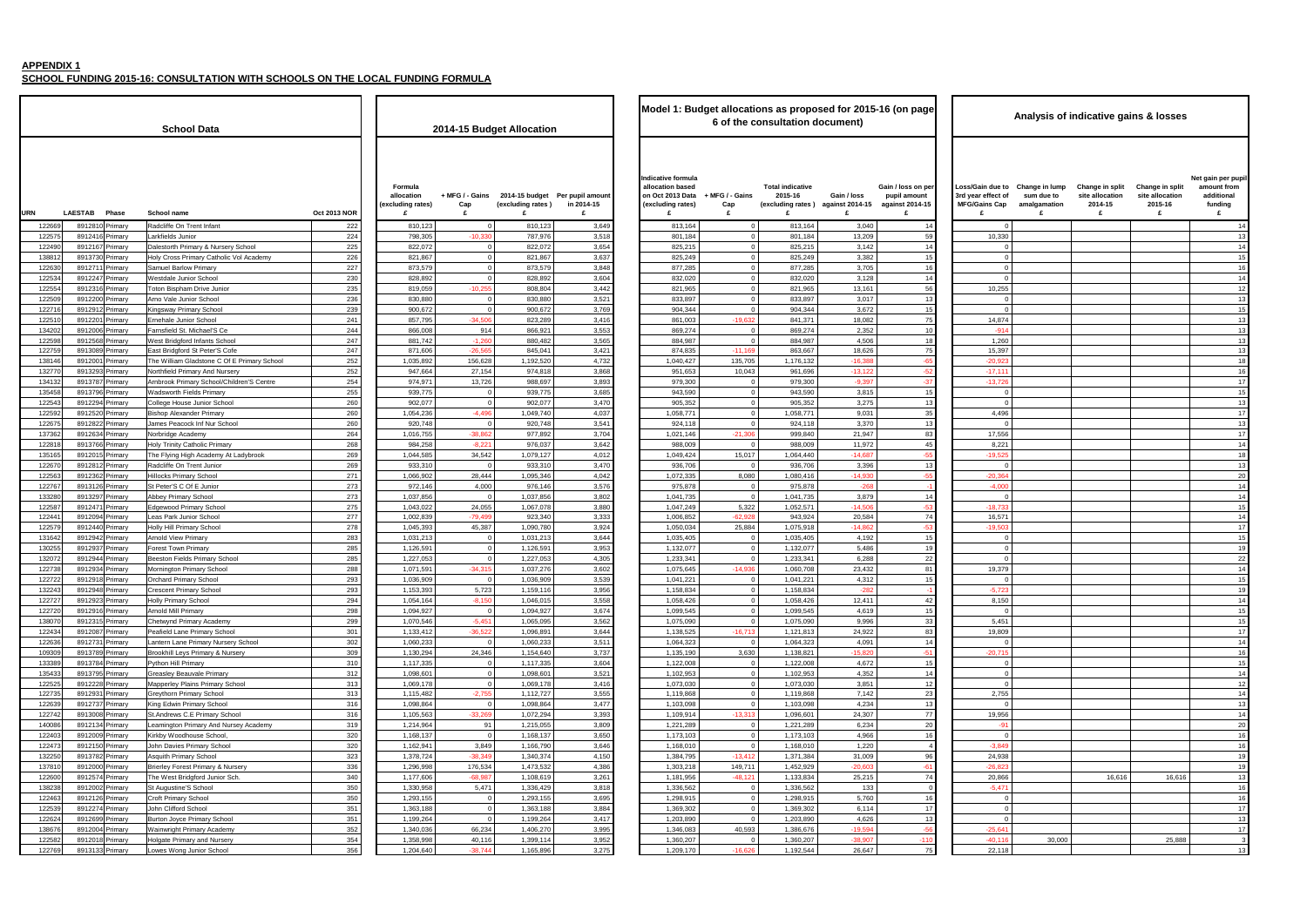**SCHOOL FUNDING 2015-16: CONSULTATION WITH SCHOOLS ON THE LOCAL FUNDING FORMULA**

| name                                               | <b>Oct 2013 NOR</b> | Formula<br>allocation<br>(excluding rates)<br>£ | + MFG / - Gains<br>Cap<br>£ | (excluding rates)<br>£ | 2014-15 budget Per pupil amount<br>in 2014-15<br>£ | Indicative formula<br>allocation based<br>on Oct 2013 Data<br>(excluding rates)<br>£ | + MFG / - Gains<br>Cap<br>£ | <b>Total indicative</b><br>2015-16<br>(excluding rates) against 2014-15<br>£ | Gain / loss<br>£    |
|----------------------------------------------------|---------------------|-------------------------------------------------|-----------------------------|------------------------|----------------------------------------------------|--------------------------------------------------------------------------------------|-----------------------------|------------------------------------------------------------------------------|---------------------|
| e Hills Primary School.                            | 362                 | 1,224,666                                       | $\mathbf{0}$                | 1,224,666              | 3,383                                              | 1,229,103                                                                            | 0                           | 1,229,103                                                                    | 4,438               |
| Il Primary School                                  | 363                 | 1,265,688                                       | $-9,307$                    | 1,256,381              | 3,461                                              | 1,270,672                                                                            | 0                           | 1,270,672                                                                    | 14,290              |
| d Shepherd Primary Catholic Vol Academy            | 363                 | 1,256,141                                       | $\mathbf 0$                 | 1,256,141              | 3,460                                              | 1,261,059                                                                            | 0                           | 1,261,059                                                                    | 4,917               |
| <b>Primary School</b>                              | 365                 | 1,336,266                                       | 4,532                       | 1,340,798              | 3,673                                              | 1,342,245                                                                            | 0                           | 1,342,245                                                                    | 1,447               |
| Ils Primary School                                 | 367                 | 1,284,959                                       | 0                           | 1,284,959              | 3,501                                              | 1,290,414                                                                            | 0                           | 1,290,414                                                                    | 5,455               |
| toad Primary School                                | 368                 | 1,440,130                                       | $-13,308$                   | 1,426,822              | 3,877                                              | 1,447,084                                                                            | $\mathbf 0$                 | 1,447,084                                                                    | 20,262              |
| Primary School                                     | 369                 | 1,358,536                                       | 2,296                       | 1,360,832              | 3,688                                              | 1,364,820                                                                            | 0                           | 1,364,820                                                                    | 3,988               |
| und Hillary Primary                                | 372                 | 1,320,917                                       | $\mathbf 0$                 | 1,320,917              | 3,551                                              | 1,326,462                                                                            | $^{\circ}$                  | 1,326,462                                                                    | 5,545               |
| <b>Primary School</b>                              | 375                 | 1,378,376                                       | $-26,253$                   | 1,352,123              | 3,606                                              | 1,385,034                                                                            | $-1,607$                    | 1,383,426                                                                    | 31,303              |
| nt Primary                                         | 375                 | 1,369,258                                       | 0                           | 1,369,258              | 3,651                                              | 1,374,897                                                                            | 0                           | 1,374,897                                                                    | 5,640               |
| ward Primary School                                | 375                 | 1,390,165                                       | $\mathbf 0$                 | 1,390,165              | 3,707                                              | 1,396,223                                                                            | $\Omega$                    | 1,396,223                                                                    | 6,058               |
| eld Primary                                        | 383                 | 1,441,116                                       | 47,104                      | 1,488,219              | 3,886                                              | 1,447,937                                                                            | 19,459                      | 1,467,396                                                                    | $-20,823$           |
| n Primary School                                   | 389                 | 1,330,779                                       | 0                           | 1,330,779              | 3,421                                              | 1,335,914                                                                            | 0                           | 1,335,914                                                                    | 5,135               |
| S C Of E Primary                                   | 391                 | 1,361,239                                       | $\mathbf 0$                 | 1,361,239              | 3,481                                              | 1,366,777                                                                            | 0                           | 1,366,777                                                                    | 5,538               |
| <b>Bonington Primary</b>                           | 395                 | 1,341,900                                       | $\mathbf 0$                 | 1,341,900              | 3,397                                              | 1,347,172                                                                            | $\mathbf 0$                 | 1,347,172                                                                    | 5,272               |
| Primary & Nursery School                           | 399                 | 1,394,128                                       | 71,843                      | 1,465,971              | 3,674                                              | 1,400,010                                                                            | 45,471                      | 1,445,481                                                                    | $-20,490$           |
| bod Primary School                                 | 403                 | 1,447,520                                       | 10,051                      | 1,457,571              | 3,617                                              | 1,453,943                                                                            | $\Omega$                    | 1,453,943                                                                    | $-3,628$            |
| ead C Of E Primary                                 | 403                 | 1,372,770                                       | $-40,015$                   | 1,332,754              | 3,307                                              | 1,378,240                                                                            | $-14,666$                   | 1,363,573                                                                    | 30,819              |
| ton Ce Primary School                              | 405                 | 1,376,257                                       | $-1,809$                    | 1,374,447              | 3,394                                              | 1,381,556                                                                            | 0                           | 1,381,556                                                                    | 7,108               |
| s Primary And Nursery School                       | 409                 | 1,460,630                                       | $-8,584$                    | 1,452,046              | 3,550                                              | 1,466,883                                                                            | 0                           | 1,466,883                                                                    | 14,837              |
| Park Primary School                                | 410                 | 1,584,242                                       | 0                           | 1,584,242              | 3,864                                              | 1,591,088                                                                            | $\mathbf 0$                 | 1,591,088                                                                    | 6,846               |
| : Primary And Nursery                              | 413                 | 1,545,773                                       | $\mathbf 0$                 | 1,545,773              | 3,743                                              | 1,553,045                                                                            | 0                           | 1,553,045                                                                    | 7,272               |
| y Primary School                                   | 413                 | 1,373,184                                       | $\mathbf 0$                 | 1,373,184              | 3,325                                              | 1,378,231                                                                            | $\mathbf 0$                 | 1,378,231                                                                    | 5,047               |
| Road Academy Primary And Nursery                   | 413                 | 1,387,315                                       | 12,050                      | 1,399,365              | 3,388                                              | 1.392.480                                                                            | $\Omega$                    | 1,392,480                                                                    | $-6,885$            |
| Ind Campion Catholic Pri                           | 413                 | 1,352,481                                       | $-30,581$                   | 1,321,901              | 3,201                                              | 1,357,453                                                                            | $-5,004$                    | 1,352,448                                                                    | 30,548              |
| National C Of E Primary School                     | 413                 | 1,439,775                                       | 0                           | 1,439,775              | 3,486                                              | 1,445,926                                                                            | 0                           | 1,445,926                                                                    | 6,151               |
| Primary                                            | 414                 | 1,447,097                                       | $\mathbf 0$                 | 1,447,097              | 3,495                                              | 1,452,973                                                                            | $\mathbf 0$                 | 1,452,973                                                                    | 5,876               |
| kham Primary School                                | 416                 | 1,390,507                                       | 0                           | 1,390,507              | 3,343                                              | 1,395,816                                                                            | 0                           | 1,395,816                                                                    | 5,310               |
| <b>Iill Primary</b>                                | 422                 | 1,466,464                                       | $\mathbf 0$                 | 1,466,464              | 3,475                                              | 1,472,382                                                                            | 0                           | 1,472,382                                                                    | 5,918               |
| Neri With St. Bede                                 | 423                 | 1,510,317                                       | $-1,914$                    | 1,508,403              | 3,566                                              | 1,516,539                                                                            | $\Omega$                    | 1,516,539                                                                    | 8,136               |
| ge Primary School                                  | 430                 | 1,744,162                                       | 0                           | 1,744,162              | 4,056                                              | 1,751,993                                                                            | $\mathbf 0$                 | 1,751,993                                                                    | 7,830               |
| ark Primary School                                 | 435                 | 1,932,565                                       | 0                           | 1,932,565              | 4,443                                              | 1,941,650                                                                            | 0                           | 1,941,650                                                                    | 9,085               |
| on Primary School                                  | 445                 | 1,474,688                                       | 0                           | 1,474,688              | 3,314                                              | 1,480,341                                                                            | $\mathbf 0$                 | 1,480,341                                                                    | 5,653               |
|                                                    | 447                 | 1,573,753                                       | $-85,007$                   | 1,488,746              | 3,331                                              | 1,579,630                                                                            | $-56,165$                   | 1,523,465                                                                    | 34,719              |
| oad Primary School                                 | 468                 | 1,547,156                                       | 0                           | 1,547,156              | 3,306                                              | 1,552,942                                                                            | 0                           | 1,552,942                                                                    | 5,786               |
| <b>Candleby Lane School</b>                        | 469                 | 1,650,485                                       | $\mathbf 0$                 | 1,650,485              | 3,519                                              | 1,657,636                                                                            | 0                           | 1,657,636                                                                    | 7,151               |
| ray Primary School                                 | 480                 | 1,576,819                                       | 0                           | 1,576,819              | 3,285                                              | 1,582,680                                                                            | $\mathbf 0$                 | 1,582,680                                                                    | 5,862               |
| de Primary School                                  | 484                 | 1,623,006                                       | 0                           | 1,623,006              | 3,353                                              | 1,629,323                                                                            | 0                           | 1,629,323                                                                    | 6,317               |
| sub-total                                          | 60,066              | 227.954.953                                     | 2,519,234                   | 230,474,187            |                                                    | 228,862,831                                                                          | 2,120,671                   | 230,983,502                                                                  | 509,314             |
|                                                    |                     |                                                 |                             |                        |                                                    |                                                                                      |                             |                                                                              |                     |
| od E-Act Academy                                   | 392                 | 2,019,193                                       | 147,758                     | 2,166,951              | 5.528                                              | 2,026,365                                                                            | 109,581                     | 2,135,946                                                                    | -31,004             |
| ottinghamshire Academy                             | 400                 | 1,961,816                                       | 136,938                     | 2,098,754              | 5,247                                              | 1,968,633                                                                            | 100,140                     | 2,068,773                                                                    | $-29,981$           |
| ollege                                             | 450                 | 2,313,555                                       | 190,787                     | 2,504,342              | 5,565                                              | 2,322,034                                                                            | 146,243                     | 2,468,277                                                                    | $-36,065$           |
| mcote School                                       | 502                 | 2,555,272                                       | $\mathbf 0$                 | 2,555,272              | 5,090                                              | 2,564,318                                                                            | 0                           | 2,564,318                                                                    | 9,045               |
| lton Academy                                       | 504                 | 2,551,190                                       | 9,654                       | 2,560,844              | 5,081                                              | 2,560,467                                                                            | $\Omega$                    | 2,560,467                                                                    | $-377$              |
| <b>Elizabeth'S Academy</b>                         | 525                 | 2,714,754<br>2,724,743                          | 75,096<br>0                 | 2,789,849              | 5,314                                              | 2,725,215<br>2,734,803                                                               | 24,287<br>$\Omega$          | 2,749,502<br>2,734,803                                                       | $-40,348$           |
| d Comprehensive School<br><b>Community Academy</b> | 556<br>559          | 2,818,797                                       | 111,435                     | 2,724,743<br>2,930,232 | 4,901<br>5,242                                     | 2,830,098                                                                            | 57,680                      | 2,887,778                                                                    | 10,060<br>$-42,453$ |
|                                                    | 579                 |                                                 | 0                           |                        |                                                    |                                                                                      | $\Omega$                    | 2,886,283                                                                    |                     |
| li College                                         | 601                 | 2,875,667                                       |                             | 2,875,667<br>3,701,911 | 4,967                                              | 2,886,283                                                                            |                             |                                                                              | 10,616<br>$-54,029$ |
| n White School                                     |                     | 3,052,283                                       | 649,628                     |                        | 6,160                                              | 3,063,160<br>3,430,872                                                               | 584,722                     | 3,647,883                                                                    |                     |
| School<br>Oaks Academy                             | 686<br>698          | 3,417,576<br>3,418,845                          | 0<br>$\mathbf 0$            | 3,417,576<br>3,418,845 | 4,982<br>4,898                                     | 3,431,873                                                                            | 0<br>0                      | 3,430,872<br>3,431,873                                                       | 13,296<br>13,028    |
| High School                                        | 699                 | 3,402,255                                       | 0                           | 3,402,255              | 4,867                                              | 3,414,554                                                                            | 0                           | 3,414,554                                                                    | 12,299              |
| vark Academy                                       | 708                 | 3,634,827                                       | 0                           | 3,634,827              | 5,134                                              | 3,647,582                                                                            | 0                           | 3,647,582                                                                    | 12,755              |
| he King Catholic Voluntary Academy                 | 719                 | 3,519,257                                       | 0                           | 3,519,257              | 4,895                                              | 3,532,202                                                                            | 0                           | 3,532,202                                                                    | 12,945              |
| 'ark Academy                                       | 745                 | 3,528,112                                       | 190,921                     | 3,719,033              | 4,992                                              | 3,541,841                                                                            | 122,907                     | 3,664,748                                                                    | $-54,286$           |
| Church Of England                                  | 754                 | 3,872,906                                       | 0                           | 3,872,906              | 5,136                                              | 3,887,739                                                                            | 0                           | 3,887,739                                                                    | 14,833              |
| ake Academy                                        | 775                 | 3,620,896                                       | 0                           | 3,620,896              | 4,672                                              | 3,633,577                                                                            | 0                           | 3,633,577                                                                    | 12,681              |
| School                                             | 776                 | 3,812,194                                       | 0                           | 3,812,194              | 4,913                                              | 3,825,809                                                                            | 0                           | 3,825,809                                                                    | 13,615              |
| th Wolds Academy & Sixth Form                      | 787                 | 3,690,114                                       | 0                           | 3,690,114              | 4,689                                              | 3,702,725                                                                            | 0                           | 3,702,725                                                                    | 12,611              |
| <b>Frank Seely</b>                                 | 793                 | 3,865,871                                       | $-85,759$                   | 3,780,111              | 4,767                                              | 3,879,302                                                                            | $-7,188$                    | 3,872,114                                                                    | 92,003              |
|                                                    |                     |                                                 |                             |                        |                                                    |                                                                                      |                             |                                                                              |                     |

|                  |                                                | <b>School Data</b>                                                          |                     |                                            |                            | 2014-15 Budget Allocation |                                               | Model 1: Budget allocations as proposed for 2015-16 (on page                    |                           | 6 of the consultation document)                         |                                |                                                       |                                                                |
|------------------|------------------------------------------------|-----------------------------------------------------------------------------|---------------------|--------------------------------------------|----------------------------|---------------------------|-----------------------------------------------|---------------------------------------------------------------------------------|---------------------------|---------------------------------------------------------|--------------------------------|-------------------------------------------------------|----------------------------------------------------------------|
|                  |                                                |                                                                             |                     | Formula<br>allocation<br>(excluding rates) | + MFG / - Gains<br>Cap     | (excluding rates)         | 2014-15 budget Per pupil amount<br>in 2014-15 | Indicative formula<br>allocation based<br>on Oct 2013 Data<br>(excluding rates) | + MFG / - Gains<br>Cap    | <b>Total indicative</b><br>2015-16<br>(excluding rates) | Gain / loss<br>against 2014-15 | Gain / loss on per<br>pupil amount<br>against 2014-15 | Loss/Gain due to<br>3rd year effect of<br><b>MFG/Gains Cap</b> |
| <b>URN</b>       | <b>LAESTAB</b><br>Phase                        | <b>School name</b>                                                          | <b>Oct 2013 NOR</b> |                                            | £                          |                           |                                               | £                                                                               | £                         |                                                         | £                              |                                                       | £                                                              |
| 12253            | 891227<br>Primary                              | <b>Bramcote Hills Primary School</b>                                        | 362                 | 1,224,666                                  | $\Omega$                   | 1,224,666                 | 3,383                                         | 1,229,103                                                                       | $\overline{0}$            | 1,229,103                                               | 4,438                          | 12                                                    | $\overline{0}$                                                 |
| 132242<br>13881  | 8912947<br>Primary<br>8913696<br>Primary       | Berry Hill Primary School<br>The Good Shepherd Primary Catholic Vol Academy | 363<br>363          | 1,265,688<br>1,256,141                     | $-9,307$<br>$\Omega$       | 1,256,381<br>1,256,141    | 3,461<br>3,460                                | 1,270,672<br>1,261,059                                                          | $\Omega$<br>$\Omega$      | 1,270,672<br>1,261,059                                  | 14,290<br>4,917                | 39<br>14                                              | 9,307<br>$\mathbf 0$                                           |
| 122732           | 8912928<br>Primary                             | Carr Hill Primary School                                                    | 365                 | 1,336,266                                  | 4,532                      | 1,340,798                 | 3,673                                         | 1,342,245                                                                       | $\overline{0}$            | 1,342,245                                               | 1,447                          |                                                       | $-4,532$                                                       |
| 122589           | 8912490<br>Primary                             | Leen Mills Primary School                                                   | 367                 | 1,284,959                                  | - 0                        | 1,284,959                 | 3,501                                         | 1,290,414                                                                       | $\mathbf 0$               | 1,290,414                                               | 5,455                          | 15                                                    | $\mathbf 0$                                                    |
| 13327            | 891377<br>Primary                              | Sutton Road Primary School                                                  | 368                 | 1,440,130                                  | $-13,308$                  | 1,426,822                 | 3,877                                         | 1,447,084                                                                       | $\mathbf{0}$              | 1,447,08                                                | 20,262                         | 55                                                    | 13,308                                                         |
| 134028           | 8913772<br>Primary                             | <b>Ordsall Primary School</b>                                               | 369                 | 1,358,536                                  | 2,296                      | 1,360,832                 | 3,688                                         | 1,364,820                                                                       | $\Omega$                  | 1,364,820                                               | 3,988                          | 11                                                    | $-2,296$                                                       |
| 12260            | 891261<br>Primary                              | Sir Edmund Hillary Primary                                                  | 372                 | 1,320,917                                  | - 0                        | 1,320,91                  | 3,551                                         | 1,326,462                                                                       | $\Omega$                  | 1,326,462                                               | 5,545                          | 15                                                    | $\overline{0}$                                                 |
| 122528<br>12261  | 8912234<br>Primary<br>8912678<br>Primary       | Parkdale Primary School<br>John Hunt Primary                                | 375<br>375          | 1,378,376<br>1,369,258                     | $-26,253$<br>- 0           | 1,352,123<br>1,369,258    | 3,606<br>3,651                                | 1,385,034<br>1,374,897                                                          | $-1,607$<br>$\mathbf{0}$  | 1,383,426<br>1,374,897                                  | 31,303<br>5,640                | 83<br>15                                              | 24,646<br>0                                                    |
| 13327            | 8913779<br>Primary                             | King Edward Primary School                                                  | 375                 | 1,390,165                                  | - 0                        | 1,390,165                 | 3,707                                         | 1,396,223                                                                       | $\Omega$                  | 1,396,223                                               | 6,058                          | 16                                                    | $\mathbf 0$                                                    |
| 134930           | 8913788<br>Primary                             | Netherfield Primary                                                         | 383                 | 1,441,116                                  | 47,104                     | 1,488,219                 | 3,886                                         | 1,447,937                                                                       | 19,459                    | 1,467,396                                               | $-20,82$                       | $-54$                                                 | $-27,645$                                                      |
| 12260            | 891258<br>Primary                              | <b>Edwalton Primary School</b>                                              | 389                 | 1,330,779                                  |                            | 1,330,779                 | 3,421                                         | 1,335,914                                                                       |                           | 1,335,91                                                | 5,135                          | 13                                                    | 0                                                              |
| 122748           | 891305<br>Primary                              | St John'S C Of E Primary                                                    | 391                 | 1,361,239                                  | $\Omega$                   | 1,361,239                 | 3,481                                         | 1,366,777                                                                       | $\Omega$                  | 1,366,777                                               | 5,538                          | 14                                                    | $\mathbf 0$                                                    |
| 122512           | 8912203<br>Primary                             | <b>Richard Bonington Primary</b>                                            | 395                 | 1,341,900                                  | $\Omega$                   | 1,341,900                 | 3,397                                         | 1,347,172                                                                       | $\mathbf{0}$              | 1,347,172                                               | 5,272                          | 13                                                    | $\overline{0}$                                                 |
| 131078<br>122723 | 8913792<br>Primary<br>8912919                  | Hillside Primary & Nursery School<br>Greenwood Primary School               | 399<br>403          | 1,394,128<br>1,447,520                     | 71,843<br>10,051           | 1,465,971<br>1,457,571    | 3,674<br>3,617                                | 1,400,010<br>1,453,943                                                          | 45,471<br>$\mathbf 0$     | 1,445,481<br>1,453,943                                  | $-20.490$<br>$-3,628$          | $-51$                                                 | $-26,371$                                                      |
| 131814           | Primary<br>8913290<br>Primary                  | Ravenshead C Of E Primary                                                   | 403                 | 1,372,770                                  | $-40,015$                  | 1,332,754                 | 3,307                                         | 1,378,240                                                                       | $-14,666$                 | 1,363,573                                               | 30,819                         | 76                                                    | $-10,051$<br>25,349                                            |
| 122754           | 891308<br>Primary                              | Coddington Ce Primary School                                                | 405                 | 1,376,257                                  | $-1,809$                   | 1,374,447                 | 3,394                                         | 1,381,556                                                                       | $\Omega$                  | 1,381,556                                               | 7,108                          | 18                                                    | 1,809                                                          |
| 12260            | 891261<br>Primary                              | Redlands Primary And Nursery School                                         | 409                 | 1,460,630                                  | $-8,584$                   | 1,452,046                 | 3,550                                         | 1,466,883                                                                       | $\Omega$                  | 1,466,883                                               | 14,837                         | 36                                                    | 8,584                                                          |
| 122717           | 8912913<br>Primary                             | Morven Park Primary School                                                  | 410                 | 1,584,242                                  | $\mathbf 0$                | 1,584,242                 | 3,864                                         | 1,591,088                                                                       | $\overline{0}$            | 1,591,088                                               | 6,846                          | 17                                                    | $\overline{0}$                                                 |
| 122468           | 891214<br>Primary                              | Priestsic Primary And Nursery                                               | 413                 | 1,545,773                                  | $\Omega$                   | 1,545,773                 | 3,743                                         | 1,553,045                                                                       | $\overline{0}$            | 1,553,045                                               | 7,272                          | 18                                                    | $\mathbf 0$                                                    |
| 122596           | 8912560<br>Primary                             | Lady Bay Primary School                                                     | 413                 | 1,373,184                                  | $\Omega$                   | 1,373,184                 | 3,325                                         | 1,378,231                                                                       | $\Omega$                  | 1,378,231                                               | 5,047                          | 12                                                    | $\mathbf 0$                                                    |
| 13627<br>13742   | 891292<br>Primary<br>8913765<br>Primary        | Barnby Road Academy Primary And Nursery<br>St Edmund Campion Catholic Pri   | 413<br>413          | 1,387,315<br>1,352,481                     | 12,050<br>$-30,58$         | 1,399,365<br>1,321,901    | 3,388<br>3,201                                | 1,392,480<br>1,357,453                                                          | $\mathbf 0$<br>$-5,004$   | 1,392,480<br>1,352,448                                  | $-6,885$<br>30,548             | $-17$<br>74                                           | $-12,050$<br>25,577                                            |
| 12807            | 891379<br>Primary                              | Hucknall National C Of E Primary School                                     | 413                 | 1,439,775                                  | $\Omega$                   | 1,439,775                 | 3,486                                         | 1,445,926                                                                       | $\Omega$                  | 1,445,926                                               | 6,151                          | 15                                                    | $\overline{0}$                                                 |
| 14007            | 8912310<br>Primary                             | <b>Fairfield Primary</b>                                                    | 414                 | 1,447,097                                  | $\Omega$                   | 1,447,097                 | 3,495                                         | 1,452,973                                                                       | $\mathbf{0}$              | 1,452,973                                               | 5,876                          | 14                                                    | $\mathbf 0$                                                    |
| 133278           | 8913776<br>Primary                             | High Oakham Primary School                                                  | 416                 | 1,390,507                                  | $\overline{0}$             | 1,390,507                 | 3,343                                         | 1,395,816                                                                       | $\overline{0}$            | 1,395,816                                               | 5,310                          | 13                                                    | 0                                                              |
| 12270            | 8912901<br>Primary                             | Round Hill Primary                                                          | 422                 | 1,466,464                                  | $\Omega$                   | 1,466,464                 | 3,475                                         | 1,472,382                                                                       | $\overline{0}$            | 1,472,382                                               | 5,918                          | 14                                                    | $\overline{0}$                                                 |
| 12282            | 891376<br>Primary                              | St. Philip Neri With St. Bede                                               | 423                 | 1,510,317                                  | $-1,914$                   | 1,508,403                 | 3,566                                         | 1,516,539                                                                       | $\mathbf 0$               | 1,516,53                                                | 8,136                          | 19                                                    | 1,914                                                          |
| 132784           | 8913292<br>Primary                             | <b>Bowbridge Primary School</b>                                             | 430                 | 1,744,162                                  | $\Omega$<br>$\Omega$       | 1,744,162                 | 4,056                                         | 1,751,993                                                                       | $\circ$<br>$\Omega$       | 1,751,993                                               | 7,830                          | 18                                                    | $\mathbf 0$                                                    |
| 12273<br>12262   | 8912933<br>Primary<br>8912693<br>Primary       | Ryton Park Primary School<br>Carnarvon Primary School                       | 435<br>445          | 1,932,565<br>1,474,688                     | $\Omega$                   | 1,932,565<br>1,474,688    | 4,443<br>3,314                                | 1,941,650<br>1,480,341                                                          | $\Omega$                  | 1,941,650<br>1,480,341                                  | 9,085<br>5,653                 | 21<br>13                                              | $\mathbf 0$<br>$\mathbf 0$                                     |
| 12260            | 8912590<br>Primary                             | Heymann                                                                     | 447                 | 1,573,753                                  | $-85,007$                  | 1,488,746                 | 3,331                                         | 1,579,630                                                                       | $-56,165$                 | 1,523,465                                               | 34,719                         | 78                                                    | 28,841                                                         |
| 122599           | 891257<br>Primary                              | Abbey Road Primary School                                                   | 468                 | 1,547,156                                  | $\Omega$                   | 1,547,156                 | 3,306                                         | 1,552,942                                                                       | $\Omega$                  | 1,552,942                                               | 5,786                          | 12                                                    | 0                                                              |
| 138353           | 8913790 Primary                                | Cotgrave Candleby Lane School                                               | 469                 | 1,650,485                                  | $\mathbf 0$                | 1,650,485                 | 3,519                                         | 1,657,636                                                                       | $\overline{0}$            | 1,657,636                                               | 7,151                          | 15                                                    | $\Omega$                                                       |
| 122597           | 8912565 Primary                                | Jesse Gray Primary School                                                   | 480                 | 1,576,819                                  | $\overline{\mathbf{0}}$    | 1,576,819                 | 3,285                                         | 1,582,680                                                                       | $\overline{0}$            | 1,582,680                                               | 5,862                          | 12                                                    | $\mathbf 0$                                                    |
| 122612           | 8912674 Primary                                | Chuter Ede Primary School                                                   | 484                 | 1,623,006                                  | $\Omega$                   | 1,623,006                 | 3,353                                         | 1,629,323                                                                       | $\Omega$                  | 1,629,323                                               | 6,317                          | 13                                                    | $\mathbf 0$                                                    |
|                  |                                                | <b>Primary sub-total</b>                                                    | 60,066              | 227,954,953                                | 2,519,234                  | 230,474,187               |                                               | 228,862,831                                                                     | 2,120,671                 | 230,983,502                                             | 509,314                        |                                                       |                                                                |
| 138365           | 8914007 Secondary                              | Sherwood E-Act Academy                                                      | 392                 | 2,019,193                                  | 147,758                    | 2,166,951                 | 5,528                                         | 2,026,365                                                                       | 109,581                   | 2,135,946                                               | $-31,004$                      | $-79$                                                 | $-38,177$                                                      |
| 137112           | 8914000<br>Secondary                           | South Nottinghamshire Academy                                               | 400                 | 1,961,816                                  | 136,938                    | 2,098,754                 | 5,247                                         | 1,968,633                                                                       | 100,140                   | 2,068,773                                               | $-29,98$                       | $-75$                                                 | $-36,798$                                                      |
| 13848            | 8914008 Secondary                              | <b>Kirkby College</b>                                                       | 450                 | 2,313,555                                  | 190,787                    | 2,504,342                 | 5,565                                         | 2,322,034                                                                       | 146,243                   | 2,468,277                                               | $-36,065$                      | $-80$                                                 | $-44,544$                                                      |
| 138837           | 8914119 Secondary                              | The Bramcote School                                                         | 502                 | 2,555,272                                  | $\mathbf 0$                | 2,555,272                 | 5,090                                         | 2,564,318                                                                       | $\overline{0}$            | 2,564,318                                               | 9,045                          | 18                                                    | $\overline{0}$                                                 |
| 137085           | 8914005<br>Secondary                           | The Carlton Academy                                                         | 504                 | 2,551,190                                  | 9,654                      | 2,560,844                 | 5,081                                         | 2,560,467                                                                       | $\overline{0}$            | 2,560,467                                               | $-377$                         | - 1                                                   | $-9,654$                                                       |
| 137749           | 8914006<br>Secondary                           | Queen Elizabeth'S Academy                                                   | 525                 | 2,714,754                                  | 75,096                     | 2,789,849                 | 5,314                                         | 2,725,215                                                                       | 24,287                    | 2,749,502                                               | $-40,348$                      | $-77$                                                 | $-50,809$                                                      |
| 122855<br>139063 | 8914201<br>Secondary<br>891401<br>Secondary    | Eastwood Comprehensive School<br>Sutton Community Academy                   | 556<br>559          | 2,724,743<br>2,818,797                     | $\overline{0}$<br>111,435  | 2,724,743<br>2,930,232    | 4,901<br>5,242                                | 2,734,803<br>2,830,098                                                          | $\overline{0}$<br>57,680  | 2,734,803<br>2,887,778                                  | 10,060<br>$-42,45$             | 18<br>$-76$                                           | $\overline{0}$<br>$-53,755$                                    |
| 122830           | 8914041<br>Secondary                           | Garibaldi College                                                           | 579                 | 2,875,667                                  | $\Omega$                   | 2,875,667                 | 4,967                                         | 2,886,283                                                                       | $\Omega$                  | 2,886,283                                               | 10,616                         | 18                                                    | $\overline{0}$                                                 |
| 138832           | 8914117<br>Secondary                           | Alderman White School                                                       | 601                 | 3,052,283                                  | 649,628                    | 3,701,911                 | 6,160                                         | 3,063,160                                                                       | 584,722                   | 3,647,883                                               | $-54,029$                      | $-90$                                                 | $-64,906$                                                      |
| 13841            | 8914010<br>Secondary                           | Meden School                                                                | 686                 | 3,417,576                                  | $\overline{0}$             | 3,417,576                 | 4,982                                         | 3,430,872                                                                       | $\overline{0}$            | 3,430,872                                               | 13,296                         | 19                                                    | $\mathbf 0$                                                    |
| 137117           | 8914001<br>Secondary                           | Retford Oaks Academy                                                        | 698                 | 3,418,845                                  | $\overline{\mathbf{0}}$    | 3,418,845                 | 4,898                                         | 3,431,873                                                                       | $\overline{0}$            | 3,431,873                                               | 13,028                         | 19                                                    | $\overline{0}$                                                 |
| 122857           | 8914230<br>Secondary                           | Selston High School                                                         | 699                 | 3,402,255                                  | $\mathbf 0$                | 3,402,255                 | 4,867                                         | 3,414,554                                                                       | $\overline{0}$            | 3,414,554                                               | 12,299                         | 18                                                    | 0                                                              |
| 13887            | 891401<br>Secondary                            | The Newark Academy                                                          | 708<br>719          | 3,634,827                                  | $\overline{0}$<br>$\Omega$ | 3,634,827                 | 5,134                                         | 3,647,582                                                                       | $\overline{0}$<br>$\circ$ | 3,647,582                                               | 12,755                         | 18                                                    | $\mathbf 0$                                                    |
| 13881<br>13714   | 8914700<br>Secondary<br>8914002<br>All-through | Christ The King Catholic Voluntary Academy<br>Serlby Park Academy           | 745                 | 3,519,257<br>3,528,112                     | 190,921                    | 3,519,257<br>3,719,033    | 4,895<br>4,992                                | 3,532,202<br>3,541,841                                                          | 122,907                   | 3,532,202<br>3,664,748                                  | 12,945<br>$-54,286$            | 18<br>$-73$                                           | $\overline{0}$<br>$-68,015$                                    |
| 131360           | 8914583<br>Secondary                           | Magnus Church Of England                                                    | 754                 | 3,872,906                                  | $\mathbf 0$                | 3,872,906                 | 5,136                                         | 3,887,739                                                                       | $\overline{0}$            | 3,887,739                                               | 14,833                         | 20                                                    | $\overline{0}$                                                 |
| 13896            | 8914413<br>Secondary                           | East Leake Academy                                                          | 775                 | 3,620,896                                  | $\overline{\mathbf{0}}$    | 3,620,896                 | 4,672                                         | 3,633,577                                                                       | $\overline{0}$            | 3,633,577                                               | 12,681                         | 16                                                    | $\mathbf 0$                                                    |
| 122854           | 891412<br>Secondary                            | Chilwell School                                                             | 776                 | 3,812,194                                  | $\overline{\mathbf{0}}$    | 3,812,194                 | 4,913                                         | 3,825,809                                                                       | $\overline{0}$            | 3,825,809                                               | 13,615                         | 18                                                    | $\mathbf 0$                                                    |
| 13819            | 8914454<br>Secondary                           | The South Wolds Academy & Sixth Form                                        | 787                 | 3,690,114                                  | $\overline{0}$             | 3,690,114                 | 4,689                                         | 3,702,725                                                                       | $\overline{0}$            | 3,702,725                                               | 12,611                         | 16                                                    | $\overline{0}$                                                 |
| 122867           | 8914409 Secondary                              | <b>Colonel Frank Seely</b>                                                  | 793                 | 3,865,871                                  | $-85,759$                  | 3,780,111                 | 4,767                                         | 3,879,302                                                                       | $-7,188$                  | 3,872,114                                               | 92,003                         | 116                                                   | 78,571                                                         |

|                                             |                     | Model 1: Budget allocations as proposed for 2015-16 (on page<br>6 of the consultation document) |                                  |                                                      |                 |                                                                                 | Analysis of indicative gains & losses |                                         |                                                       |                                                       |                                                                     |                                                   |                                                    |                                                           |                                                                |
|---------------------------------------------|---------------------|-------------------------------------------------------------------------------------------------|----------------------------------|------------------------------------------------------|-----------------|---------------------------------------------------------------------------------|---------------------------------------|-----------------------------------------|-------------------------------------------------------|-------------------------------------------------------|---------------------------------------------------------------------|---------------------------------------------------|----------------------------------------------------|-----------------------------------------------------------|----------------------------------------------------------------|
| ol Data                                     |                     |                                                                                                 | 2014-15 Budget Allocation        |                                                      |                 |                                                                                 |                                       |                                         |                                                       |                                                       |                                                                     |                                                   |                                                    |                                                           |                                                                |
|                                             | <b>Oct 2013 NOR</b> | Formula<br>allocation<br>(excluding rates)                                                      | + MFG / - Gains<br>Cap<br>£      | 2014-15 budget Per pupil amount<br>(excluding rates) | in 2014-15<br>£ | Indicative formula<br>allocation based<br>on Oct 2013 Data<br>(excluding rates) | + MFG / - Gains<br>Cap<br>£           | <b>Total indicative</b><br>2015-16<br>£ | Gain / loss<br>(excluding rates) against 2014-15<br>£ | Gain / loss on per<br>pupil amount<br>against 2014-15 | Loss/Gain due to<br>3rd year effect of<br><b>MFG/Gains Cap</b><br>£ | Change in lump<br>sum due to<br>amalgamation<br>£ | Change in split<br>site allocation<br>2014-15<br>£ | <b>Change in split</b><br>site allocation<br>2015-16<br>£ | Net gain per pupi<br>amount from<br>additional<br>funding<br>£ |
| s Primary School.                           | 362                 | 1,224,666                                                                                       | $\Omega$                         | 1,224,666                                            | 3,383           | 1,229,103                                                                       | $\Omega$                              | 1,229,103                               | 4,438                                                 | -12                                                   | $\Omega$                                                            |                                                   |                                                    |                                                           | 12                                                             |
| nary School                                 | 363                 | 1,265,688                                                                                       | $-9,307$                         | 1,256,381                                            | 3,461           | 1,270,672                                                                       | $\Omega$                              | 1,270,672                               | 14,290                                                | 39                                                    | 9,307                                                               |                                                   |                                                    |                                                           | 14                                                             |
| epherd Primary Catholic Vol Academy         | 363                 | 1,256,141                                                                                       | $\Omega$                         | 1,256,141                                            | 3,460           | 1,261,059                                                                       |                                       | 1,261,059                               | 4,917                                                 | 14                                                    |                                                                     |                                                   |                                                    |                                                           | 14                                                             |
| ary School                                  | 365                 | 1,336,266                                                                                       | 4,532                            | 1,340,798                                            | 3,673           | 1,342,245                                                                       |                                       | 1,342,245                               | 1,447                                                 |                                                       | $-4,532$                                                            |                                                   |                                                    |                                                           | 16                                                             |
| mary School<br>Primary School               | 367<br>368          | 1,284,959<br>1,440,130                                                                          | $\Omega$<br>$-13,308$            | 1,284,959<br>1,426,822                               | 3,501<br>3,877  | 1,290,414<br>1,447,084                                                          |                                       | 1,290,414<br>1,447,084                  | 5,455<br>20,262                                       | 15<br>55                                              | 13,308                                                              |                                                   |                                                    |                                                           | 15<br>15                                                       |
| ry School                                   | 369                 | 1,358,536                                                                                       | 2,296                            | 1,360,832                                            | 3,688           | 1,364,820                                                                       |                                       | 1,364,820                               | 3,988                                                 | 11                                                    | $-2,296$                                                            |                                                   |                                                    |                                                           | 17                                                             |
| lillary Primary                             | 372                 | 1,320,917                                                                                       | $\Omega$                         | 1,320,917                                            | 3,551           | 1,326,462                                                                       |                                       | 1,326,462                               | 5,545                                                 | 15                                                    |                                                                     |                                                   |                                                    |                                                           | 15                                                             |
| ary School                                  | 375                 | 1,378,376                                                                                       | $-26,253$                        | 1,352,123                                            | 3,606           | 1,385,034                                                                       | $-1,607$                              | 1,383,426                               | 31,303                                                | 83                                                    | 24,646                                                              |                                                   |                                                    |                                                           | 18                                                             |
| imary                                       | 375                 | 1,369,258                                                                                       | $\Omega$                         | 1,369,258                                            | 3,651           | 1,374,897                                                                       |                                       | 1,374,897                               | 5,640                                                 | 15                                                    |                                                                     |                                                   |                                                    |                                                           | 15                                                             |
| <b>Primary School</b>                       | 375                 | 1,390,165                                                                                       | - 0                              | 1,390,165                                            | 3,707           | 1,396,223                                                                       |                                       | 1,396,223                               | 6,058                                                 | 16                                                    |                                                                     |                                                   |                                                    |                                                           | 16                                                             |
| rimary<br>nary School                       | 383<br>389          | 1,441,116<br>1,330,779                                                                          | 47,104<br>$\Omega$               | 1,488,219<br>1,330,779                               | 3,886<br>3,421  | 1,447,937<br>1,335,914                                                          | 19,459                                | 1,467,396<br>1,335,914                  | $-20,823$<br>5,135                                    | $-54$<br>13                                           | $-27,645$                                                           |                                                   |                                                    |                                                           | 18<br>13                                                       |
| Of E Primary                                | 391                 | 1,361,239                                                                                       | $\overline{0}$                   | 1,361,239                                            | 3,481           | 1,366,777                                                                       |                                       | 1,366,777                               | 5,538                                                 | 14                                                    | $\Omega$                                                            |                                                   |                                                    |                                                           | 14                                                             |
| ngton Primary                               | 395                 | 1,341,900                                                                                       | $\mathbf 0$                      | 1,341,900                                            | 3,397           | 1,347,172                                                                       | $\Omega$                              | 1,347,172                               | 5,272                                                 | 13                                                    | $\Omega$                                                            |                                                   |                                                    |                                                           | 13                                                             |
| iry & Nursery School                        | 399                 | 1,394,128                                                                                       | 71,843                           | 1,465,971                                            | 3,674           | 1,400,010                                                                       | 45,471                                | 1,445,481                               | $-20,490$                                             | $-51$                                                 | $-26,37'$                                                           |                                                   |                                                    |                                                           | 15                                                             |
| rimary School                               | 403                 | 1,447,520                                                                                       | 10,051                           | 1,457,571                                            | 3,617           | 1,453,943                                                                       |                                       | 1,453,943                               | $-3,628$                                              |                                                       | $-10,05$                                                            |                                                   |                                                    |                                                           | 16                                                             |
| C Of E Primary                              | 403                 | 1,372,770                                                                                       | $-40,015$                        | 1,332,754                                            | 3,307           | 1,378,240                                                                       | $-14,66$                              | 1,363,573                               | 30,819                                                | 76                                                    | 25,349                                                              |                                                   |                                                    |                                                           | 14                                                             |
| e Primary School<br>nary And Nursery School | 405<br>409          | 1,376,257<br>1,460,630                                                                          | $-1,809$<br>$-8,584$             | 1,374,447<br>1,452,046                               | 3,394<br>3,550  | 1,381,556<br>1,466,883                                                          |                                       | 1,381,556<br>1,466,883                  | 7,108<br>14,837                                       | 18<br>36                                              | 1,809<br>8,584                                                      |                                                   |                                                    |                                                           | 13<br>15                                                       |
| <b>Primary School</b>                       | 410                 | 1,584,242                                                                                       | $\mathbf 0$                      | 1,584,242                                            | 3,864           | 1,591,088                                                                       | $\Omega$                              | 1,591,088                               | 6,846                                                 | 17                                                    | $\Omega$                                                            |                                                   |                                                    |                                                           | 17                                                             |
| ary And Nursery                             | 413                 | 1,545,773                                                                                       | $\mathbf 0$                      | 1,545,773                                            | 3,743           | 1,553,045                                                                       | $\Omega$                              | 1,553,045                               | 7,272                                                 | 18                                                    | $\Omega$                                                            |                                                   |                                                    |                                                           | 18                                                             |
| nary School                                 | 413                 | 1,373,184                                                                                       | $\Omega$                         | 1,373,184                                            | 3,325           | 1,378,231                                                                       |                                       | 1,378,231                               | 5,047                                                 | 12                                                    |                                                                     |                                                   |                                                    |                                                           | 12                                                             |
| Academy Primary And Nursery                 | 413                 | 1,387,315                                                                                       | 12,050                           | 1,399,365                                            | 3,388           | 1,392,480                                                                       |                                       | 1,392,480                               | $-6,885$                                              | $-17$                                                 | $-12,050$                                                           |                                                   |                                                    |                                                           | 13                                                             |
| ampion Catholic Pri                         | 413                 | 1,352,481                                                                                       | $-30.581$                        | 1,321,901                                            | 3,201           | 1,357,453                                                                       | $-5,004$                              | 1,352,448                               | 30,548                                                | 74                                                    | 25,577                                                              |                                                   |                                                    |                                                           | 12                                                             |
| onal C Of E Primary School<br>ary           | 413<br>414          | 1,439,775<br>1,447,097                                                                          | $\overline{0}$<br>$\mathbf 0$    | 1,439,775<br>1,447,097                               | 3,486<br>3,495  | 1,445,926<br>1,452,973                                                          |                                       | 1,445,926<br>1,452,973                  | 6,151<br>5,876                                        | 15<br>14                                              | $\Omega$<br>$\Omega$                                                |                                                   |                                                    |                                                           | 15<br>14                                                       |
| Primary School                              | 416                 | 1,390,507                                                                                       | $\Omega$                         | 1,390,507                                            | 3,343           | 1,395,816                                                                       | $\Omega$                              | 1,395,816                               | 5,310                                                 | 13                                                    | $\Omega$                                                            |                                                   |                                                    |                                                           | 13                                                             |
| imary                                       | 422                 | 1,466,464                                                                                       | $\Omega$                         | 1,466,464                                            | 3,475           | 1,472,382                                                                       |                                       | 1,472,382                               | 5,918                                                 | 14                                                    |                                                                     |                                                   |                                                    |                                                           | 14                                                             |
| i With St. Bede                             | 423                 | 1,510,317                                                                                       | $-1,914$                         | 1,508,403                                            | 3,566           | 1,516,539                                                                       |                                       | 1,516,539                               | 8,136                                                 | 19                                                    | 1,914                                                               |                                                   |                                                    |                                                           | 15                                                             |
| imary School                                | 430                 | 1,744,162                                                                                       | $\overline{0}$                   | 1,744,162                                            | 4,056           | 1,751,993                                                                       |                                       | 1,751,993                               | 7,830                                                 | 18                                                    | $\Omega$                                                            |                                                   |                                                    |                                                           | 18                                                             |
| rimary School                               | 435                 | 1,932,565                                                                                       | $\mathbf 0$<br>$\Omega$          | 1,932,565                                            | 4,443           | 1,941,650                                                                       |                                       | 1,941,650                               | 9,085                                                 | 21                                                    | $\Omega$                                                            |                                                   |                                                    |                                                           | 21                                                             |
| imary School                                | 445<br>447          | 1,474,688<br>1,573,753                                                                          | $-85,007$                        | 1,474,688<br>1,488,746                               | 3,314<br>3,331  | 1,480,341<br>1,579,630                                                          | $-56,16$                              | 1,480,341<br>1,523,465                  | 5,653<br>34,719                                       | 13<br>78                                              | 28,841                                                              |                                                   | 16,350                                             | 16,350                                                    | 13<br>13                                                       |
| Primary School                              | 468                 | 1,547,156                                                                                       | $\Omega$                         | 1,547,156                                            | 3,306           | 1,552,942                                                                       |                                       | 1,552,942                               | 5,786                                                 | 12                                                    |                                                                     |                                                   |                                                    |                                                           | 12                                                             |
| dleby Lane School                           | 469                 | 1,650,485                                                                                       | $\Omega$                         | 1,650,485                                            | 3,519           | 1,657,636                                                                       |                                       | 1,657,636                               | 7,151                                                 | 15                                                    |                                                                     |                                                   |                                                    |                                                           | 15                                                             |
| rimary School                               | 480                 | 1,576,819                                                                                       | $\overline{0}$                   | 1,576,819                                            | 3,285           | 1,582,680                                                                       | $\overline{0}$                        | 1,582,680                               | 5,862                                                 | 12                                                    | $\overline{0}$                                                      |                                                   |                                                    |                                                           |                                                                |
| rimary School                               | 484                 | 1,623,006                                                                                       | $\Omega$                         | 1,623,006                                            | 3,353           | 1,629,323                                                                       |                                       | 1,629,323                               | 6,317                                                 | 13                                                    | $\overline{0}$                                                      |                                                   | 17,650                                             | 17,650                                                    | 13                                                             |
| total                                       | 60,066              | 227,954,953                                                                                     | 2,519,234                        | 230,474,187                                          |                 | 228,862,831                                                                     | 2,120,671                             | 230,983,502                             | 509,314                                               |                                                       |                                                                     | 30,000                                            | 100,417                                            | 122,984                                                   |                                                                |
| Act Academy                                 | 392                 | 2,019,193                                                                                       | 147,758                          | 2,166,951                                            | 5,528           | 2,026,365                                                                       | 109,581                               | 2,135,946                               | $-31,004$                                             | -79                                                   | $-38,177$                                                           |                                                   |                                                    |                                                           | 18                                                             |
| hamshire Academy                            | 400                 | 1,961,816                                                                                       | 136,938                          | 2,098,754                                            | 5,247           | 1,968,633                                                                       | 100,140                               | 2,068,773                               | $-29.981$                                             | -75                                                   | $-36.798$                                                           |                                                   |                                                    |                                                           | 17                                                             |
| e                                           | 450                 | 2,313,555                                                                                       | 190,787                          | 2,504,342                                            | 5,565           | 2,322,034                                                                       | 146,243                               | 2,468,277                               | $-36,065$                                             | $-80$                                                 | $-44,544$                                                           |                                                   |                                                    |                                                           | 19                                                             |
| School                                      | 502                 | 2,555,272                                                                                       | $\overline{\mathbf{0}}$          | 2,555,272                                            | 5,090           | 2,564,318                                                                       | $\Omega$                              | 2,564,318                               | 9,045                                                 | 18                                                    | - 0                                                                 |                                                   |                                                    |                                                           | 18                                                             |
| <b>cademy</b>                               | 504                 | 2,551,190                                                                                       | 9,654                            | 2,560,844                                            | 5,081           | 2,560,467                                                                       | $\Omega$                              | 2,560,467                               | $-377$                                                |                                                       | $-9.654$                                                            |                                                   |                                                    |                                                           | 18                                                             |
| eth'S Academy<br>mprehensive School         | 525<br>556          | 2,714,754<br>2,724,743                                                                          | 75,096<br>$\overline{0}$         | 2,789,849<br>2,724,743                               | 5,314<br>4,901  | 2,725,215<br>2,734,803                                                          | 24,287<br>$\Omega$                    | 2,749,502<br>2,734,803                  | $-40,348$<br>10,060                                   | $-77$<br>18                                           | $-50,80$<br>$\Omega$                                                |                                                   |                                                    |                                                           | 20<br>18                                                       |
| unity Academy                               | 559                 | 2,818,797                                                                                       | 111,435                          | 2,930,232                                            | 5,242           | 2,830,098                                                                       | 57,680                                | 2,887,778                               | $-42,453$                                             | $-76$                                                 | $-53,755$                                                           |                                                   |                                                    |                                                           | 20                                                             |
| lege                                        | 579                 | 2,875,667                                                                                       | $\overline{0}$                   | 2,875,667                                            | 4,967           | 2,886,283                                                                       | $\Omega$                              | 2,886,283                               | 10,616                                                | 18                                                    | $\Omega$                                                            |                                                   |                                                    |                                                           | 18                                                             |
| ite School                                  | 601                 | 3,052,283                                                                                       | 649,628                          | 3,701,911                                            | 6,160           | 3,063,160                                                                       | 584,722                               | 3,647,883                               | $-54,029$                                             | $-90$                                                 | $-64,906$                                                           |                                                   | 107,267                                            | 107,267                                                   | 18                                                             |
| λI.                                         | 686                 | 3,417,576                                                                                       | $\mathbf 0$                      | 3,417,576                                            | 4,982           | 3,430,872                                                                       | $\Omega$                              | 3,430,872                               | 13,296                                                | 19                                                    | $\Omega$                                                            |                                                   |                                                    |                                                           | 15                                                             |
| Academy<br>School                           | 698<br>699          | 3,418,845<br>3,402,255                                                                          | $\overline{0}$<br>$\overline{0}$ | 3,418,845<br>3,402,255                               | 4,898<br>4,867  | 3,431,873<br>3,414,554                                                          | $\Omega$<br>$\Omega$                  | 3,431,873<br>3,414,554                  | 13,028<br>12,299                                      | 19<br>18                                              | $\Omega$<br>$\Omega$                                                |                                                   | 11,728                                             | 11,728                                                    | 15<br>18                                                       |
| Academy                                     | 708                 | 3,634,827                                                                                       | $\overline{0}$                   | 3,634,827                                            | 5,134           | 3,647,582                                                                       | $\Omega$                              | 3,647,582                               | 12,755                                                | 18                                                    | $\overline{0}$                                                      |                                                   | 98,335                                             | 98,335                                                    | 18                                                             |
| ng Catholic Voluntary Academy               | 719                 | 3,519,257                                                                                       | $\overline{0}$                   | 3,519,257                                            | 4,895           | 3,532,202                                                                       | $\Omega$                              | 3,532,202                               | 12,945                                                | 18                                                    | $\Omega$                                                            |                                                   |                                                    |                                                           | 18                                                             |
| cademy،                                     | 745                 | 3,528,112                                                                                       | 190,921                          | 3,719,033                                            | 4,992           | 3,541,841                                                                       | 122,907                               | 3,664,748                               | $-54,286$                                             | $-73$                                                 | $-68,015$                                                           |                                                   | 229,248                                            | 229,248                                                   | 18                                                             |
| ch Of England                               | 754                 | 3,872,906                                                                                       | $\overline{\mathbf{0}}$          | 3,872,906                                            | 5,136           | 3,887,739                                                                       | $\Omega$                              | 3,887,739                               | 14,833                                                | 20                                                    | $\Omega$                                                            |                                                   |                                                    |                                                           | 20                                                             |
| cademy                                      | 775                 | 3,620,896                                                                                       | $\mathbf 0$                      | 3,620,896                                            | 4,672           | 3,633,577                                                                       | $\Omega$                              | 3,633,577                               | 12,681                                                | 16                                                    | $\Omega$<br>$\Omega$                                                |                                                   |                                                    |                                                           | 16                                                             |
| ol<br>olds Academy & Sixth Form             | 776<br>787          | 3,812,194<br>3,690,114                                                                          | $\mathbf 0$<br>$\mathbf 0$       | 3,812,194<br>3,690,114                               | 4,913<br>4,689  | 3,825,809<br>3,702,725                                                          |                                       | 3,825,809<br>3,702,725                  | 13,615<br>12,611                                      | 18<br>16                                              | $\Omega$                                                            |                                                   |                                                    |                                                           | 18<br>16                                                       |
| s Seely)                                    | 793                 | 3,865,871                                                                                       | $-85,759$                        | 3,780,111                                            | 4,767           | 3,879,302                                                                       | $-7,188$                              | 3,872,114                               | 92,003                                                | 116                                                   | 78,571                                                              |                                                   |                                                    |                                                           | 17                                                             |
|                                             |                     |                                                                                                 |                                  |                                                      |                 |                                                                                 |                                       |                                         |                                                       |                                                       |                                                                     |                                                   |                                                    |                                                           |                                                                |

|                                                                                                                                                                                                                                 | document)                             | osed for 2015-16 (on page                                  | Analysis of indicative gains & losses                               |                                                   |                                                    |                                                    |                                                                 |  |  |  |  |  |  |
|---------------------------------------------------------------------------------------------------------------------------------------------------------------------------------------------------------------------------------|---------------------------------------|------------------------------------------------------------|---------------------------------------------------------------------|---------------------------------------------------|----------------------------------------------------|----------------------------------------------------|-----------------------------------------------------------------|--|--|--|--|--|--|
|                                                                                                                                                                                                                                 | Gain / loss<br>) against 2014-15<br>£ | Gain / loss on per<br>pupil amount<br>against 2014-15<br>£ | Loss/Gain due to<br>3rd year effect of<br><b>MFG/Gains Cap</b><br>£ | Change in lump<br>sum due to<br>amalgamation<br>£ | Change in split<br>site allocation<br>2014-15<br>£ | Change in split<br>site allocation<br>2015-16<br>£ | Net gain per pupil<br>amount from<br>additional<br>funding<br>£ |  |  |  |  |  |  |
|                                                                                                                                                                                                                                 | 4,438                                 | 12                                                         | 0                                                                   |                                                   |                                                    |                                                    | 12                                                              |  |  |  |  |  |  |
| $\frac{3}{2}$                                                                                                                                                                                                                   | 14,290                                | 39                                                         | 9,307                                                               |                                                   |                                                    |                                                    | 14                                                              |  |  |  |  |  |  |
| <u>9</u>                                                                                                                                                                                                                        | 4,917                                 | 14                                                         | 0                                                                   |                                                   |                                                    |                                                    | 14                                                              |  |  |  |  |  |  |
|                                                                                                                                                                                                                                 | 1,447                                 | $\overline{4}$<br>15                                       | $-4,532$<br>0                                                       |                                                   |                                                    |                                                    | 16<br>15                                                        |  |  |  |  |  |  |
|                                                                                                                                                                                                                                 | 5,455<br>20,262                       | 55                                                         | 13,308                                                              |                                                   |                                                    |                                                    | 19                                                              |  |  |  |  |  |  |
|                                                                                                                                                                                                                                 | 3,988                                 | 11                                                         | $-2,296$                                                            |                                                   |                                                    |                                                    | 17                                                              |  |  |  |  |  |  |
| $\frac{5}{4}$ $\frac{4}{8}$ $\frac{4}{8}$ $\frac{6}{8}$ $\frac{7}{7}$ $\frac{3}{3}$                                                                                                                                             | 5,545                                 | 15                                                         | 0                                                                   |                                                   |                                                    |                                                    | 15                                                              |  |  |  |  |  |  |
|                                                                                                                                                                                                                                 | 31,303                                | 83                                                         | 24,646                                                              |                                                   |                                                    |                                                    | 18                                                              |  |  |  |  |  |  |
|                                                                                                                                                                                                                                 | 5,640                                 | 15                                                         | 0                                                                   |                                                   |                                                    |                                                    | 15                                                              |  |  |  |  |  |  |
|                                                                                                                                                                                                                                 | 6,058                                 | 16                                                         | 0                                                                   |                                                   |                                                    |                                                    | 16                                                              |  |  |  |  |  |  |
| 6                                                                                                                                                                                                                               | $-20,823$<br>5,135                    | $-54$<br>13                                                | $-27,645$<br>0                                                      |                                                   |                                                    |                                                    | 18<br>13                                                        |  |  |  |  |  |  |
| $\frac{4}{7}$ $\frac{2}{1}$                                                                                                                                                                                                     | 5,538                                 | 14                                                         | 0                                                                   |                                                   |                                                    |                                                    | 14                                                              |  |  |  |  |  |  |
|                                                                                                                                                                                                                                 | 5,272                                 | 13                                                         | 0                                                                   |                                                   |                                                    |                                                    | 13                                                              |  |  |  |  |  |  |
|                                                                                                                                                                                                                                 | $-20,490$                             | $-51$                                                      | $-26,371$                                                           |                                                   |                                                    |                                                    | 15                                                              |  |  |  |  |  |  |
|                                                                                                                                                                                                                                 | $-3,628$                              | -9                                                         | $-10,051$                                                           |                                                   |                                                    |                                                    | 16                                                              |  |  |  |  |  |  |
|                                                                                                                                                                                                                                 | 30,819                                | 76                                                         | 25,349                                                              |                                                   |                                                    |                                                    | 14                                                              |  |  |  |  |  |  |
| $\frac{3}{6}$ $\frac{3}{3}$                                                                                                                                                                                                     | 7,108<br>14,837                       | 18<br>36                                                   | 1,809<br>8,584                                                      |                                                   |                                                    |                                                    | 13<br>15                                                        |  |  |  |  |  |  |
|                                                                                                                                                                                                                                 | 6,846                                 | 17                                                         | 0                                                                   |                                                   |                                                    |                                                    | 17                                                              |  |  |  |  |  |  |
| $\frac{8}{5}$                                                                                                                                                                                                                   | 7,272                                 | 18                                                         | 0                                                                   |                                                   |                                                    |                                                    | 18                                                              |  |  |  |  |  |  |
| 1                                                                                                                                                                                                                               | 5,047                                 | 12                                                         | $\pmb{0}$                                                           |                                                   |                                                    |                                                    | 12                                                              |  |  |  |  |  |  |
| $\overline{0}$                                                                                                                                                                                                                  | $-6,885$                              | $-17$                                                      | $-12,050$                                                           |                                                   |                                                    |                                                    | 13                                                              |  |  |  |  |  |  |
|                                                                                                                                                                                                                                 | 30,548                                | 74                                                         | 25,577                                                              |                                                   |                                                    |                                                    | 12                                                              |  |  |  |  |  |  |
|                                                                                                                                                                                                                                 | 6,151                                 | 15                                                         | 0                                                                   |                                                   |                                                    |                                                    | 15                                                              |  |  |  |  |  |  |
|                                                                                                                                                                                                                                 | 5,876<br>5,310                        | 14<br>13                                                   | 0<br>0                                                              |                                                   |                                                    |                                                    | 14<br>13                                                        |  |  |  |  |  |  |
|                                                                                                                                                                                                                                 | 5,918                                 | 14                                                         | $\pmb{0}$                                                           |                                                   |                                                    |                                                    | 14                                                              |  |  |  |  |  |  |
| $\frac{8}{6}$ $\frac{6}{3}$ $\frac{6}{3}$ $\frac{2}{3}$ $\frac{9}{3}$                                                                                                                                                           | 8,136                                 | 19                                                         | 1,914                                                               |                                                   |                                                    |                                                    | 15                                                              |  |  |  |  |  |  |
|                                                                                                                                                                                                                                 | 7,830                                 | 18                                                         | 0                                                                   |                                                   |                                                    |                                                    | 18                                                              |  |  |  |  |  |  |
| $\overline{0}$                                                                                                                                                                                                                  | 9,085                                 | 21                                                         | 0                                                                   |                                                   |                                                    |                                                    | 21                                                              |  |  |  |  |  |  |
| $\frac{1}{2}$                                                                                                                                                                                                                   | 5,653                                 | 13                                                         | 0                                                                   |                                                   |                                                    |                                                    | 13                                                              |  |  |  |  |  |  |
| $\frac{5}{2}$                                                                                                                                                                                                                   | 34,719<br>5,786                       | 78<br>12                                                   | 28,841<br>0                                                         |                                                   | 16,350                                             | 16,350                                             | 13<br>12                                                        |  |  |  |  |  |  |
|                                                                                                                                                                                                                                 | 7,151                                 | 15                                                         | 0                                                                   |                                                   |                                                    |                                                    | 15                                                              |  |  |  |  |  |  |
|                                                                                                                                                                                                                                 | 5,862                                 | 12                                                         | 0                                                                   |                                                   |                                                    |                                                    | 12                                                              |  |  |  |  |  |  |
| $\frac{0}{2}$                                                                                                                                                                                                                   | 6,317                                 | 13                                                         | 0                                                                   |                                                   | 17,650                                             | 17,650                                             | 13                                                              |  |  |  |  |  |  |
|                                                                                                                                                                                                                                 | 509,314                               |                                                            |                                                                     | 30,000                                            | 100,417                                            | 122,984                                            |                                                                 |  |  |  |  |  |  |
|                                                                                                                                                                                                                                 |                                       |                                                            |                                                                     |                                                   |                                                    |                                                    |                                                                 |  |  |  |  |  |  |
| $\frac{6}{3}$ $\frac{3}{7}$ $\frac{7}{8}$ $\frac{8}{7}$ $\frac{2}{3}$ $\frac{3}{8}$ $\frac{3}{3}$ $\frac{3}{2}$ $\frac{2}{3}$ $\frac{4}{4}$ $\frac{2}{2}$ $\frac{2}{8}$ $\frac{9}{9}$ $\frac{7}{7}$ $\frac{9}{9}$ $\frac{5}{4}$ | $-31,004$                             | $-79$                                                      | $-38,177$                                                           |                                                   |                                                    |                                                    | 18                                                              |  |  |  |  |  |  |
|                                                                                                                                                                                                                                 | $-29,981$<br>$-36,065$                | $-75$<br>$-80$                                             | $-36,798$<br>$-44,544$                                              |                                                   |                                                    |                                                    | $17\,$<br>19                                                    |  |  |  |  |  |  |
|                                                                                                                                                                                                                                 | 9,045                                 | 18                                                         | $\pmb{0}$                                                           |                                                   |                                                    |                                                    | $18\,$                                                          |  |  |  |  |  |  |
|                                                                                                                                                                                                                                 | $-377$                                | $-1$                                                       | $-9,654$                                                            |                                                   |                                                    |                                                    | 18                                                              |  |  |  |  |  |  |
|                                                                                                                                                                                                                                 | $-40,348$                             | -77                                                        | $-50,809$                                                           |                                                   |                                                    |                                                    | 20                                                              |  |  |  |  |  |  |
|                                                                                                                                                                                                                                 | 10,060                                | 18                                                         | 0                                                                   |                                                   |                                                    |                                                    | 18                                                              |  |  |  |  |  |  |
|                                                                                                                                                                                                                                 | $-42,453$                             | $-76$                                                      | $-53,755$                                                           |                                                   |                                                    |                                                    | 20                                                              |  |  |  |  |  |  |
|                                                                                                                                                                                                                                 | 10,616<br>$-54,029$                   | 18<br>$-90$                                                | 0<br>$-64,906$                                                      |                                                   | 107,267                                            | 107,267                                            | 18<br>18                                                        |  |  |  |  |  |  |
|                                                                                                                                                                                                                                 | 13,296                                | 19                                                         | 0                                                                   |                                                   |                                                    |                                                    | 19                                                              |  |  |  |  |  |  |
|                                                                                                                                                                                                                                 | 13,028                                | 19                                                         | 0                                                                   |                                                   | 11,728                                             | 11,728                                             | 19                                                              |  |  |  |  |  |  |
|                                                                                                                                                                                                                                 | 12,299                                | 18                                                         | 0                                                                   |                                                   |                                                    |                                                    | 18                                                              |  |  |  |  |  |  |
|                                                                                                                                                                                                                                 | 12,755                                | 18                                                         | 0                                                                   |                                                   | 98,335                                             | 98,335                                             | $18\,$                                                          |  |  |  |  |  |  |
|                                                                                                                                                                                                                                 | 12,945                                | 18                                                         | 0                                                                   |                                                   |                                                    |                                                    | 18                                                              |  |  |  |  |  |  |
|                                                                                                                                                                                                                                 | $-54,286$<br>14,833                   | $-73$<br>20                                                | $-68,015$<br>0                                                      |                                                   | 229,248                                            | 229,248                                            | $18\,$<br>20                                                    |  |  |  |  |  |  |
|                                                                                                                                                                                                                                 | 12,681                                | 16                                                         | 0                                                                   |                                                   |                                                    |                                                    | 16                                                              |  |  |  |  |  |  |
|                                                                                                                                                                                                                                 | 13,615                                | 18                                                         | 0                                                                   |                                                   |                                                    |                                                    | $18\,$                                                          |  |  |  |  |  |  |
|                                                                                                                                                                                                                                 | 12,611                                | 16                                                         | $\pmb{0}$                                                           |                                                   |                                                    |                                                    | 16                                                              |  |  |  |  |  |  |
|                                                                                                                                                                                                                                 | 92,003                                | 116                                                        | 78,571                                                              |                                                   |                                                    |                                                    | $17\,$                                                          |  |  |  |  |  |  |